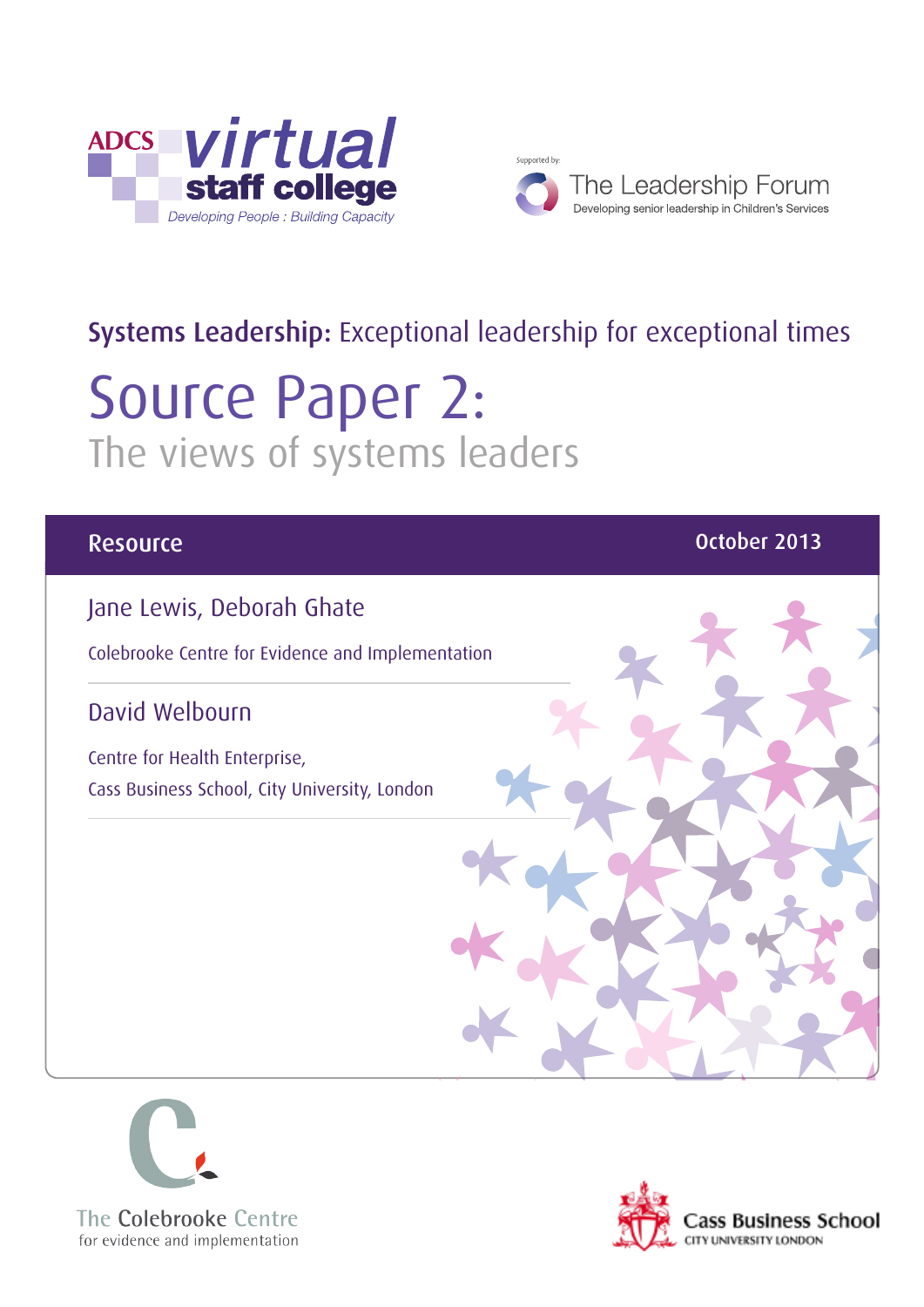## **Contents**

| <b>Executive summary</b><br>4           |                                                                         |                                                             |    |  |
|-----------------------------------------|-------------------------------------------------------------------------|-------------------------------------------------------------|----|--|
| 1.                                      | <b>Introduction and methodology</b>                                     |                                                             |    |  |
| 2.                                      | What is systems leadership and why is it important?                     |                                                             | 9  |  |
|                                         | 2.1                                                                     | What is systems leadership?                                 | 9  |  |
|                                         | 2.2                                                                     | Why is systems leadership important?                        | 13 |  |
|                                         | 2.3                                                                     | Systems leadership is largely place based                   | 15 |  |
|                                         | 2.4                                                                     | How systems leadership relates to other forms of leadership | 16 |  |
| 3.                                      |                                                                         | What is involved in systems leadership in practice?         | 18 |  |
| 4.                                      | What are the enabling and inhibiting conditions for systems leadership? |                                                             | 26 |  |
|                                         | 4.1                                                                     | The organisational conditions for systems leadership        | 26 |  |
|                                         | 4.2                                                                     | The local political conditions for systems leadership       | 28 |  |
|                                         | 4.3                                                                     | The national government conditions for systems leadership   | 29 |  |
|                                         | 4.4                                                                     | The local place conditions for systems leadership           | 30 |  |
| 5.                                      | How does systems leadership link with improved outcomes?<br>31          |                                                             |    |  |
| 6.                                      | How can capacity for systems leadership be developed?                   |                                                             |    |  |
| 7.                                      | <b>Concluding comments</b>                                              |                                                             |    |  |
| <b>Appendix: Research methods</b><br>36 |                                                                         |                                                             |    |  |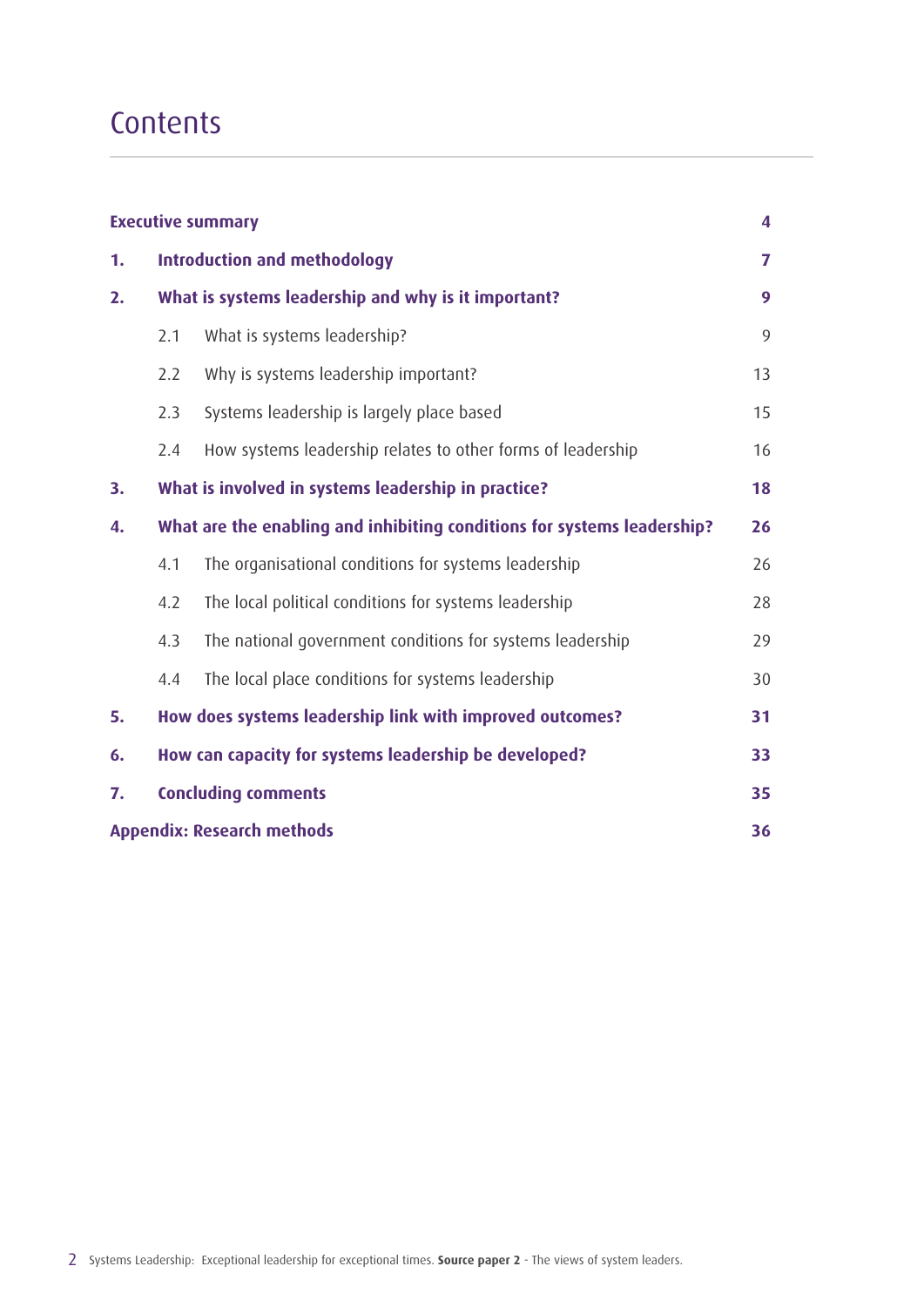## Systems leaders

This paper is based on interviews with the following systems leaders: we are very grateful to them for their participation. The list below shows their roles at the time when we interviewed them:

**Maggie Atkinson**, The Children's Commissioner for England, Office of the Children's Commissioner **Gillian Beasley**, Chief Executive, Peterborough City Council

**Natasha Bishopp**, Head of Family Recovery for the Tri-borough, Westminster City Council

**Eleanor Brazil**, Director of Children's Services, Stoke on Trent City Council

**John Drew, Chief Executive, Youth Justice Board** 

**Stuart Gallimore**, Director of Children's Services, West Sussex County Council

**John Goldup**, Deputy Chief Inspector and National Director, Social Care, Ofsted

**Janet Grauberg**, UK Director of Strategy, Barnardo's

**Kevin Hall**, Assistant Director, Adults, Children and Education, City of York Council

**Nikki Heffernan**, Operations Manager, Adults, Children and Family Services, Kingston upon Hull City Council

**Janette Karlins**, Director of Children, Young People and Learning, Bracknell Forest Council

**Robert McCulloch-Graham**, Troubled Families Team, Department for Communities and Local Government

**Deborah McKenzie**, Programme Director, Leadership Development for Public Health and Social Care, Department of Health

**Alison Murphy**, Interim Division Director, Children and Families' Services, Waltham Forest Council **Jo Olsson**, Director of People Services, Thurrock Council

**Terry Parkin**, Executive Director – Education and Care Services, London Borough of Bromley

**Sarah Pickup**, President of ADAS, Director of Health and Community Services, Hertfordshire County Council

**Martin Reeves**, Chief Executive, Coventry City Council

**Nigel Richardson**, Director of Children's Services, Leeds City Council

**Eric Robinson**, Deputy Chief Executive, Staffordshire County Council

**Mark Rogers**, Chief Executive, Solihull Metropolitan Borough Council

**Eleanor Schooling**, Corporate Director, Children's Services, Islington Council

**Richard Selwyn**, Head of Commissioning for Children and Families, Harrow Council

**Debbie Sorkin**, Acting Chief Executive, National Skills Academy for Social Care

**Claire Tickell**, Chief Executive, Action for Children

**Irwin Turbitt**, Senior Fellow, Warwick University

**Peter Wanless**, Chief Executive, Big Lottery Fund

**Tessa Webb**, Chief Executive, Hertfordshire Probation Trust

**John Wilderspin**, National Director for Health and Wellbeing Board Implementation, Department of Health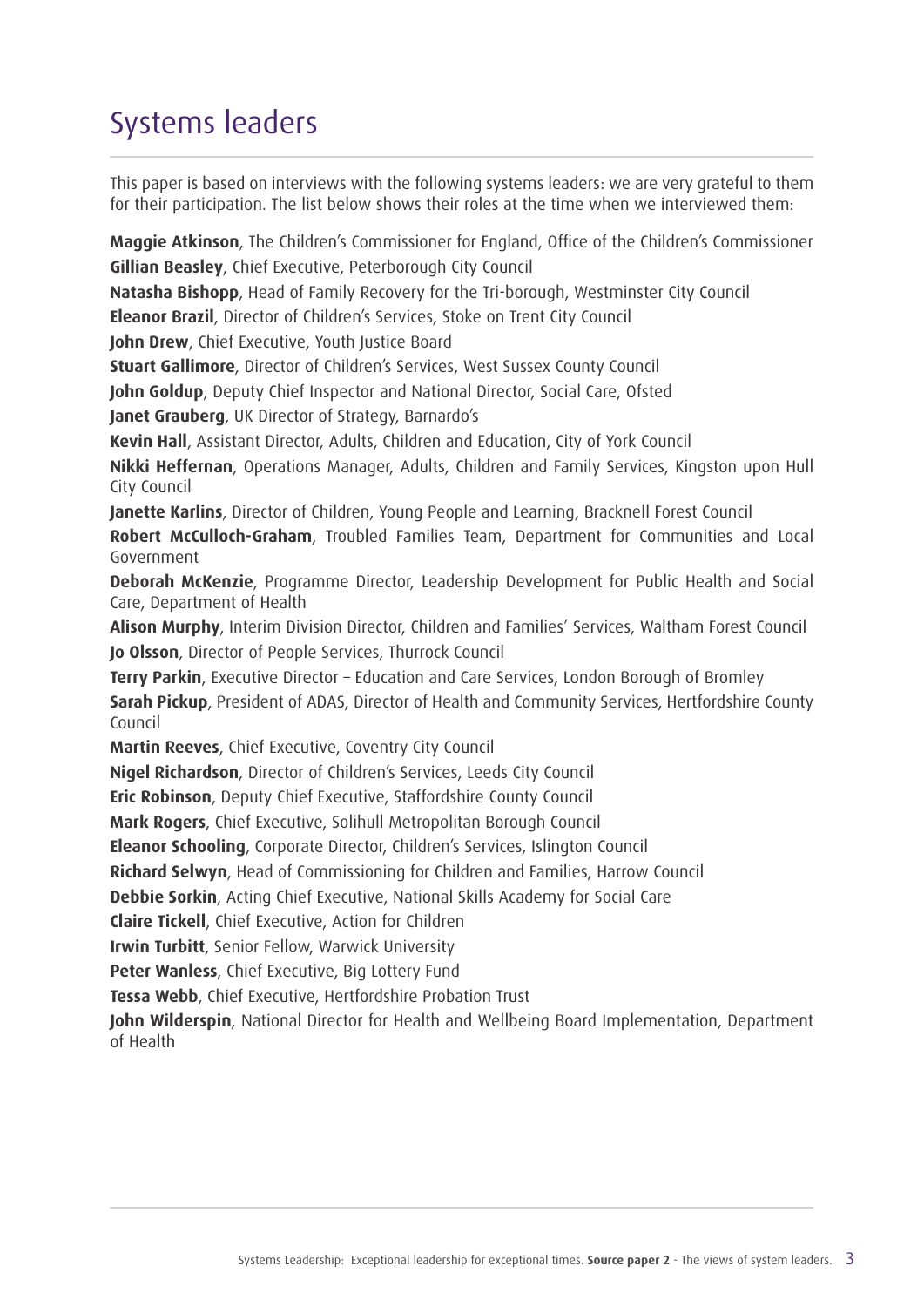### Executive summary

#### **Introduction and methodology (Section 1)**

This is one of a suite of papers from The Colebrooke Centre and Cass Business School's research on systems leadership, commissioned by the Virtual Staff College. It reports the views of 29 interviews with strategic leaders, operating in public service systems that include, or connect with, children's services. The objectives were to explore:

- **−** what systems leadership is and why it is important
- **−** what it involves in practice
- **−** the enabling and inhibiting conditions
- **−** how systems leadership links with improved outcomes
- **−** and how capacity for systems leadership can be developed.

#### **What is systems leadership and why is it important? (Section 2)**

The study interviewees see systems leadership as fundamentally about organisations or people coming together to deliver common outcomes that can only be achieved by working across systems. It involves bringing together capacity across systems to achieve a shared vision, purpose or set of objectives, which are underpinned by common values and principles. Despite these shared values and principles, systems leadership often operates in areas that are conflictual and contested and where contradictions, ambiguities and tension need to be exposed, analysed and used creatively to move forward.

The need for systems leadership stems from the interdependency of individual organisations and parts of the system. No decisions are isolated in their consequences and systems leadership involves alignment of, and attention to, the spaces between systems. It requires people to see themselves as responsible for the whole system, not just for their part of it.

The key operating mode of systems leadership is influence. Authority is informal rather than formal, based on 'covenant' rather than contract, and relationships are fundamental to this. Relationships are brokered by reference to the opportunity for shared outcomes and involve honesty, trust, respect, transparency and credibility – but also understanding of each other's organisational contexts and pressures. They are the foundation for taking risks, managing ambiguity and uncertainty, disagreement, challenge and conflict – they are 'for something', not an end in themselves.

A fundamental part of the working model of systems leadership is the need at times to cede individual or organisational gains, in the interests of collective gains – to be 'magnanimous'. Individual or organisational power, influence, targets or resources may be foregone in the interests of increasing collective power and achievement, and this requires courage, risk-taking and a positive authorising environment.

Systems leadership is seen as emerging from the complexity of human systems, from 'wicked issues' that cannot be addressed in a scientific-rational way, and from a need to simplify complex systems around the perspective and needs of service users. Financial constraint contributes to the 'burning platform', where change is an absolute imperative and transformational thinking is required – no organisation can achieve its own goals, let alone collective goals, through its direct resources alone. Structural change is also a helpful context because it disturbs systems and creates the opportunity for radical change. But these conditions also put pressure on systems leadership, and the scope even for systems leadership to manage them successfully is finite.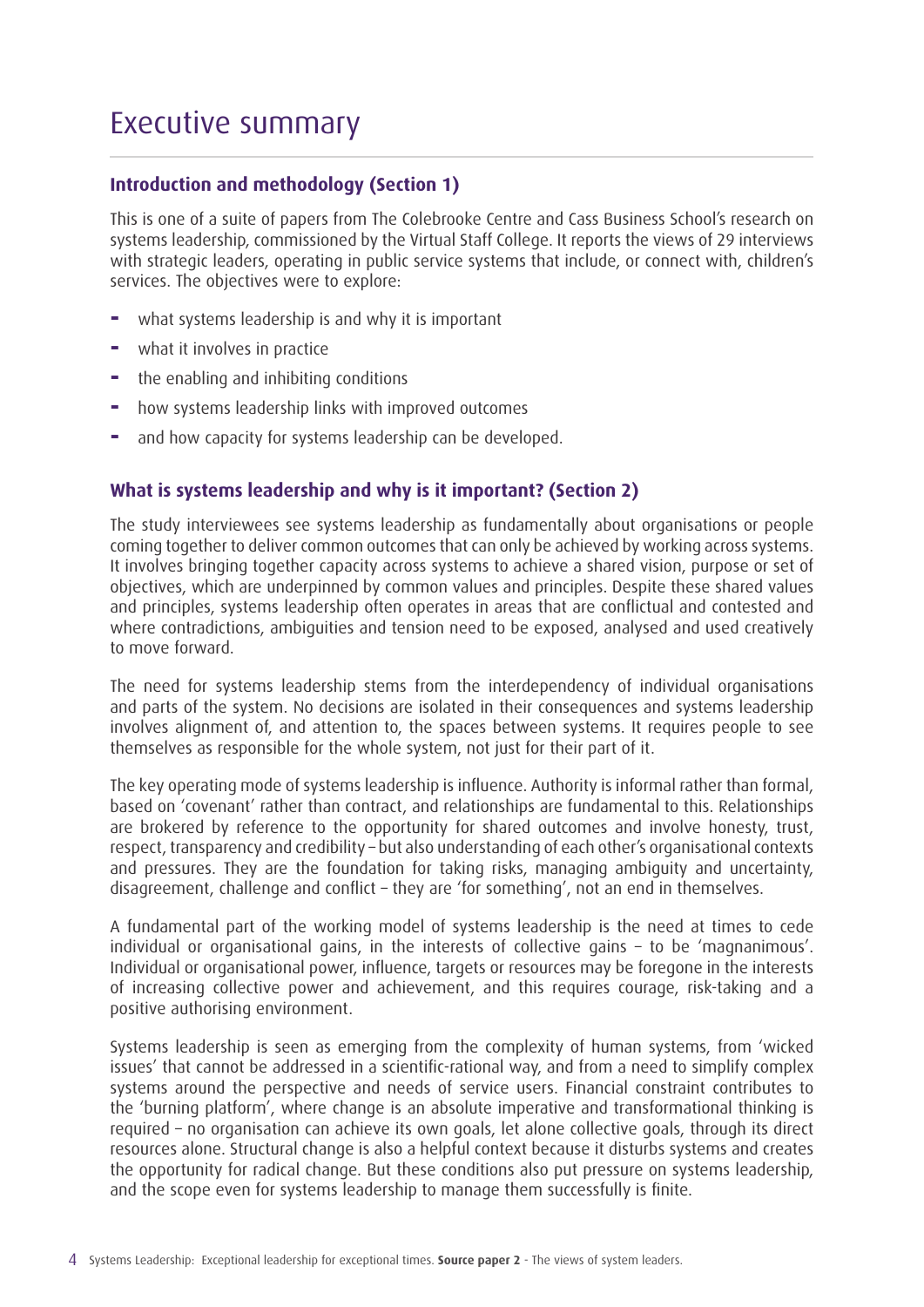Systems leadership is described largely in terms of 'place', or geographically bounded populations. The more manageable scale of local-level systems, the ability to focus on collective outcomes at the local level and the direct democratic accountability of local government, are all seen as conducive to the development and practice of systems leadership.

Systems leadership is not a panacea and not something to be objectified. It relies on having managed systems, and aspects of technical management skills are relevant. It has much in common with organisational leadership, but with more emphasis on informal bases of authority, collective aims, and adapting to complex contexts. It links strongly with both adaptive leadership<sup>1</sup> (many of the core concepts of adaptive leadership were used in the interviews) and with sector-led improvement (which for some interviewees was a central aspect of systems leadership). It also has much in common with collaboration and partnership, but with differences in emphasis, scale and purpose: leaders represent systems not organisations, they have goals which are genuinely joint not simply aligned, and withdrawing in the face of conflict or obstacles is not an option.

#### **What is involved in systems leadership in practice? (Section 3)**

A strong theme in the interviews is that systems leadership does not involve behaviours that are absolutely distinctive. Rather, it is the mind set, purpose and values that drive behaviours and give particular significance to them that are the distinctive features of systems leadership. Nevertheless, several ways of working were seen as especially aligned with and key to systems leadership. Systems leadership involves recognising and embracing uncertainty and complexity and making these conditions acceptable to others. Complexity can be simplified to some extent, by shaping systems around a single high level objective, such as improving outcomes for a particular population group. But complexity and ambiguity are inherent in systems, and systems leadership involves recognising and embracing these conditions and making them tolerable to others rather than over-simplifying. Systems leadership requires mutual understanding and active support: actively helping others to negotiate organisational and other pressures or barriers, seeing the world through another's eyes and using this knowledge strategically and tactically.

Hearing diverse voices is important, recognising that power lies not only in the obvious places and that creative challenge comes from people with different perspectives and skills. Because it is about aligning systems around service users, putting them at the centre through co-production and other approaches is important. Complex problems require non-obvious, non-linear solutions which, in turn, require risk taking, risk seeking, innovation and experimentation.

The hero leader model is replaced with a different type of charismatic leader, one who is values led, able to cede power and allow others to lead. Being able to step outside individual organisational identities and objectives is important. Systems leadership involves leadership that is distributed, both to other organisations and to other levels within the organisation. Staff are expected to use systems leadership approaches proactively in their own work, and this involves risk, a strong organisational vision, and approaches to performance management that provide incentive and reward.

Systems leadership requires hard intellectual graft: analytical skills, intellectual rigour, and the use of data and intelligence. It also requires people who are emotionally intelligent, are reflective and reflexive, flexible and adaptable, and resilient. Integrity and authenticity are important, but so too is a certain ruthlessness. Although systems leadership can accommodate different leadership styles, not all leaders understand it or are able to apply it. The scope for systems leadership is therefore influenced to some extent by the mind set and operating modes of other local leaders.

<sup>1</sup> Heifetz R., Grashow A. and Linsky M (2009) The practice of adaptive leadership Boston: Harvard Business Press.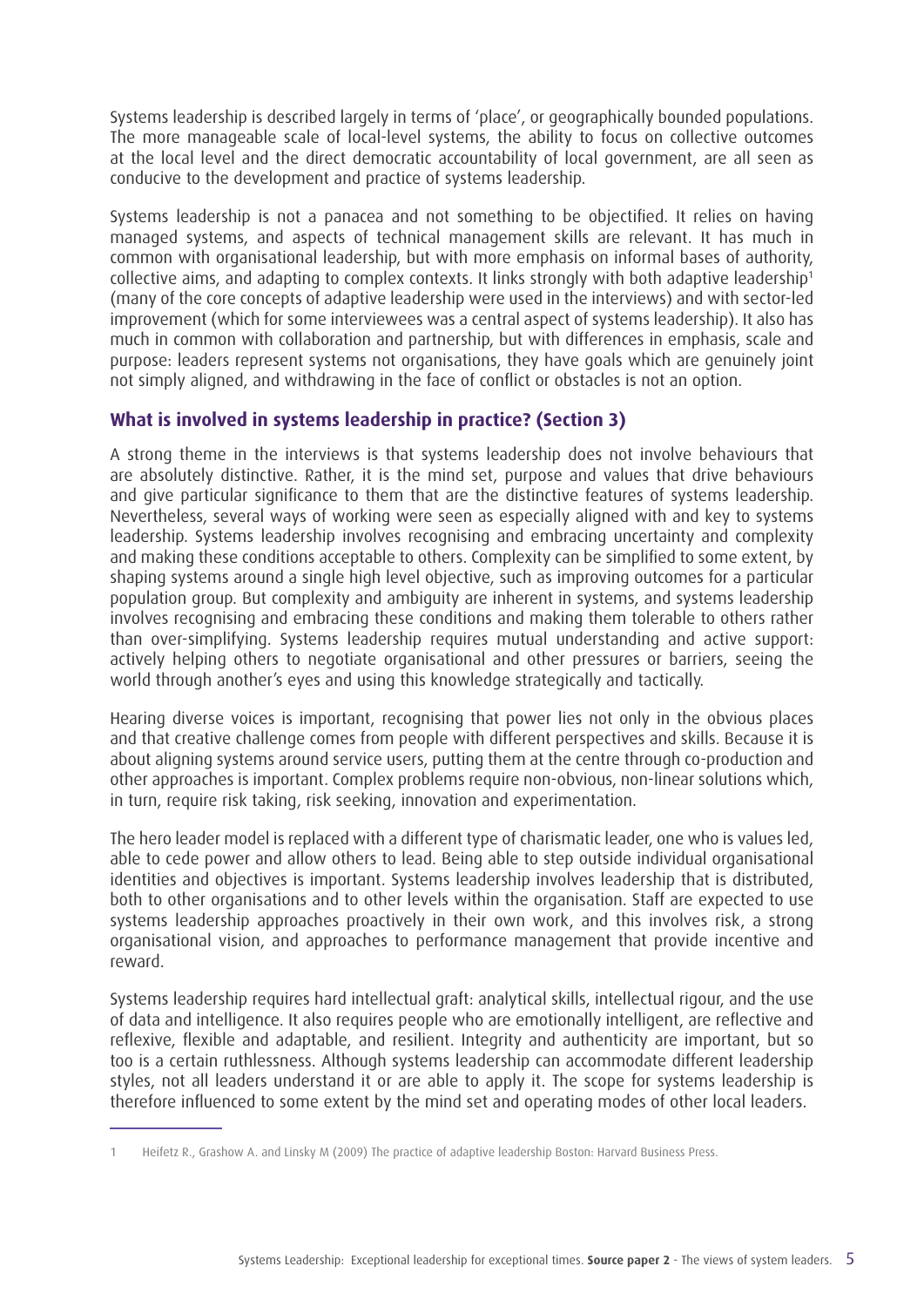#### **What are the enabling and inhibiting conditions for systems leadership? (Section 4)**

Systems leadership is adaptive. It responds to, but is not hampered by, surrounding conditions. Systems leaders do not wait for the planets to fall into alignment: they lead through and compensate for conditions that might be less than ideal. However, the interviews identified enabling and inhibiting conditions at organisational, local political and national political levels.

Organisationally, a permissive environment for systems leaders is shaped by the quality and approach of the organisational leader; a culture that values learning, innovation and risk-taking; structures that allow integrated and joint working; approaches to staff selection and performance review that provide incentives and rewards to systems leaders, and a culture of being close to service users. An authorising environment from local politicians is an important enabler and local political leaders are themselves systems leaders, with influence and perspectives that are key.

Central government was generally seen as less directly relevant to local systems leadership. Its ability to create frameworks or incentives for systems leadership was valued and having a systems based policy construction of social problems was an important enabler. But, thereafter, the most important support government can provide is to leave space for local systems leadership. The vertical rather than horizontal integration of central government, and the flow of funding from central government to individual local organisations rather than to the place, were seen as a potential inhibitors. There was also some discussion of the need for a systems based approach to regulation and inspection, one that values risk and innovation and is less focused on compliance.

#### **How does systems leadership link with improved outcomes? (Section 5)**

Outcomes were absolutely embedded in the concept of systems leadership, but thoughts about how systems leadership actually improves outcomes were sometimes surprisingly undeveloped. The most clearly stated influence is that having a common purpose or set of goals will galvanise resources, break down organisational silos, and bring a focus and determination which will lead to more effective work. The potential of systems leadership also lies in reframing social problems in a creative and constructive way, ensuring engagement of the necessary stakeholders, more rational and effective service alignment and making better use of resources.

#### **How can capacity for systems leadership be developed? (Section 6)**

Because systems leadership lies to some degree in particular attributes, characteristics and personality types, there were seen to be limits to what can be trained. Furthermore, development which is based on competency and technical skills was not considered to be the way forward. Rather that the mind sets or ways of thinking that systems leadership involves can be nurtured. Experiential learning was seen as vital: opportunities to work in other parts of the systems (through secondments, shadowing, job swaps and so on), and to work with, and learn from, other systems leaders both through daily work and through mentoring, coaching and action learning sets. People talked about having developed personally through experimentation and reflection. Exposure to theory through reading and in formal learning settings, and opportunities to draw it into experiential learning, were important. Several respondants talked very positively about formal peer group development programmes, as long as it cuts across professional groups.

The interviews were exceptionally rich and reflective. Whilst for some of those we spoke to the concept of systems leadership was familiar, for others the interview was an opportunity to identify, 'name' and articulate ideas about something that had not yet, for them, been identified as a particular style of leadership.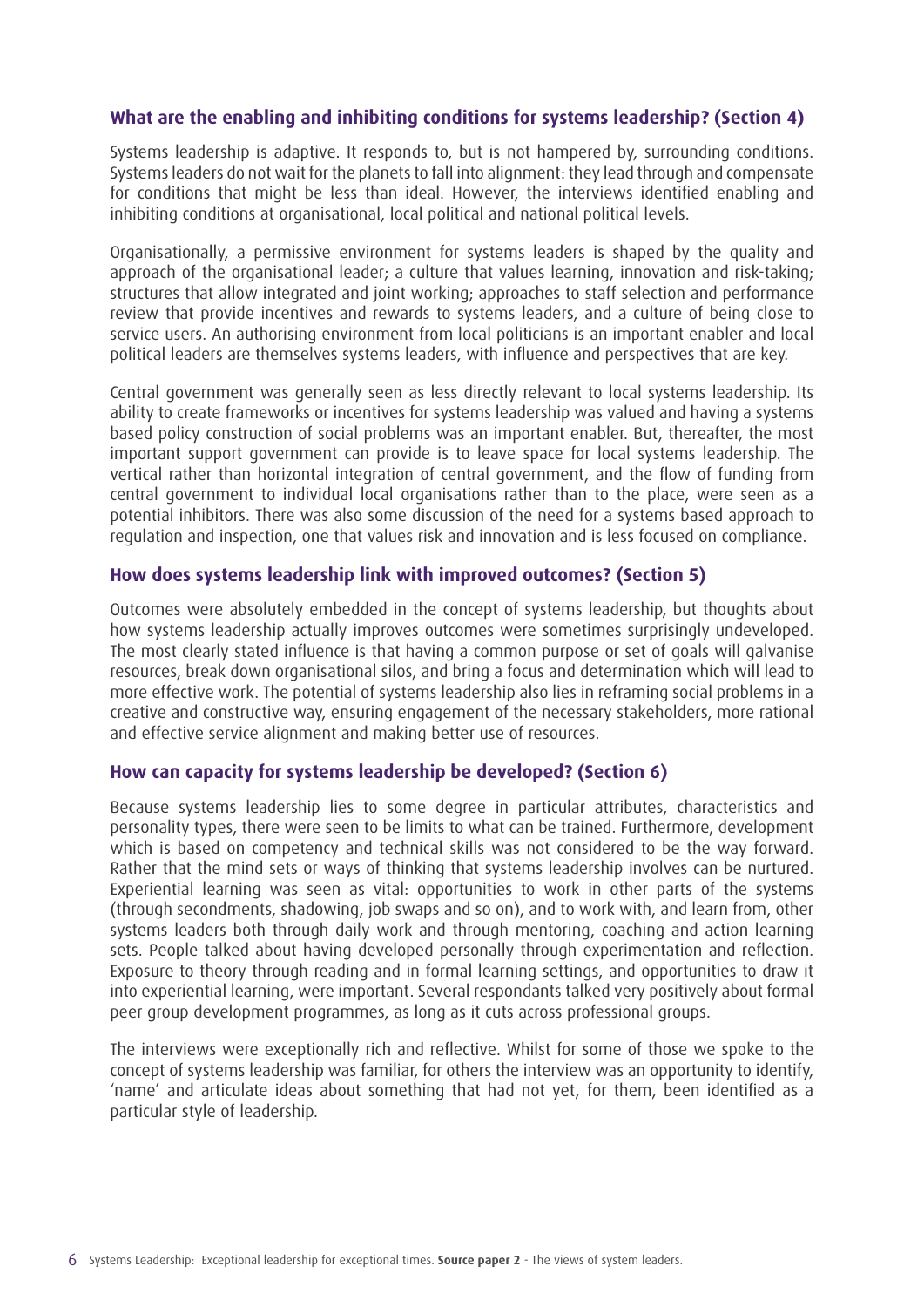## 1. Introduction and methodology

This is one of a suite of papers from The Colebrooke Centre and Cass Business School's research on systems leadership commissioned by the Virtual Staff College. It is intended to be read alongside other papers, particularly the [Synthesis Paper](http://www.virtualstaffcollege.co.uk/wp-content/uploads/VSC_Synthesis_complete.pdf)<sup>2</sup>. The project explores the meaning and practice of systems leadership and how it is emerging in both UK and international contexts. The programme of work also includes a review of the published national and international literature on systems leadership ([Source Paper 1](http://www.virtualstaffcollege.co.uk/wp-content/uploads/literature_review_complete.pdf): Literature review<sup>3</sup>), and three case studies of leadership in specific UKbased multi-agency settings that have been characterised by whole systems working ([Source Paper](http://www.virtualstaffcollege.co.uk/wp-content/uploads/leadership_scenarios_complete.pdf)  $\overline{3}$ : UK leadership scenarios<sup>4</sup>). The project is further complemented by four small scale international studies seeking insight into systems leadership in other jurisdictions (Source Papers 4a-d).

This paper reports on a component of the project which involved in-depth interviews with strategic leaders operating in public service systems that include or connect with children's services. The objectives of the interviews were to explore the concepts and practice of systems leadership, addressing five key questions around which the paper is organised:

- **What is systems leadership and why is it important?** We draw out what emerged in the interviews as key constructs within systems leadership, highlight the environment to which it is a response, and discuss how it connects with other leadership concepts
- **What is involved in systems leadership in practice?** Here we look at the behaviours, skills and qualities that make up systems leadership in practice
- **− What are the enabling and inhibiting conditions for systems leadership?** We describe the authorising environment for systems leadership particularly at organisational and political levels
- **+ How does systems leadership link with improved outcomes? We highlight the range of** ways in which systems leadership is considered to improve outcomes for service users
- **− How can capacity for systems leadership be developed?** We draw on systems leaders own learning experiences and views about how capacity can be developed more generally.

The aim was to include leaders working at different levels and in different sectors and roles, within seven groups:

- **−** Local authority Chief Executives
- Directors of children's and adult services (DCASs) also known as 'twin hatters'
- **−** Directors of children's services (DCSs) including those with both social care and education backgrounds
- **−** Staff working in second and third tier posts (such as Assistant Director and Head of Service) in local authorities: within children's services, in central roles such as policy and commissioning and in strongly multi-agency areas of work such as the Troubled Families initiative
- **−** Third sector leaders working in child and family services
- **−** Leaders in other public sectors: covering health, adult social care, probation, youth justice, and police

<sup>2</sup> Ghate, Lewis and Welbourn (2013) Systems Leadership: Exceptional leadership for exceptional times. [Synthesis Paper](http://www.virtualstaffcollege.co.uk/wp-content/uploads/VSC_Synthesis_complete.pdf)

<sup>3</sup> Welbourn, Ghate and Lewis (2013) Systems Leadership: Exceptional leadership for exceptional times. [Source Paper 1](http://www.virtualstaffcollege.co.uk/wp-content/uploads/literature_review_complete.pdf): Literature review

<sup>4</sup> Lewis, Welbourn and Ghate (2013) Systems Leadership: Exceptional leadership for exceptional times. [Source Paper 3](http://www.virtualstaffcollege.co.uk/wp-content/uploads/leadership_scenarios_complete.pdf): UK leadership scenarios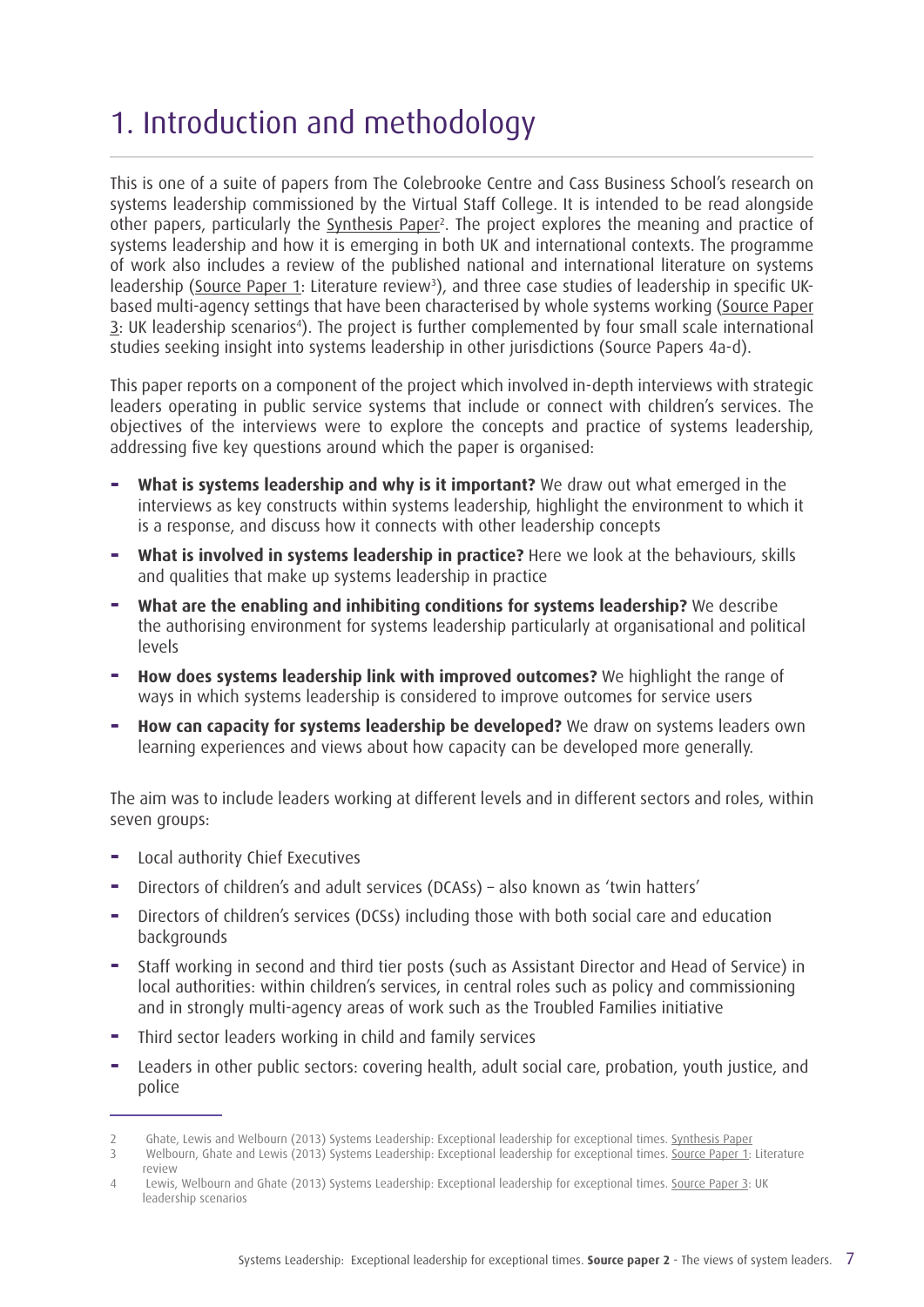**−** Leaders in wider stakeholder organisations: central government, Ofsted, the Office of the Children's Commissioner, and the Association of Directors of Adult Social Services (ADASS).

A sample profile was developed and potential participants were nominated by the Virtual Staff College, the Research Advisory Group, the Co-Production Group and the research team. The intention was to interview people who are viewed by their peers as systems leaders and who are likely to recognise the concept and to have particular insight to share. The study was not intended to map the diversity of understanding of systems leadership among public sector leaders more generally – its focus was specifically on people who had been identified as systems leaders.

| Participant category             | Sample |
|----------------------------------|--------|
| Local Authority Chief Executives | 3      |
| <b>DCASS</b>                     | 3      |
| <b>DCSs</b>                      | 5      |
| LA second/third tier leaders     | 5      |
| Third sector leaders             | 3      |
| Other public sector leaders      | 6      |
| Stakeholders                     | 4      |
| Total                            | 29     |

A total of 29 interviews were carried out between November 2012 and February 2013. Interviews were conducted face-to-face (with one telephone interview), digitally recorded and transcribed verbatim, and generally lasted 60-90 minutes. They followed a topic guide which identified the key themes for coverage, but the order and actual questions were adapted flexibly to each interviewee. The key themes in the topic guide were:

- **−** definitions and key concepts
- **−** systems leadership in practice
- **−** changing context of systems leadership
- **−** permitting and inhibiting conditions
- **−** distributed leadership
- **−** linkages with outcomes
- **−** developing capacity for systems leadership.

Analysis was undertaken using the 'Framework' method of thematic summary of qualitative data<sup>5</sup>. This involved drawing up a series of thematic charts and summarising data from each interview within relevant themes. Verbatim quotations from interviews are included in this paper in italicised paragraphs and individual phrases used in interviews are included in colour and italicised in the text.

<sup>5</sup> Ritchie J, Spencer L, O'Connor W, Barnard M and Morrell G (forthcoming) 'Analysis in practice' in (eds) Ritchie J, Lewis J, McNaughton Nicolls C and Ormston R Qualitative Research Practice: a guide for social science students and researchers 2<sup>nd</sup> edition London: Sage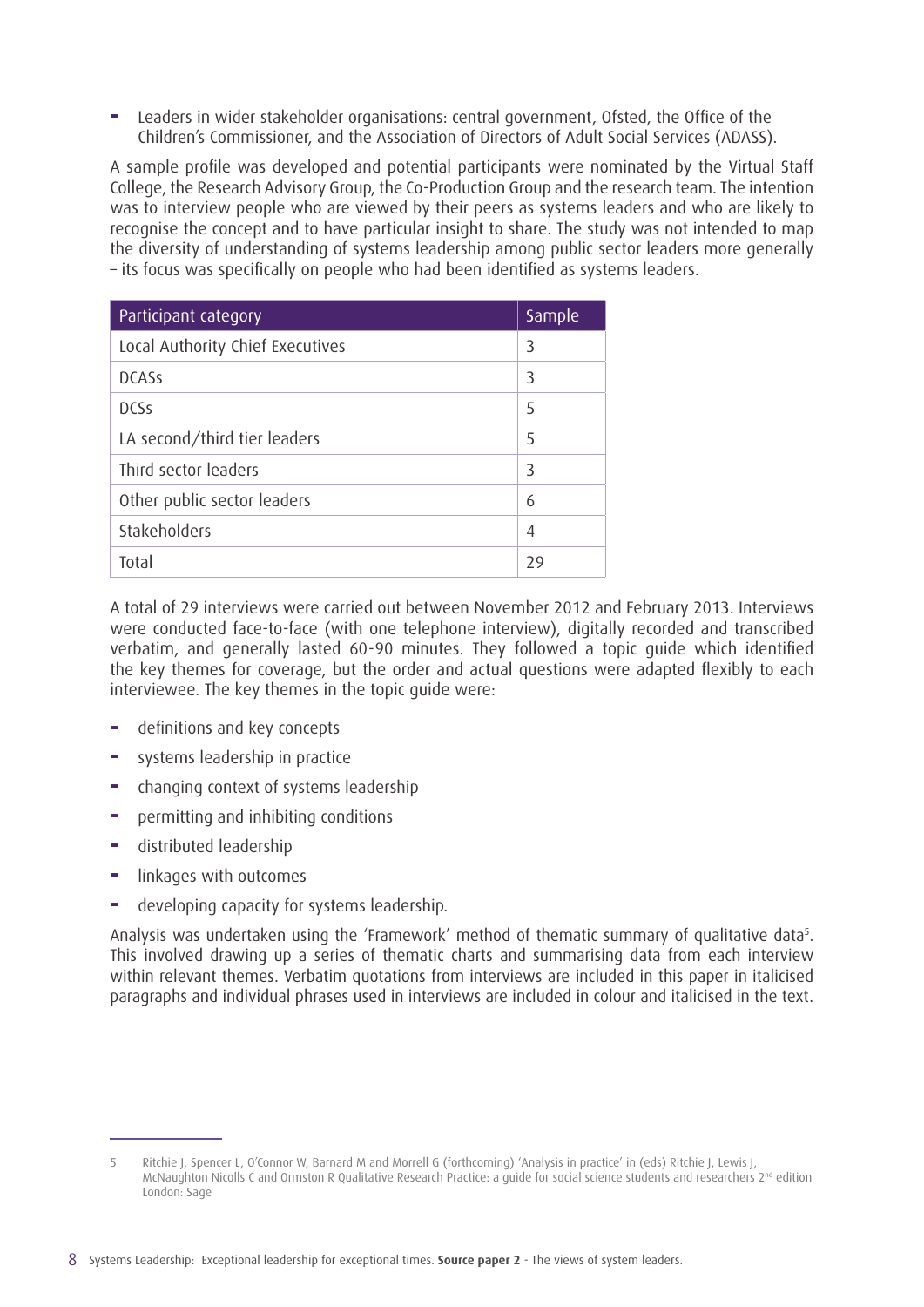## 2. What is systems leadership and why is it important?

### **2.1 What is systems leadership?**

For the people we interviewed, the fundamentals of systems leadership are organisations or people coming together to deliver common outcomes that can only be achieved by working across systems.

"For me when I'm thinking about systems leadership I'm thinking about bringing together institutional leaders and institutions and kind of small systems to achieve objectives that can only be achieved by systems coming together." - DCAS

Systems leadership is fundamentally about **a shared objective or set of objectives or outcomes** which can only be achieved collectively. This is also described as 'a compelling vision', 'a common purpose', 'a moral purpose', 'a moral imperative' and 'a shared narrative' about objectives and intentions. This sense of the purpose of systems leadership is key to understanding the concept. It means that the focus is on 'why' in the sense of purpose, vision, values and principles, and on 'what' in the sense of intended results, rather than on 'how' in the sense of the detail of delivery. Vision and values remain constant and, as we discuss below, become the mechanism by which conflict and uncertainty are managed. The detail of delivery on the other hand is necessarily in flux and subject to renegotiation, and is delegated.

"Things have to be brokered, I think, in terms of a consensus about outcomes …. There will always be conversations about the means to the end. But it would be very hard to find anywhere in the country who said they don't want children to be safe; they don't want kids to be healthy; they don't want kids to do well. So, I think the outcome, the condition of well-being, is easily brokered. The means to the end, then, may well be different [in different parts of the city and for different partners] and ultimately, different personalities who create different relationships, who have different conversations, which is key. …. [W]e've ended up, in my view, focusing too much on what we do and how we do it, as opposed to why we do it. If you can get back to the why, that helps you create the right what and how." - DCS

Systems leadership is then about bringing together the capacity (money, people, talent, expertise, creativity) required across systems to achieve these outcomes. Systems leadership becomes relevant when the outcome can only be achieved through collective action, and the outcomes or visions described in the interviews were sometimes framed at a high and abstract level: 'to make [x] the best city in the UK'; 'to add years to life and life to years', although systems leadership was also discussed with reference to more specific aims and objectives, such as reducing hospital admissions of older people arising from falls; reducing house burglaries or improving child protection. However they are framed, a collective ambition secures collective 'buy-in' and ensures the objective is jointly owned, and the sense of shared purpose was described as 'neutralising' organisational agendas. A guiding principle or set of values are seen as key to building a coalition, helping to overcome resistance, keeping everyone on course, and is used in managing conflict, risk and stress.

Interviewees talked about local systems leaders having a consistent narrative about these high level objectives and giving them relentless focus and repetition, so that the Chief Executives of all local agencies would describe the same central objective and priority. Occasionally this was described in terms that came close to the idea of a social movement, although this term was not used: in one case for example, systems leadership played out in a strong focus on the city with a brand and a Twitter hash tag used by all the partners.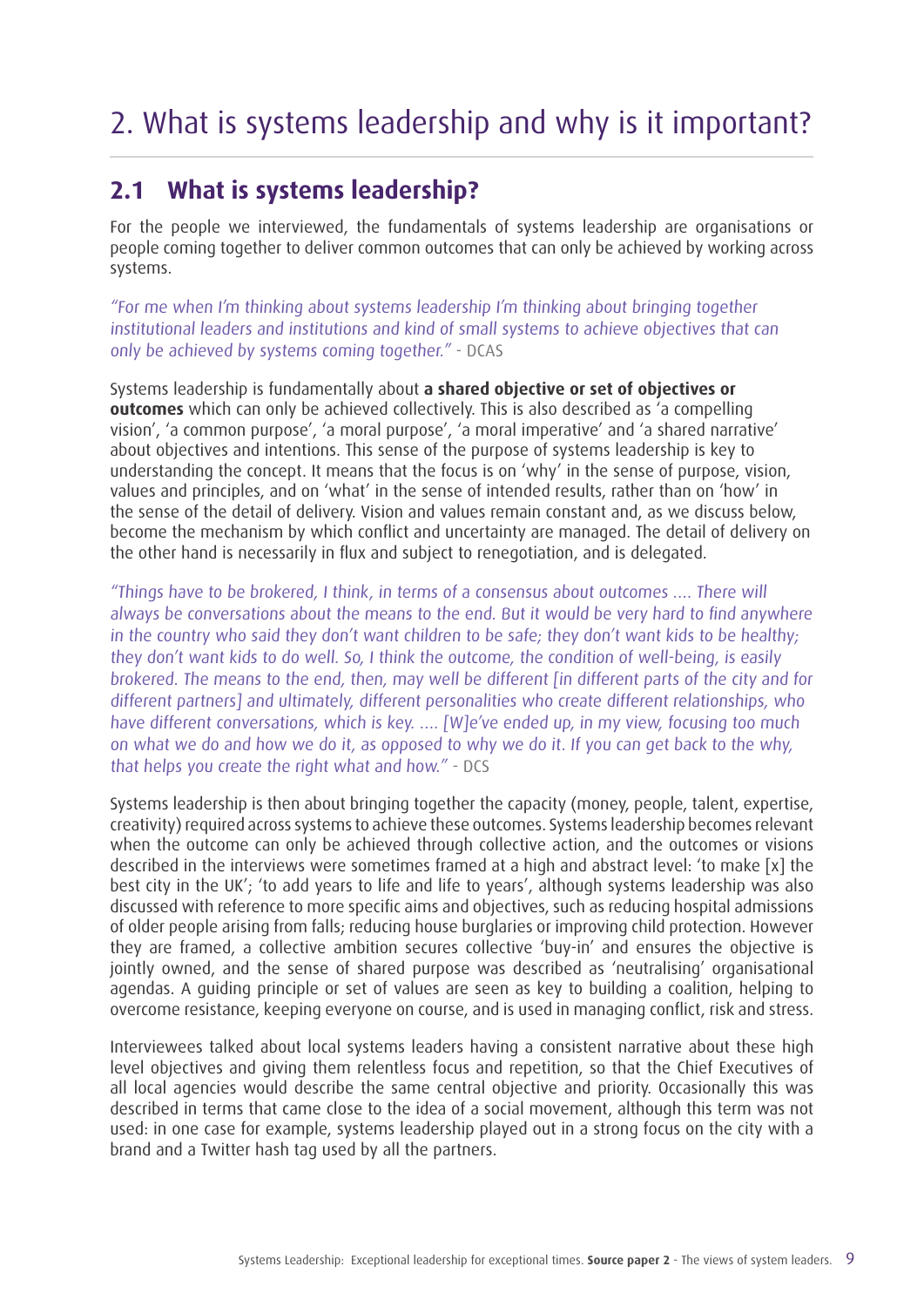The overarching goal then needs to be translated systematically through all the relevant organisations. For example, one DCS described a structure in which the goal to be the best city in the UK was translated in children's services into being the best city for children, a set of broad outcomes for children, and a set of more specific priorities on which all local teams are expected to focus.

Underneath this idea of high level collective ambitions, it was sometimes acknowledged that systems leadership nevertheless operates in areas that are conflictual and contested, and that this conflict needs to be exposed. Indeed one participant questioned whether it was ever possible to have uncontested shared value in the public sector and contrasted this with the private sector where the value proposition<sup>6</sup>, usually framed around financial outcomes, is clearer and uncontested. If the contradictions, ambiguities and tensions in the public value proposition have not been exposed and analysed, it becomes too easy to measure activity rather than outcomes and to value relationship for themselves rather than for what they achieve.

"And that purpose can only be achieved by bringing things together. And the system will be multi-agency and it will include diverse understandings of the nature of the problem and the nature of the solutions. So, it's kind of inherently conflictual or contested ... and for me it's about you don't know the answer at the start, but you've got a view about how you're going to think about it." - DCAS

The need for systems leadership stems in part from recognition of the interdependency and connectivity between individual organisations. The decisions made in one part of the system will affect other parts of the system, no decisions are isolated in their consequences and decisions need to be made at a systems level through collaboration.

"I see … the systems leadership idea being … either a chain of interconnected links or a set of Venn diagrams that overlap significantly. For me, systems leadership is about a palpable understanding that an action, a decision, a behaviour in one link of the chain, or one bit of the Venn diagram that overlaps, only makes sense when it's related to a number of other decisions that have been made, either at the same time, or in the same space. So … no decision … is isolated. It has intended and unintended consequences on the rest of the place or the rest of the system …. So, the systems thinking has to be what affects change, ultimately, for the outcome you're trying to do, by working in a much more collaborative, consensual way, rather than a whole series of actions which are individually led or organisation led, rather than across a wider place or a wider system." - LA Chief Executive

These inter-connections mean that outcomes can only be achieved by harnessing capacity, and aligning priorities and activities, across organisations. Systems leadership, therefore, means paying attention to inter-dependencies and to 'the spaces between systems'.

"I imagine it like a series of planets. So you've got a planet that is social care, you've got a planet that's adult services, you've got a planet that's the NHS, you've got a planet that's local government, and they all sit in this big system …. So where those systems come together, where the interfaces are, where the spaces are between the systems, that's what I think we're trying to address with systems leadership. I think a lot of people consider systems leadership to be their bit [of the system], so anybody within the NHS would say the system is the NHS. And what we're trying to do is go beyond that." - Other public sector leader

"The job is different every day because you seek out where you make the next big difference, where you make the next big connection, where you stand. [Describes putting people in touch with each other] …. Really good system leaders do that all the time." - Stakeholder

<sup>6</sup> Moore M (1995) Recognising Public Value Cambridge Mass: Harvard University Press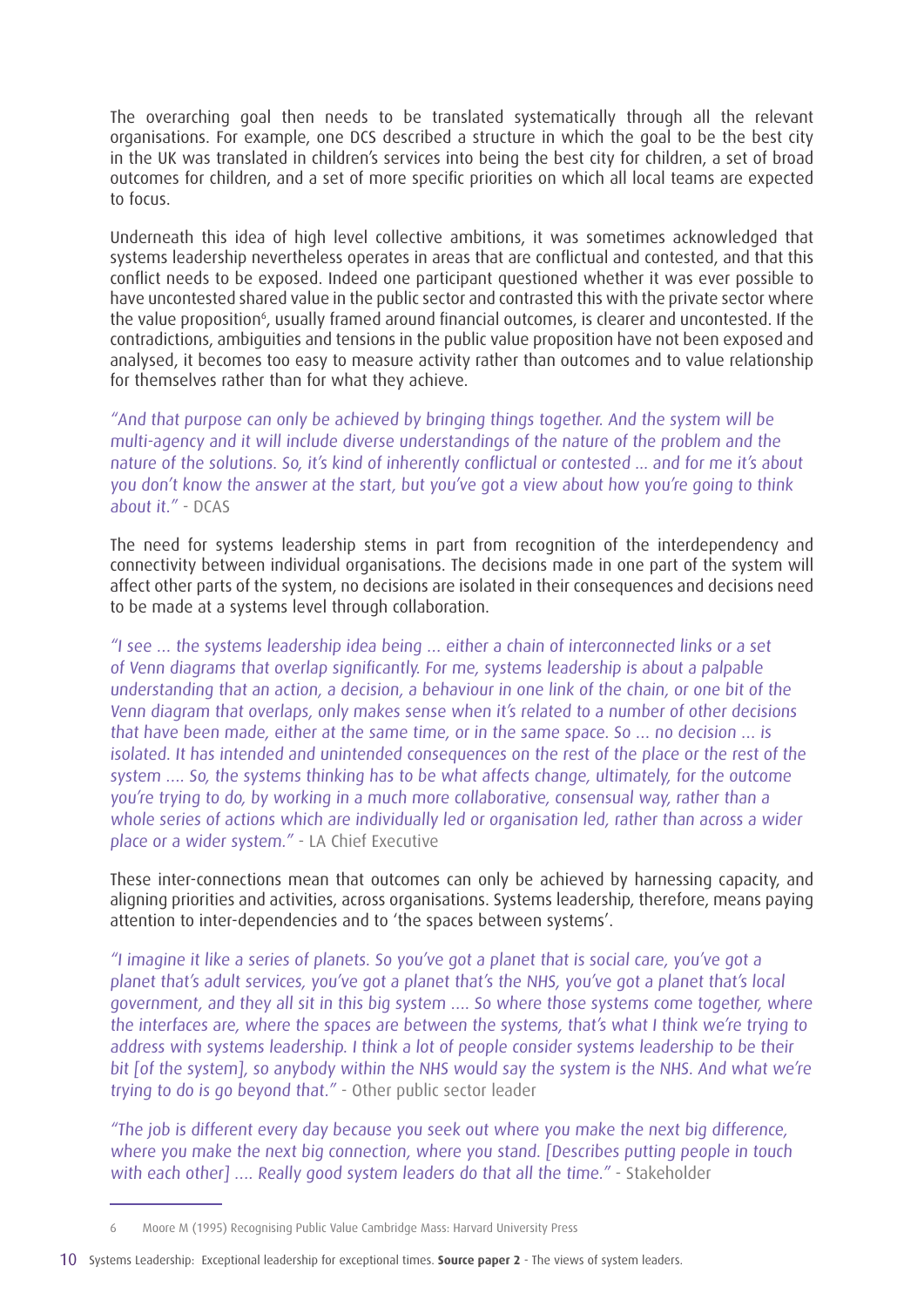"On a number of levels, so whether it's just my own organisation or whether it's these wider partnerships that we operate within, my job is to do the knitting, to make the connections or help the connections be made - it can be both. Both within the organisation and in its relationships with other partners." - LA Chief Executive

This requires people fundamentally to see themselves as responsible for the whole system and not just for their part of it – and to put the interests of the whole above their own (see further below). It is seen as an intrinsic part of the approach to the role of the local authority Chief Executive or the DCS in particular. Having worked across disciplines and service areas is also an important enabler, and it was striking that many of the people we spoke to described very varied careers that had taken them across sectors (public, private, voluntary, academic) and across professional, service or business areas.

**Leading through influence rather than formal power relationships**: Working beyond organisational boundaries and formal roles means that the key operating mode of systems leadership is influence. Fundamental to this are relationships, because it is through relationships that influence operates. Influence is not unique to systems leadership, and the idea that leadership in any other context can be excercised through 'command and control' was generally refuted. However, it was seen as having particular emphasis in systems leadership. Authority is informal rather than formal, based on 'covenant' rather than on contractual or statutory relationships, and rooted in the commitment to the shared vision or objective and to the mutual and higher level gains that will accrue from working together.

"Actually, the sooner you realise that any notion of fixed form and shape, you know, that top down command and control, type thing, just doesn't work -. So, if you take the traditional triangle of leadership, of the [leader] at the top … what I'm talking about, really, is you flip, invert that triangle, and the leadership is at the bottom, to create the conditions that allow the right things to happen .... The right conditions for the police to have the right conversation with health to have the right conversation with social care to have the right conversation with families with children. So, it's creating the conditions for a system to be effective." - DCS

The emphasis on influence also brings an emphasis on understanding people in a systems context, understanding how real change happens, and using this understanding for change.

Relationships become key to creating networks and momentum that help to 'sell' the vision and to deliver it, and to negotiating complexity and uncertainty and managing risk. They are built to some extent on formal structures – the Local Safeguarding Children's Board, the Health and Wellbeing Board, having the right people around the table at formal meetings – but informal ways of working were everywhere seen as extremely important. Meeting outside formal structures and large groups, working outside meetings, meeting without a specific task or agenda, informal and off the record conversations and picking up the phone to find a way through barriers or to avoid escalation of problems are all key.

Relationships are brokered by reference to shared outcomes and based on recognising mutual gain. They are about honesty, trust, respect, transparency and credibility; but also about empathy for, and understanding of, each other positions, pressures and organisational contexts. They become the foundation for being able to take risks together, to live in ambiguity and uncertainty, and to cede individual power for the greater good. Building and sustaining the relationships that underpin systems leadership requires time and commitment: while the swan apparently glides gracefully and effortlessly across the water, a great deal of energetic paddling is going on below the surface.

But effective relationships that underpin systems leadership are not cosy and comfortable, and they are 'for something' rather than an end in themselves. Relationships allow disagreement,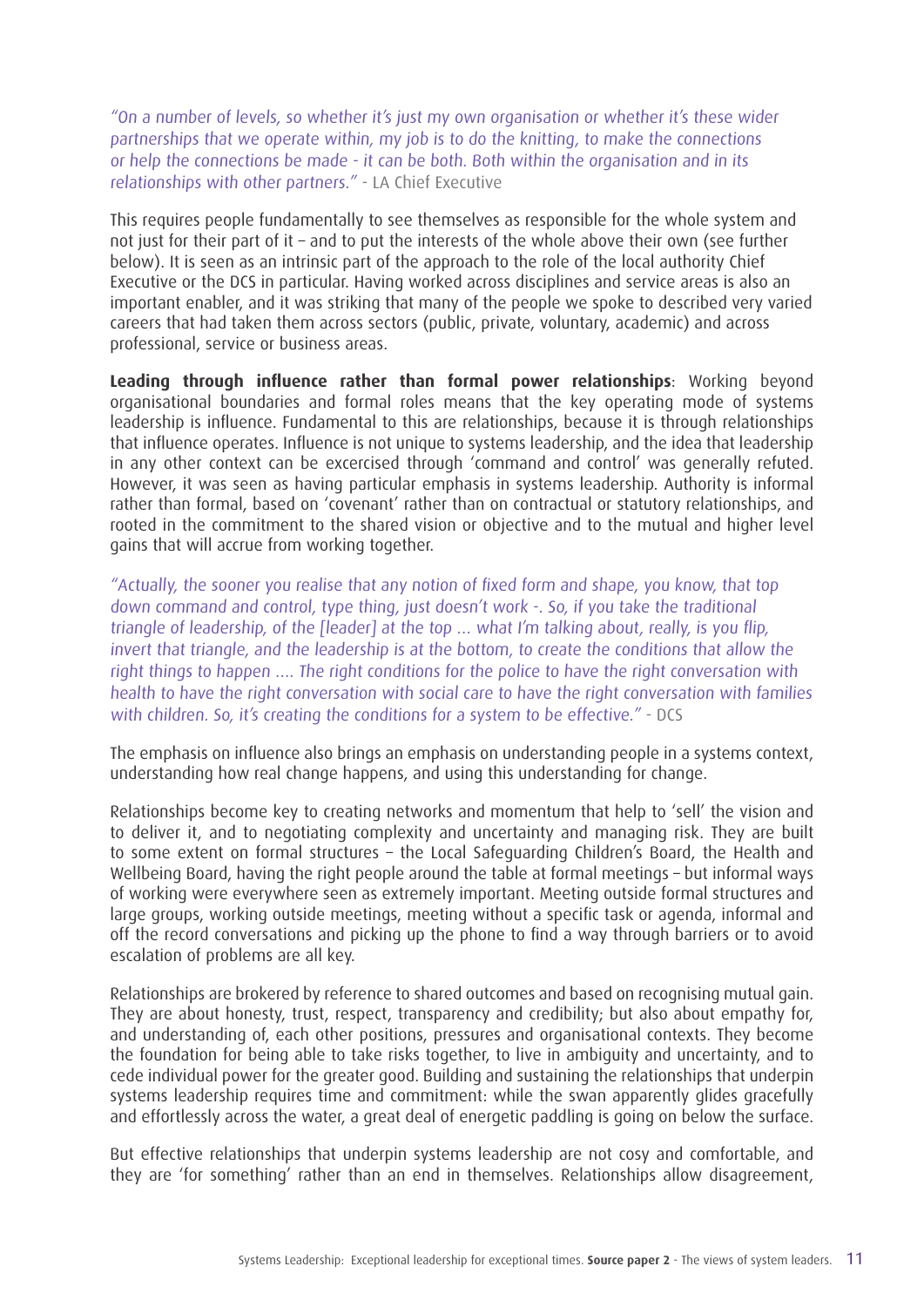challenge and conflict. They do not imply consensus, and they are used to hold each other to account and to have 'robust conversations'. There was widespread suspicion of networks where relationships are too comfortable, and a view that the most productive relationships are those that are difficult and that hold people in what some interviewees (using a term from adaptive leadership) called the 'zone of productive distress'<sup>7</sup>. Relationships also provide insight into how to increase the pressure, to push people further, to coerce and cajole – they are to some extent manipulative and 'Machiavellian', a means to an end.

"If I don't think it's going the right way, I have a robust discussion with them, but I can have the robust discussion because I've built the relationship underneath. The same thing applies in any kind of systems partnership. You've got to be able to tackle the issues when they arise and it's easier to do that if you know that underneath it all you've got a robust and good working relationship." - Stakeholder

"So constantly we make decisions about whether we prefer to make progress on our mission or we prefer to maintain and develop, preserve the relationships. So we're very loathe to damage the relationship in order to make progress …. But what the research shows [referring to a particular study] is that the partnerships that produced the most value, in other words produced the most reduction of crime and disorder, were the partnerships where the relationships were the most challenging. So they were not comfortable but they were challenging and productive." - Other public sector leader

"I don't particularly do a formal stakeholder map but I guess I hold it in my head or I'm figuring out, all right, who's here? Who's got the power? Who actually understands this? …. Who does it really matter to? I'll put my real effort into being their new best friend. I mean [exerting influence] in a way that isn't going to annoy them, isn't going to expose them but will get what we need to do, done." - LA second/third tier leader

#### Ceding power

A fundamental part of the working model of systems leadership is the need to prioritise the collective goal or outcome over organisational priorities, objectives or ambitions. All organisations ultimately gain because the collective goal is, in some way, beneficial to all – but it is a paradox of systems leadership that 'to gain you have to let go' and that this increases power overall.

#### "There's a brilliant [local authority] chief exec … who talks about this so compellingly, and he says actually when you give away power you increase it manifold, but it's just not your power." - Other public sector leader

There needs to be a willingness to cede individual organisational or personal gains in the common interest. This 'magnanimity' manifests itself in different ways. It might be about giving up organisational targets because they undermine a wider collective ambition: for example in a systems-based attempt to tackle youth crime through early intervention, rather than a justice system approach, so that police service gave ground on crime clear-up rates to create space for preventative work by social care. It might be about transferring budget, letting go of funding or securing income for another organisation. It might be about yielding, influence or profile, or a decision about who leads an initiative or a component of it. Systems leaders are constantly renegotiating their own role and need to be prepared to follow and support as well as to lead. It also means seeing successes as collective rather than individual.

<sup>7</sup> Heifetz R., Grashow A. and Linsky M (2009) The practice of adaptive leadership Boston: Harvard Business Press.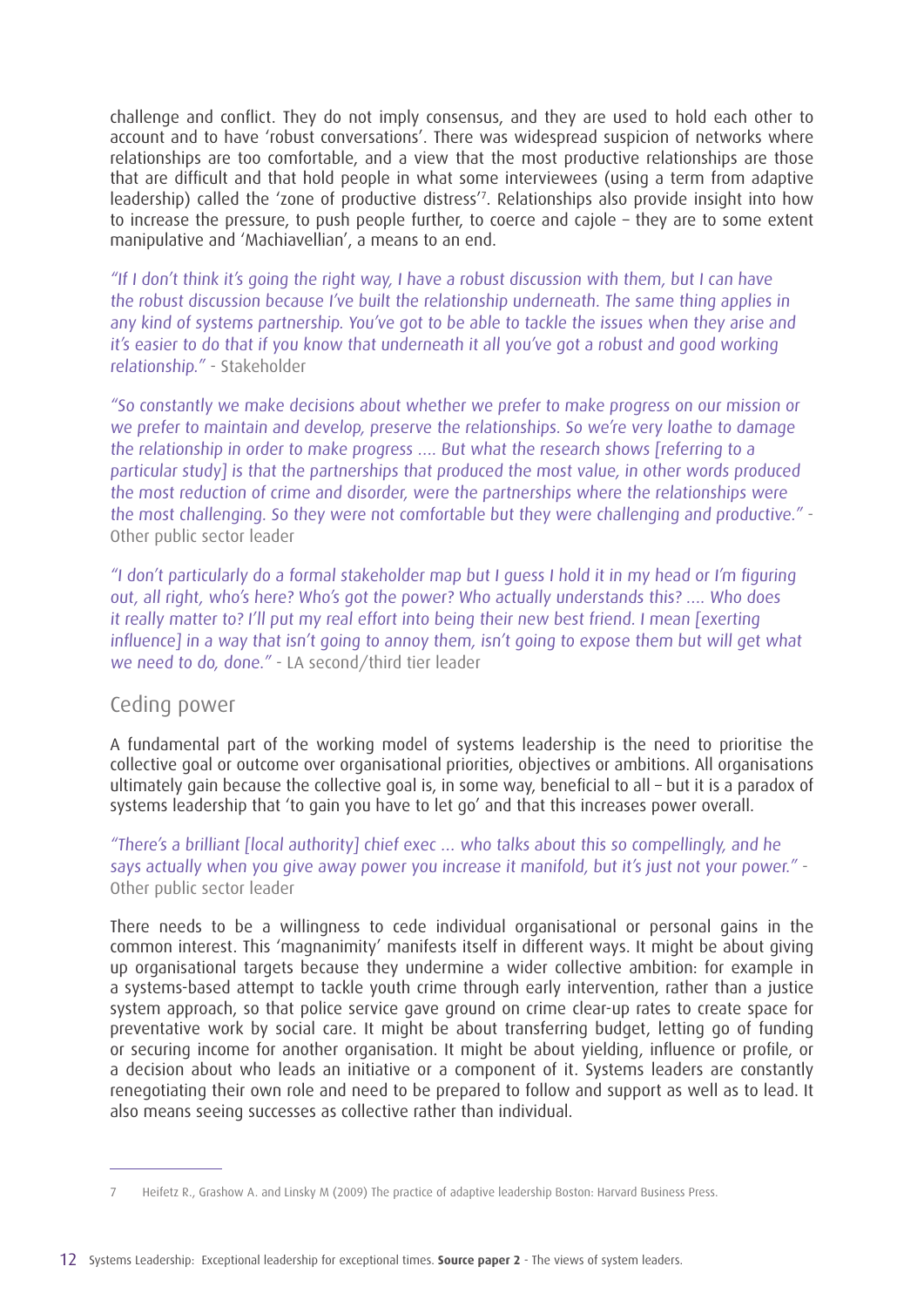"When you look at yourself as a place systemically … you're not really bothered who does it, you're bothered about it getting done and you're bothered about it getting done in the right way. It's then, if you think like that, far easier to have conversations about pooling budgets, far easier to talk about integration …. That's a very different place then thinking about 'Well, what outcomes do we want? How do we work across [the area] in order to achieve those outcomes? What's the best delivery vehicle therefore?' So, for example, I transferred £150 million and 1000 staff into a new healthcare trust because that's the best place for that service." - DCAS

"Being prepared to cede control, but also to give up on some of your priorities in order to gain in terms of bigger collective priorities, and I think that's the hardest thing, so I've seen very successful leaders engage in system leadership and fail because their approach to it was they understood completely that by working together you could get bigger gains for your organisation, but they never quite understood that if you're going to do that, you had to also be committed to it being for the benefit of the wider system. They could only see the benefits for them and their organisation." - Other public sector leader

"Being magnanimous is about this issue about letting go. This idea that the modern public service leader, place or systems leader, needs to understand, politically, managerially and professionally, that by ceding power, by letting go to others and conceding that others may have better ideas of how it can be delivered, is the most powerful move you can make. … We have to lead our way out of this and, above all, that means giving up power and currency, which is one of the toughest things for the leadership … to say to gain more, you need to let go. I think that's a very, very powerful paradox that's going on at the moment." - LA Chief Executive

This was seen as a very challenging aspect of systems leadership, one that runs counter to instinct and to organisational cultures and reward systems and one that therefore requires courage, risk-taking and the right authorising environment. For the private and voluntary sector, the overlay of increasing competition for funding and for influence adds to the complexity.

"People come to work in the voluntary sector because they feel passionately …. The downside of it is, that passion can be quite primitive when it comes to thinking about other organisations …. We're all now having to compete head-to-head for work …. There is nothing really, other than campaigning, that encourages us to work together ….[T]here are no incentives for us to share commercial information because we are competing with each other. We are competing for staff. We are competing for ideas. The problem has [got worse because] ... we're all running on three year contracts." - Third sector leader

### **2.2 Why is systems leadership important?**

The importance of systems leadership rests in its perception as the best way of dealing with the **complexity** of human systems and of addressing the 'wicked issues' which cannot be addressed in a scientific-rational way through the application of knowledge and management competence. Indeed, complexity is seen as an ideal condition for systems leadership, because stable systems lack the incentive for change, risk-taking and innovation. Systems leadership is also a response to complexity in the sense of redesigning systems around service users and their needs and perspectives, creating simplicity in place of incoherence. It means tackling component parts together, rather than sequentially, recognising interdependencies.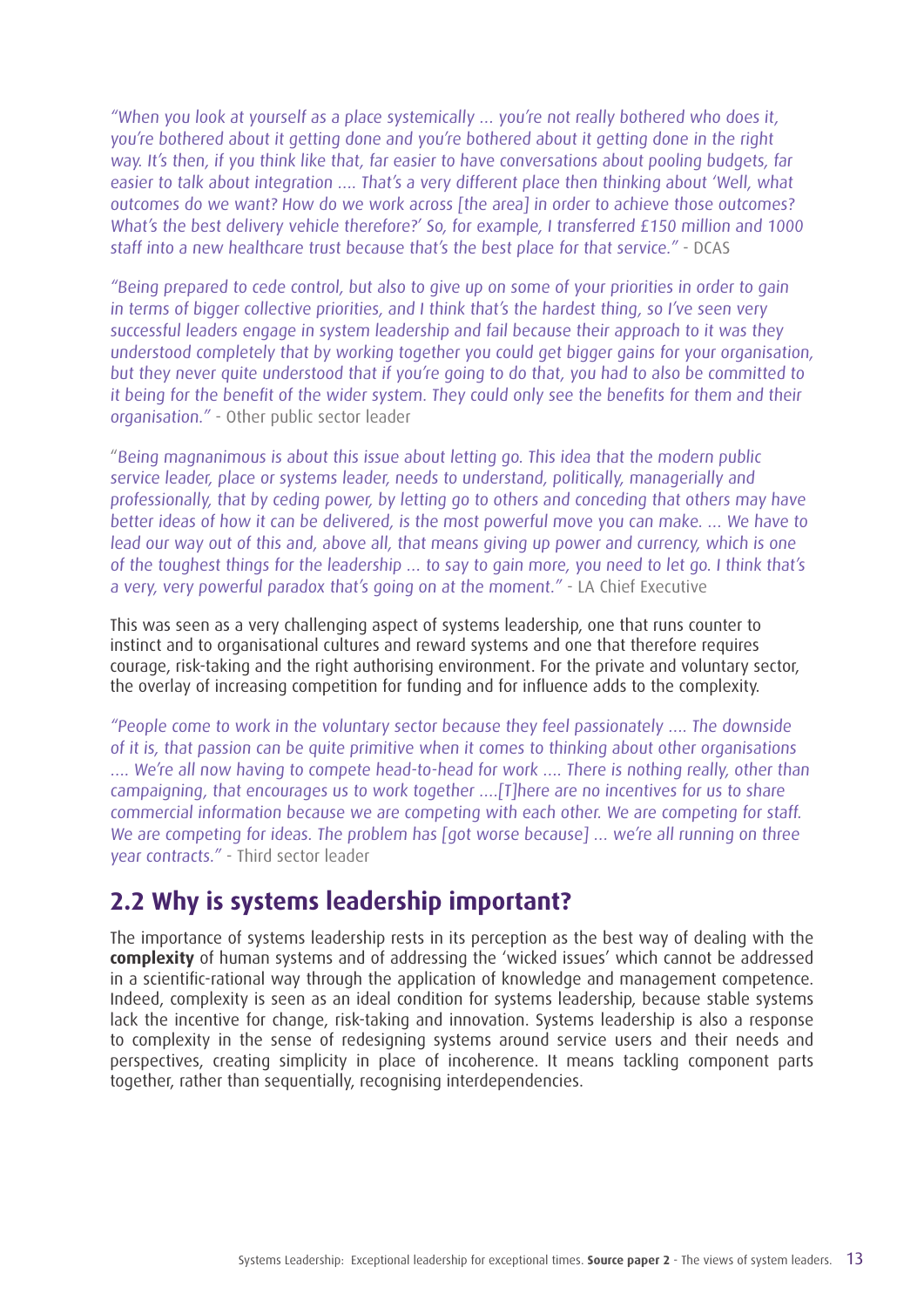"[The current level of flux is] a real opportunity, a huge opportunity. Because all the rules are changing, and the point at which the system becomes solid again, everything's baked in, and then you can't change it for another decade. So I think in particular this next twelve months while - it's a bit like tectonic plate, shifting across - while all that is happening people are ... open to doing things differently. You've got lots of new organisations who aren't particularly clear about how they're going to operate, so they don't have a fixed view. So for me this is a huge incredible opportunity." - Other public sector leader

A key task in systems leadership however is to make complexity and uncertainty acceptable to others, as we discuss below.

The **financial environment** is both an enabler and a hindrance to systems leadership. It presents a key driver for change and creates a 'burning platform' where action is an absolute imperative, and where systems leadership becomes non-optional. But it also disturbs the system and creates the space for transformational thinking. No agency can deliver on their objectives, let alone on the real wicked issues, with their own resources alone. Instead, they need to influence how others spend money, join spending to achieve more impact and avoid duplication. Agencies have become more transparent about resources and budgets, and austerity therefore creates traction for systems leadership. It creates space for creativity and invention, and it brings new players and new voices to the table.

"It is about galvanising the resource, the collective resource, and that will be money and expertise, in order to achieve an outcome .... to galvanise people from different parts of a system in order to achieve something that you couldn't necessarily achieve individually, or if you did there would be a lot of duplication and wasted effort. In current austerity times, ironically it's even more important, probably, that we do that." - LA second/third tier leader

"Because actually we can't deliver most of the big change programmes now without other people and their organisations because we've probably pushed as much as we can with our own resource and yet, the problems are still there." - LA second/third tier leader

But austerity also brings obvious challenges. It requires courage and resilience to respond through systems leadership, rather than to retrench and focus inwards. The scale of cuts is seen as raising the risk that systems are destroyed or overstretched. Restructuring, uncertainty and reduced staffing levels place very significant burdens on systems leaders and reduce their capacity for systems leadership. Financial constraint increases competition between voluntary sector and private sector organisations which can hinder systems leadership.

"[Talking about high level of local deprivation] We've got, you know, no employment available and we've just closed the pits, we're in the worst possible environment where your resilience is massively, massively stretched …. [A] bloated environment is not as conducive to system leadership as a more constricted environment where you're up against it. [But] there may be a point at which you're too far up against it and that's my worry, that it can actually be too tough. There's a great place in which it is really tough, you're really up against it, you've got to use all your creativity, you've got to use all your resource. And then that bloody straw breaks the camel's back. And we are towards that end of the equation …. System leadership can't do everything." - DCAS

The programme of austerity imposed on local authorities by central government also runs the risk of itself increasing the demand for services to a degree that even transformational systems leadership cannot manage. Changes to welfare benefits (those proposed and those already implemented) were seen as particularly challenging here, and there were real concerns that the scale of impact is not yet understood and will be devastating. It means there is less resource for learning, and particularly for some of the forms of learning that are relevant to systems leadership.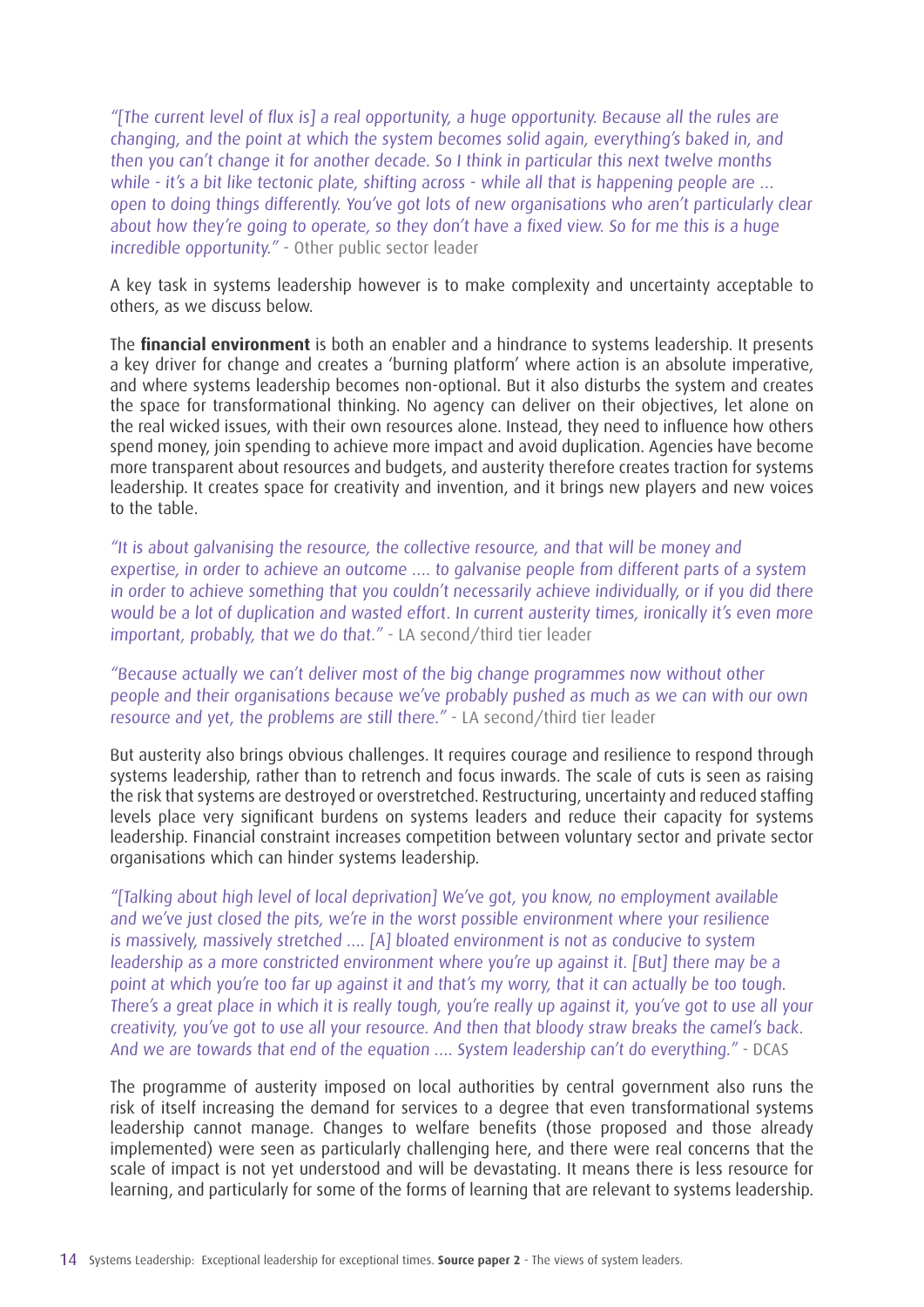### **2.3 Systems leadership is largely place based**

An important aspect of people's conception of systems leadership that emerged in the interviews is that it is primarily **place based and local**: its focus is on outcomes for populations within a bounded geographical entity – typically the city, county or other area of the local authority. Even people with national roles tended to discuss systems leadership in terms of relationships between place based organisations or described examples of systems leadership that were geographically boundaried. There was discussion of systems existing at the level of communities, schools clusters or the family, and a view that there may be systems leaders at these levels, but the discussion was generally about systems leadership in the context of geographical entities.

To some extent this is understandable, since it is the geographically boundaried population or place that defined the authority of most of the people we interviewed. But systems leadership at a national level was seen as too high a level of abstraction, too far removed from the living contexts of service users. High level collective ambitions were seen as much more tangible in the context of local change. The more manageable scale of local level systems leadership was felt to create space for a less technical approach, a focus on collective outcomes rather than individual systems and on where leadership should sit even if this challenged traditional organisational domains. The local level also created the potential for pooling or sharing resources and for integration.

"I think the permitting conditions is an articulation of the system [that comes back to] place. The place that we all care about is an overt articulation of what binds together all of those people, actors, organisations, influences in the system. That's the enabler …. I mean, we might have individual goals, drives, values, we might have organisational visions, objectives, inhibitors, restrictions … but, actually, a system says, ultimately, what binds us all is the delivery of, in our case, prosperous, rich .. liveable, sustainable place …. I think that's what enables … you within the system to say 'I'm prepared to let go; I'm prepared to make what appears to be a suboptimal decision, because there's a greater thing here'. … [A]nd that trumps everything else." - LA Chief Executive

"I see myself as operating in a city that is trying to achieve a number of things and I'm part of an organisation that contributes to some of those things directly or indirectly. I see myself as part of a city first I think now [whereas previously] I saw myself as Chief Exec of an organisation …. I actually feel [now] that I'm part of a management team of a city, so I sit in a Board with other partners and we are responsible for the outcomes of a city and through that the council are handed specific things that they need to do to achieve that." - LA Chief Executive

This discussion sometimes led to the conclusion that it leaves local authorities particularly well suited to systems leadership. In part this is because local authorities 'are all about place-shaping'; their remit is to bring together functions and to collaborate with other partners. But more important was the **direct democratic accountability** of local government to local communities, and this was generally seen – outside local government as well as within – as a very important driver of systems leadership. Although it was recognised that agencies such as police and health are open to challenge by, and are responsive to, their local populations, the dominance of national accountability, national frameworks and centrally set constraints on freedom was felt to create a very different paradigm, one in which the national system could easily remain the focus of attention and which is much less agile and responsive to the local population.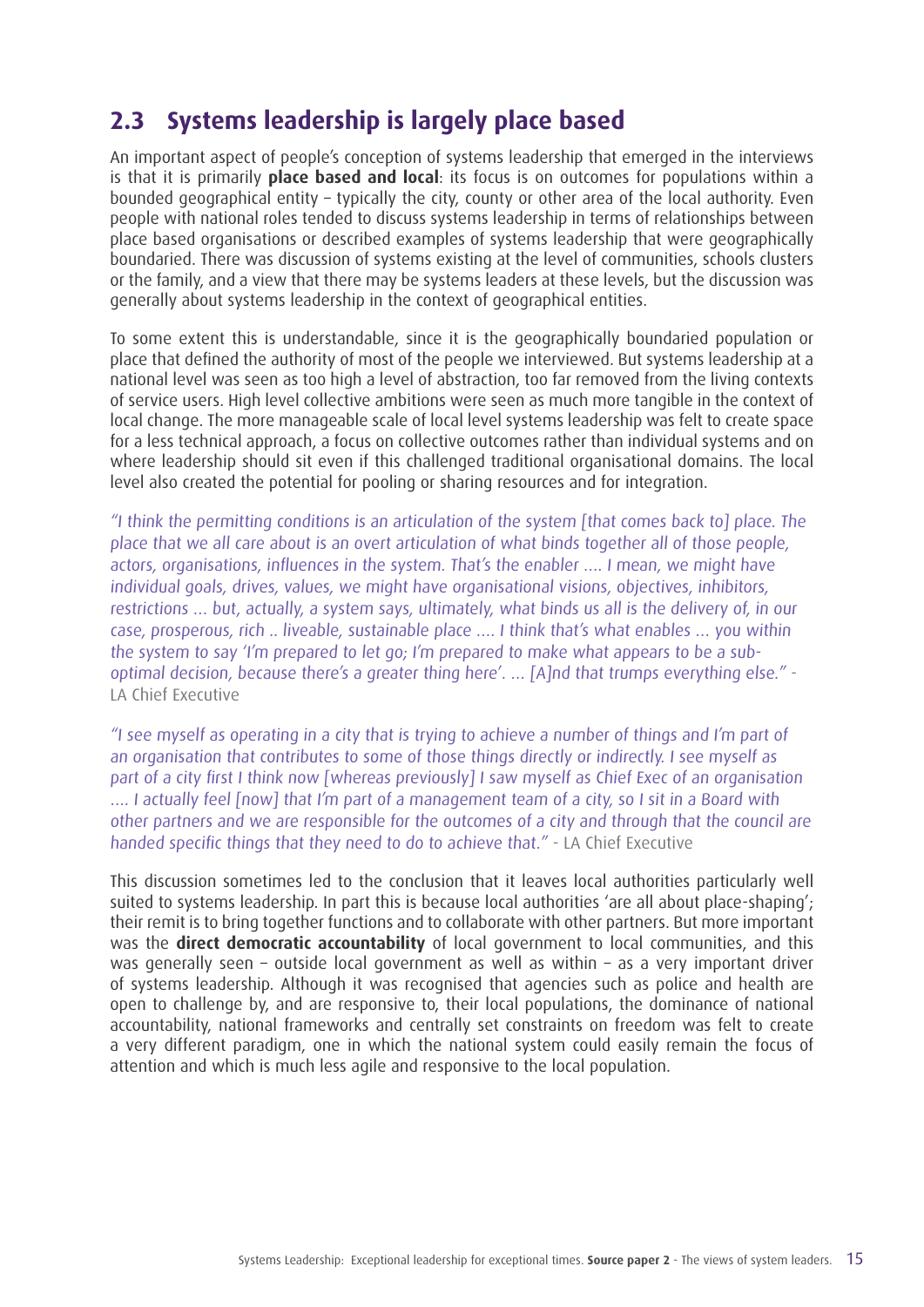### **2.4 How systems leadership relates to other forms of leadership**

The term systems leadership was familiar to, and already adopted by, some participants; it was new to others although the concepts, theory and practice it reflects were familiar and they often found it helpful to have a name placed on it. However, the term 'systems leadership' was not endorsed by everyone we interviewed. Some participants suggested alternative terms such as 'systems thinking across the whole system' cross-organisational collaboration', 'integrated services', 'collaborative leadership' or 'integrated partnership working'.

Although systems leadership was seen as meriting its own focus and involving some particular considerations, it was also important to participants that its distinctiveness and relevance should not be overstated, nor should it be seen as a panacea for ineffective services or financial constraint. It has clear interactions with management, leadership (organisational and other forms) and with partnership working, with many common behaviours although a distinctive purpose and emphasis.

Systems leadership is relatively easily distinguished from **management** (the direct control of resources; the application of knowledge and technical skills such as analysis and project planning). But management is seen as a necessary pre-condition of systems leadership. Systems leadership is 'management enabled leadership': the system needs to be managed and safe for systems leadership and experimentation to be possible. At times, for some participants, this had meant getting more involved in operational detail or putting off collaborative or systems-based working until an area of work has been secured.

#### "I think the first thing for me is that you can't lead unless things are managed. So, I've come to places that are not very good and I've spent most of my early time in those places managing because until things are safe and right, you don't really have the freedom to lead." - DCAS

Aspects of technical management are also relevant to systems leadership. In particular, people talked about the need to have a good grasp of detail, strong analytical skills, and enough knowledge to be able to assess where you need more input, whether something is proceeding as planned, when to challenge and ask questions and to have general credibility. Other technical management skills relevant to systems leadership are resource and project management skills, line management skills, and the ability also to manage upwards and within political contexts.

Systems leadership has much in common with **organisational leadership**, and many of the skills and behaviours were seen as common. However, because systems leadership draws on more informal and consensual bases of authority, it was seen to place more emphasis on compromise, negotiation and working through influence; on operating outside one's discipline or area of expertise; on working to mutual benefits and collective purpose; and on adapting to complex contexts. One participant concluded that all good systems leaders are good leaders, but that not all good leaders are good systems leaders.

There were also links with **adaptive leadership<sup>8</sup>** and many of the core concepts of adaptive leadership emerged in the interviews: recognising that complex problems require more than technical solutions; moving between the high level overview of 'the balcony' and the operational level of 'the dance-floor'; living in disequilibrium, diagnosing, mobilising the system, using conflict creatively, staying connected to purpose, risk-taking and experimentation.

<sup>8</sup> Heifetz R, Grashow A and Linksy M (2009) The Practice of Adaptive Leadership: tools and tactics for changing your organization and the world Boston, Massachusetts: Harvard Business Review Press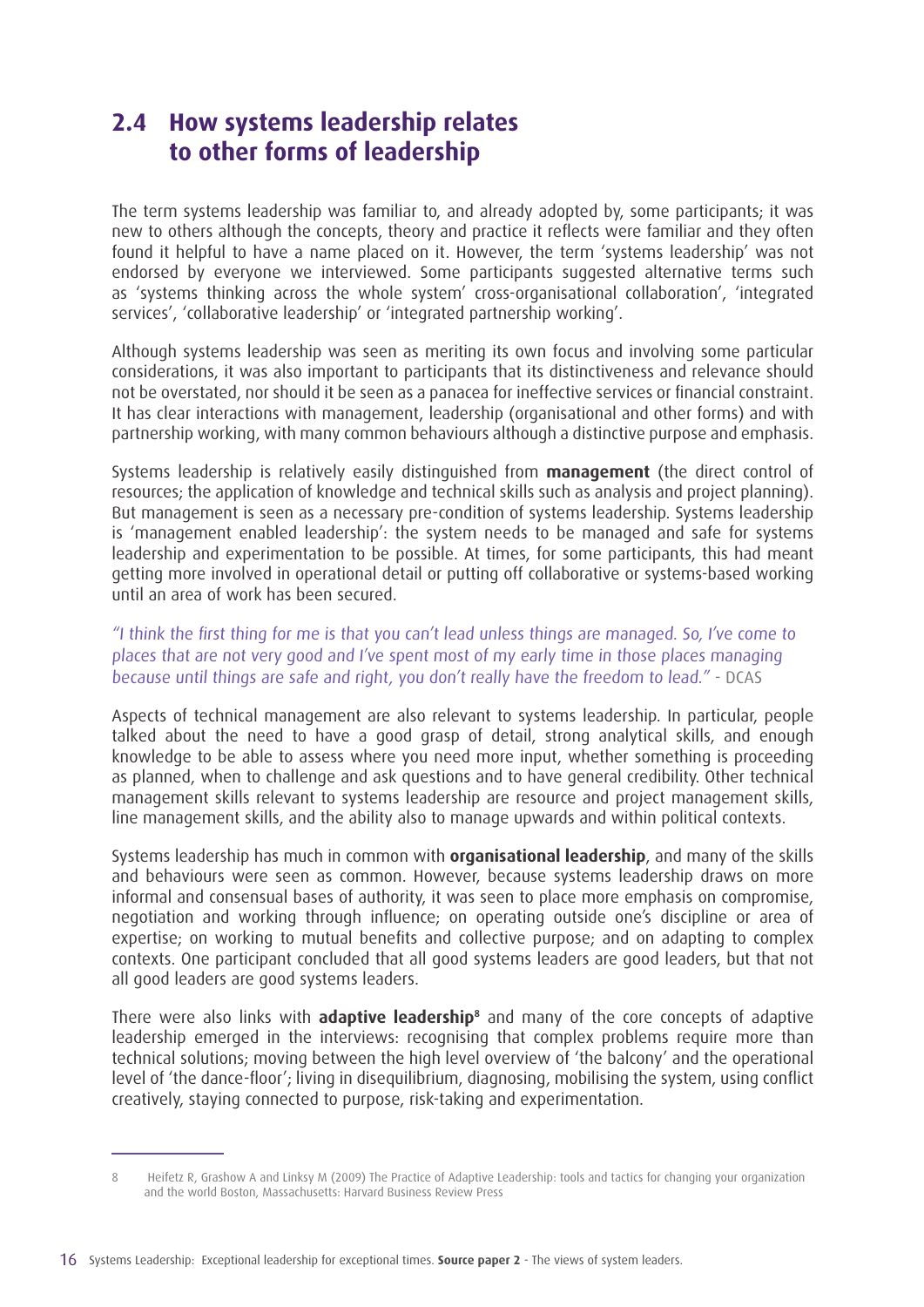Systems leadership is also seen to relate to **sector-led improvement.** Some interviewees associated systems leadership very strongly with sector-led improvement in the schools context, seeing systems leadership as essentially being about devolving power to school leaders in order to lead the wider schools system. Three elements can be discerned, namely; setting objectives that are held and can only be met by schools collectively; giving schools freedom to work out how to meet those objectives; and using successful school leaders to spread success. For others, sector-led improvement was a type of systems leadership or an approach that might be employed in systems leadership. For example, the peer support and challenge initiative coordinated by the Children's Improvement Board<sup>9</sup> was seen as a highly effective learning and improvement method which supported systems leadership.

Similarly, systems leadership has much in common with **partnership**, but there are differences in emphasis, scale and purpose. The key distinction made is that the relationships in systems leadership are voluntary, consensual, and based on achieving goals that go beyond individual organisational goals, and indeed may involve ceding organisational goals. Systems leadership operates with more emphasis on influence and informal power. Whereas in partnerships, leaders represent their organisation, in systems leadership they represent systems. Partnership is seen as involving organisational goals which are aligned, and systems leadership as involving goals which are genuinely joint. There is therefore a need for greater mutuality and support for each other and for magnanimity and ceding territory. Partnership is also seen as involving narrower intentions which are not systems based; project based work rather than whole systems change, and less enduring relationships. Systems leadership involves more conflict and less comfortable relationships: withdrawing when things get difficult and organisational goals are not being met is no longer an option.

"Well partnership implies you're all equal and you're all agreeing to do something …. Systems leadership would be, I guess, if I was the DCS, I'm here to deliver the best outcomes for children and I'm not just doing that for Children's Services, or even for the council. My job is to lead the system that delivers that for this borough .... It's not just saying my little bit of [the system] .... That's not what you are responsible for, you are responsible for the whole process and making sure the process is the best it can be." - LA second/third tier leader

"If I say I'm going to work in partnership with you, if I say I'm going to collaborate with you, I'm doing it on my terms. If I say I'm going to share leadership with you - which is what system leaders need to do: they need to share leadership - I'm doing it on our terms as we define them. That for me is the single biggest difference." - Other public sector leader

<sup>9</sup> The Children's Improvement Board was a partnership between the LGA, the Association of Directors of Children's Services (ADCS) and the Society of Local Authority Chief Executives (SOLACE) focused on sector-led improvement. Funding from the Department for Education for CIB's work was withdrawn in April 2013.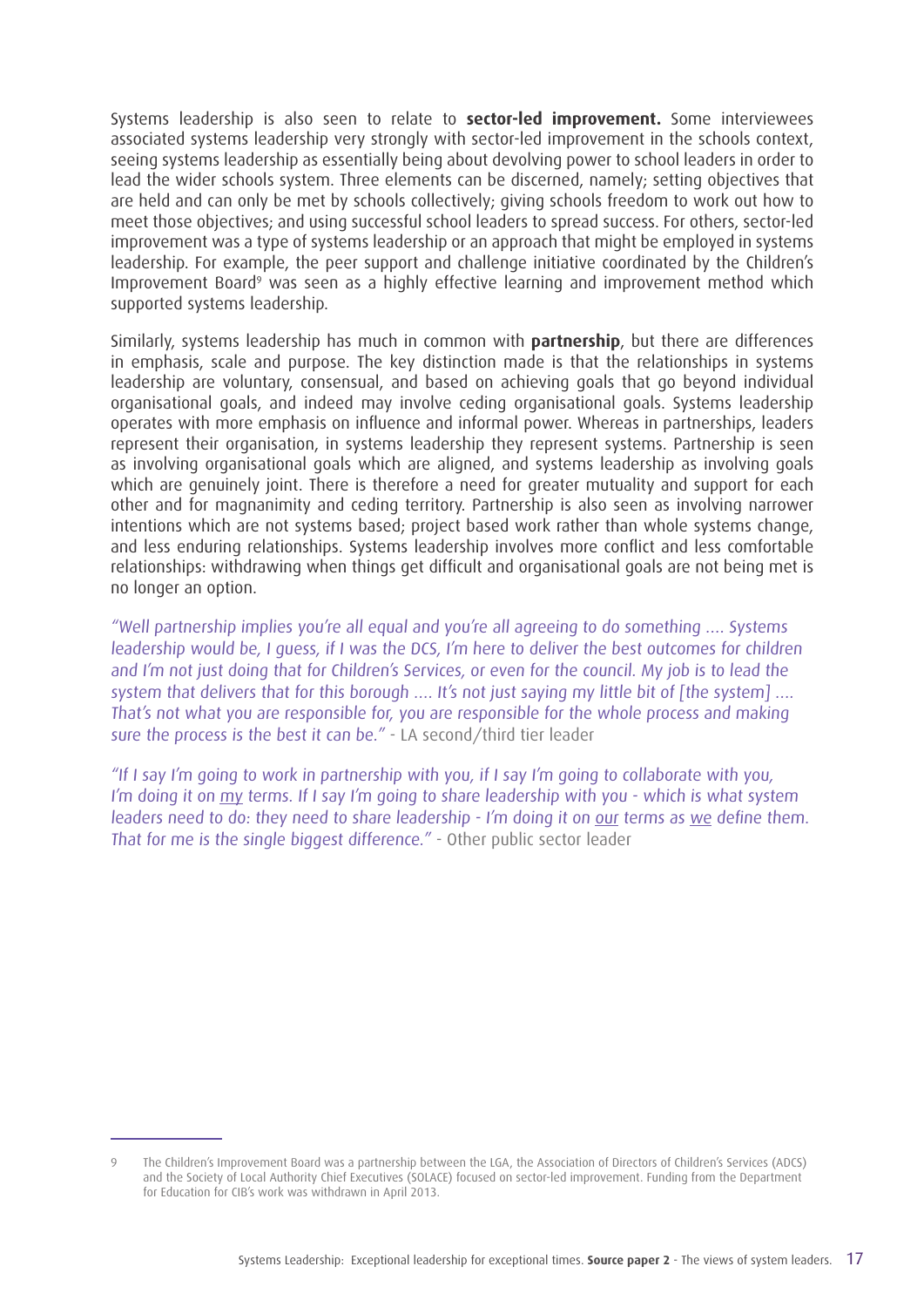## 3. What is involved in systems leadership in practice?

A strong theme in the interviews is that systems leadership does not involve behaviours that are absolutely distinctive. What is distinctive is the mind set, purpose and values that drive the behaviours, and that give particular significance, meaning and emphasis to particular behaviours. Nevertheless, there were ways of working that were seen as particularly aligned with and key to systems leadership.

### Recognising and embracing uncertainty and complexity and making them acceptable to others

Uncertainty arises from the complexity of social problems, the interconnectedness of the system so that components cannot be addressed sequentially, the need to disrupt the system, and the lack of clarity in the pathways towards high level objectives. The scale of financial cuts and of transformation also creates uncertainty: staff are being asked to do something for which there is no blueprint or precedent. An important task in systems leadership is, therefore, that of sensemaking; understanding and making sense of complexity for oneself, for partners and for staff. Having the confidence to tolerate ambiguity and uncertainty is also important and interviewees talked about needing to provide some containment for others - particularly staff but also partners. Complexity, to some extent, needs to be simplified by reference to the high level objective and by translating this objective into more specific goals and activities. Complexity is inherent however and needs to be recognised, embraced and worked with, rather than removed by over-simplification. Complexity also means that it becomes more acceptable, indeed positively important, to admit that you do not know what the future will look like – but perhaps not to do this too often, or to recognise different tolerance levels to this.

"I would assert that my job is also to make ambiguity and uncertainty acceptable, that actually they just aren't simple, because if we are talking about systems thinking and if we're talking particularly about wicked issues, then I guess my job is to help an organisation cope with wicked issues through as much whole system thinking as it possibly can. Partly so that you do see all the facets of that wicked issue rather than just your bits of it." - LA Chief Executive

"There is a point where it becomes so diffuse that you say 'I'm not sure what's happening here' so there is something about having sufficient discretion around your system .... [Lleading at the moment where we don't know what's round the corner. We used to just go and pull off a template, you know, what do I do in this situation? And you don't know now, and leadership for me actually is about how you provide certainty in very uncertain times, or you try to sound like you know what you are talking about, anyway! Or making people feel optimistic and believing." - Third sector leader

#### Mutual understanding and active support

An important component of the relationships that are key to systems leadership is mutual understanding between leaders of each other's organisational contexts and pressures. Some participants called this 'empathy', although in fact the concept goes further and involves active work to help others negotiate or overcome organisational pressures or barriers, rather than just support and encouragement. It involves being able to see the world through someone else's eyes, understanding how their part of the system operates and how that impacts on the wider system or constrains their space for systems leadership. It involves using this knowledge to develop strategies for moving forward together towards the collective goal, supporting and encouraging each other, providing reinforcement, and compensating for each other.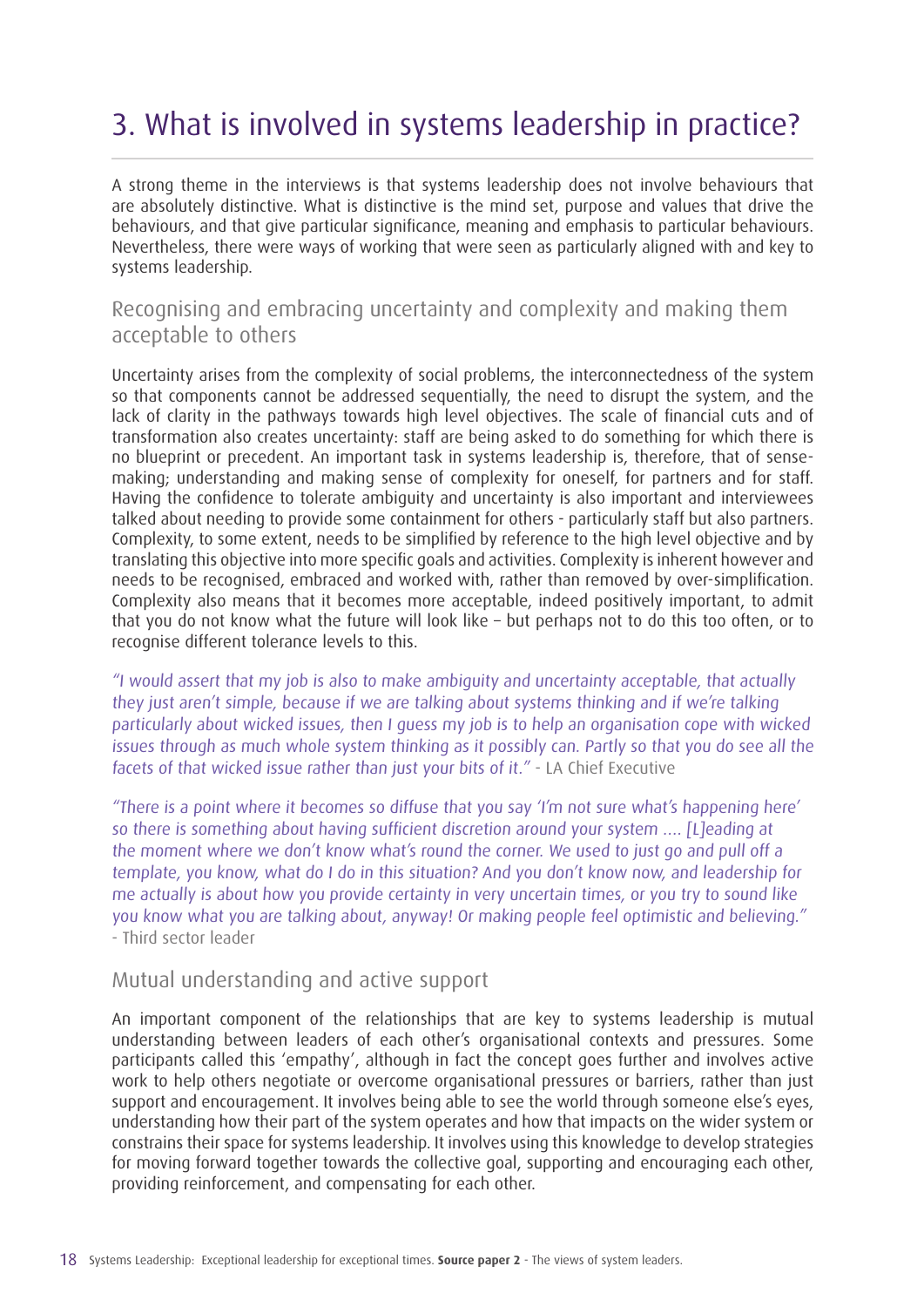#### "You need the ability to relate to other people's issues. You've got to be able to stand in the other person's shoes …." - Stakeholder

This understanding is also key to tactical decisions, to knowing when and how to push and how to influence, and how to reconcile the needs of one organisation with how the system needs to change. It requires honesty and trust to be open about each other's constraints and limitations and clear about what is the bottom line in a contested or negotiated situation.

#### Hearing diverse voices

Focusing on collective outcomes and working with influence means relationships beyond 'the traditional players'. Power no longer rests only in the obvious places: it is more fragmented, and community groups and social enterprises have a new importance. Who the systems leaders are is changing and becoming harder to predict. It means that some of the key people with whom systems leaders need to work are on the periphery of traditional formal groupings. Understanding who holds power and influence means thinking about how change really happens. Curiosity is also seen as an important driver to working with different people.

People also talked about the importance of ensuring that you have diverse people around you or of bringing together people from different worlds – people whose mind-sets and approaches are different from each other's or from yours, who will bring a different perspective or set of skills, who will challenge and ask difficult questions. This also means the systems leader has to be able to be alert to what is different in the discourse around them.

Being in close contact with staff also becomes more important. This involves being approachable and creating a climate in which people will come to you with a constructive worry or challenge, an admission, a solution or idea, or holding regular networking meetings with middle-managers, rather than relying on flows of information through line management. It also means closer contact with service users and responsive and fast feedback loops so that the effects of change can be gauged and strategies adjusted.

#### Co-production with service users

For some participants, a core aspect of systems leadership is co-production with service users. Systems are being aligned to place service users and outcomes at the centre, rather than being shaped by service and organisational structures. Some interviewees talked about the importance of involving service users in systems redesign and, more generally, there was a recurrent view that systems leadership recognises how change actually happens and the importance of 'doing with, not to' as part of this. Local authorities are striving to build new relationships with communities which make better use of community and individual assets and resources. This also means getting close to the community and finding out what is important to them.

"I think there is an emerging kind of civic leadership style, and some of it comes from the radical right, but interestingly some of it is now coming more from the radical left, which is about changing the relationship between the individual and the state, so that relationship has been quite a dependent one. [Responding to demographic and financial pressures] will drive collaboration …. So things like personal budgets or supporting people with a mental health condition to work, supporting children with complex needs to grow up and be able to work, and things like that, I think that requires ... collaboration between authorities and it requires a collaboration with the community or people with the voluntary sector, with businesses so actually the system then gets bigger." - Other public sector leader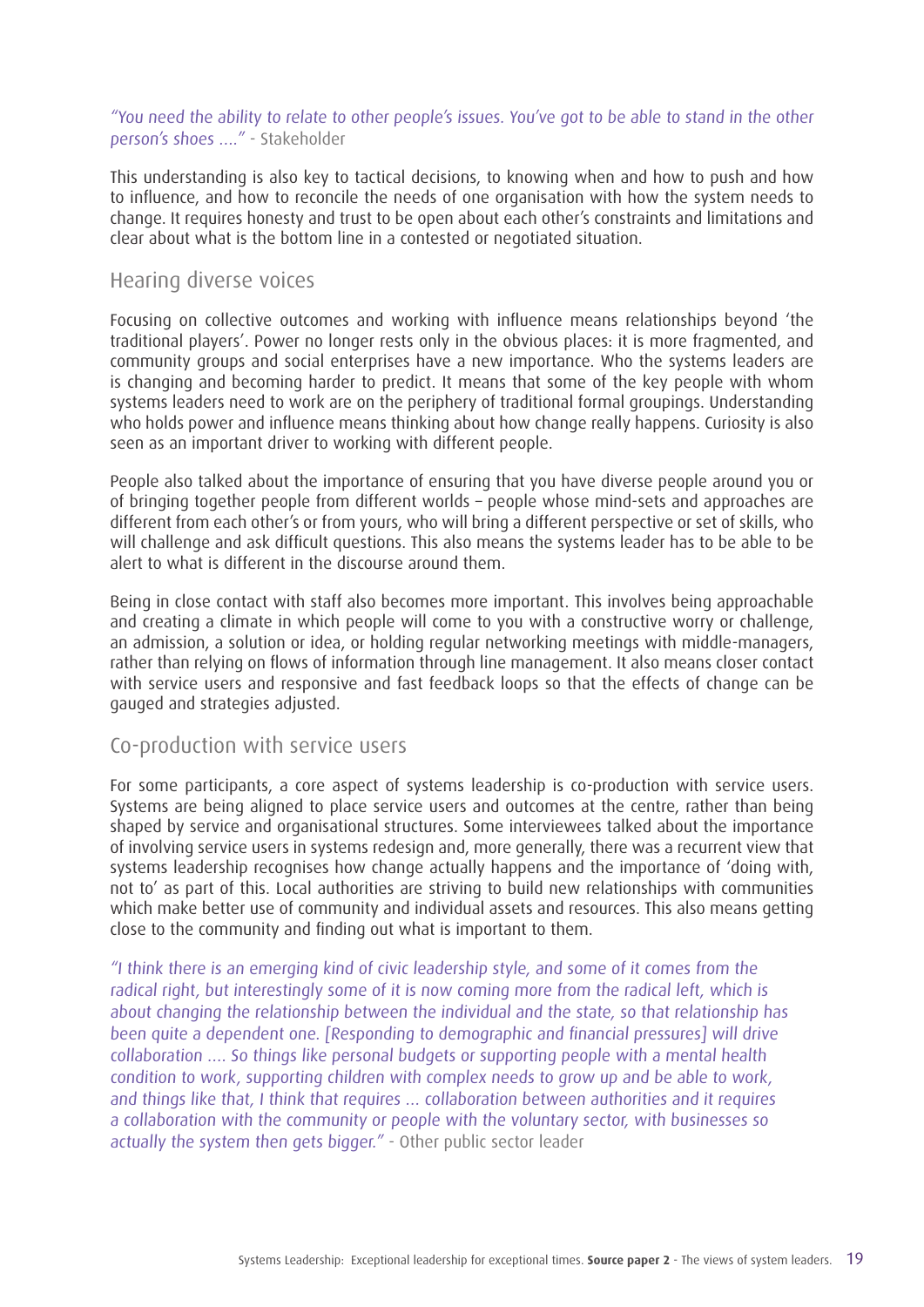#### Risk-taking and risk-seeking; innovation and experimentation

Much of systems leadership is seen as inherently risky – dealing with ambiguity and uncertainty, leading when the overall aim is clear, but not the pathways or even the direction, ceding control to others, working beyond your professional discipline or job description, being a leader among leaders. One participant talked about the importance of actively seeking out risk and opportunities to disrupt the status quo. There is also a strong sense of personal and reputational risk – being the leader of a high profile but uncertain endeavour, being personally associated with a vision for a different way of working, creating challenge and disruption before the way forward has been secured or proven.

"Being the person at the front of the charge, or being the person in the middle of a big ring of other people, both of which images work for systems leadership, is a scary, scary place to be." - Stakeholder

It also involves innovation and experimentation, because non-linear, non-obvious, creative solutions are required in complex conditions and to address wicked issues. Systems leadership suits people who are entrepreneurial, imaginative and creative, who understand the complexity of problems and are solution-focused, and who respond well to being given space and freedom to think.

#### "Being open minded and looking for unusual solutions. So, entrepreneurial thinking, [being a] change agent." - LA second/third tier leader

An important point here was the importance of getting close to service users and the frontline because innovation is more likely to come from these places than from those in strategic leadership roles.

Organisational cultures that support risk-taking and innovation are therefore important. Participants talked about the importance of an organisational culture that permits experimentation and innovation and thus, by definition, can tolerate, learn from and, indeed, welcome failure and mistakes as well as successes. They recognised the need to give support and encouragement to individual staff to work in this way, to build their confidence.

The timescales involved in systems leadership and whole systems change are also relevant here. Participants talked about the scale of change requiring a timeframe of several years, with the possibility of little tangible or measurable progress for some time and the need for people and organisations to 'hold your nerve' to stay the course.

"Well, I think the big thing is about the long game. This is not, 'I'll speak to you because I want this now'. This is about, 'Where are we trying to get to' …. [I]t takes a bit of time; you need it to gel. Relationships are really important. There are some knock-backs and some wins but give yourself at least a three-year vista to think, in three years when I look back are we in a vastly different place or not. It's been a big learning for me because the higher up organisations I've got, the more I've realised that you need to look back a bit longer to see the effect that you've had." - DCAS

"You need to recognise that it might not be in your lifetime or your tenure." - Third sector leader

Underlying this was a sense of the confidence of individuals, groups, organisations and communities growing through the experience of successful systems leadership and of the importance of personal displays of commitment and confidence to support this. Successful systems leadership breeds confidence and an appetite for more – but it requires courage on the part of those taking the first steps in systems change.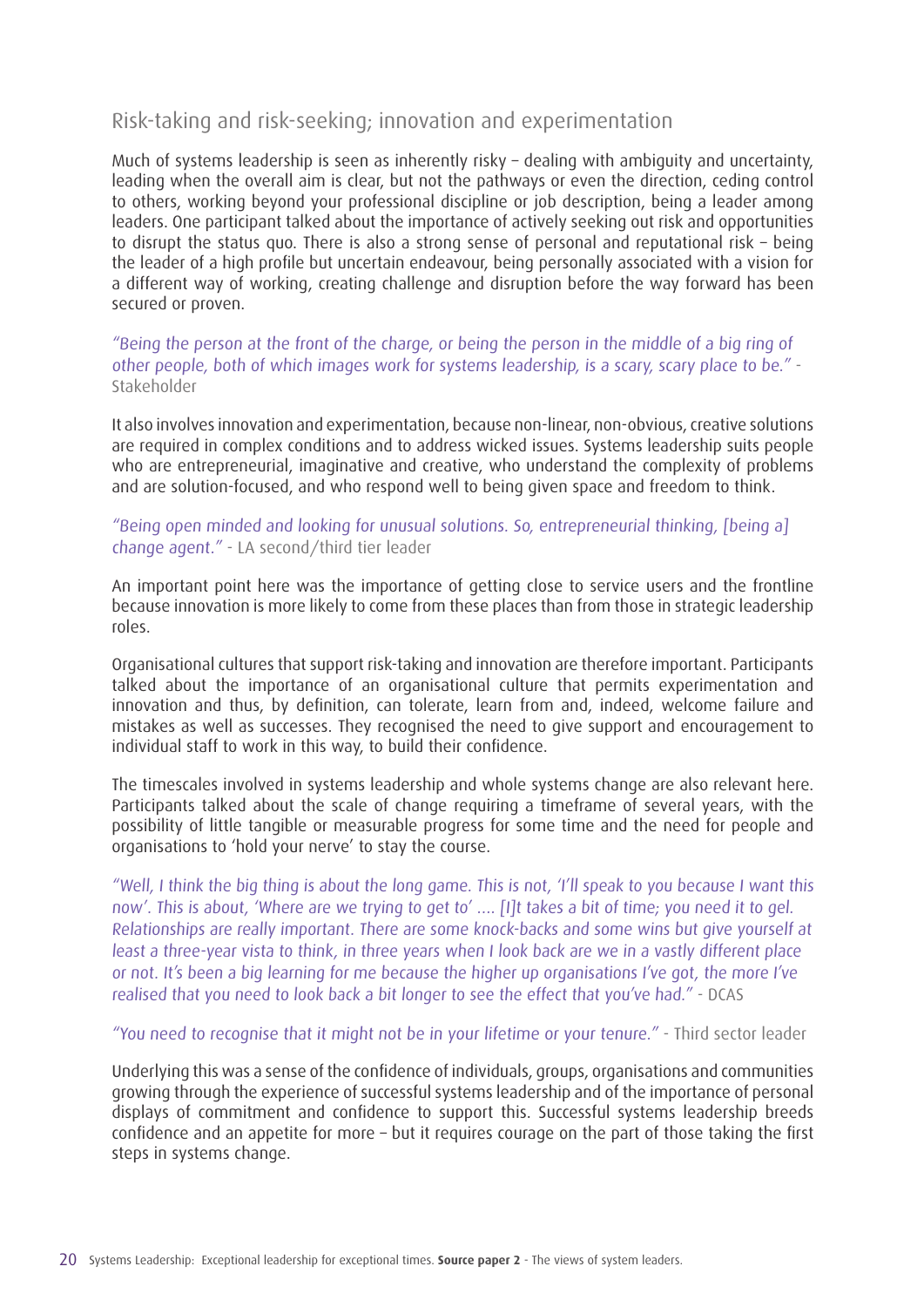#### Beyond the hero leader

Systems leadership was seen to call for a different model of leadership from the individual hero leader; individual and organisational egos need to be controlled. There was a rejection of the idea of the 'hero leader' or 'charismatic leader', or a redefinition of the behaviours in which charisma lies. This relates to the importance of being values-led, ceding power, allowing and making space for others to lead, giving up individual gains in the interests of collective gain, and recognising the value of the expertise of others. Celebrating success as collective rather than individual was also seen as important. The terms 'humble' and 'humility' were used in some interviews, and people also talked about the value of being 'an introvert' in systems leadership, but it is clear that systems leadership also calls for a strong sense of self, confidence, self-belief and a driving ambition.

"When I was looking at my current job … a very senior person said to me, 'Well, of course, one of the attractions about doing this job is that you're probably going to be the system leader' and I didn't say anything but I thought, 'If you think that there is one system leader you haven't got this'. …. I mean that is the biggest cultural inhibitor in the health service is that we are still very much based on this kind of charismatic leadership, hero leadership stuff. …. [T]o be fair that's really hard because actually I've never met a good leader who wasn't charismatic because you don't have followers unless you have some degree of charisma [but] … I've seen very quiet, humble charisma." - Other public sector leader

"If you come in thinking you're an expert you will fail …. [T]he word 'humble' is much misused but for me some of the most successful systems leaders are quite humble people. They're coming in because they've got a thirst for learning themselves. They're not coming in as the expert." - DCAS

#### Leadership at all levels

There was a strong emphasis on the importance of leadership at all levels, creating the space for others to excel through autonomy. It emerges within systems leadership in a number of ways. In relationships with other organisations, it links with the ceding of power and, also, with dealing with uncertainty because objectives are agreed at a high level, and because yours may not be the lead organisation; it involves allowing others to lead and to work out the detailed pathways.

It is particularly talked about in relationship to distributed leadership within a leader's own organisation. Power and influence are delegated but, more fundamentally than this, there is an expectation that staff at all levels are systems leaders, displaying at least some of the same behaviours and the same mind set as senior systems leaders and using systems leadership approaches and thinking proactively in their own work.

#### "To me, system leadership is distributed leadership. If you don't have one, you don't have the other. You've probably got system management or something else." - DCAS

"That is why I think it's so important to try and create an understanding that everybody can make a difference and should make a difference, has a responsibility to, and then give them the tools to do that, because 450 people [the number of staff who are line managers], or at least a good percentage of them, kind of cascading what seven people [the senior management team] are driving - it's going to have much more effect than seven of us trying to do it by force." - LA Chief Executive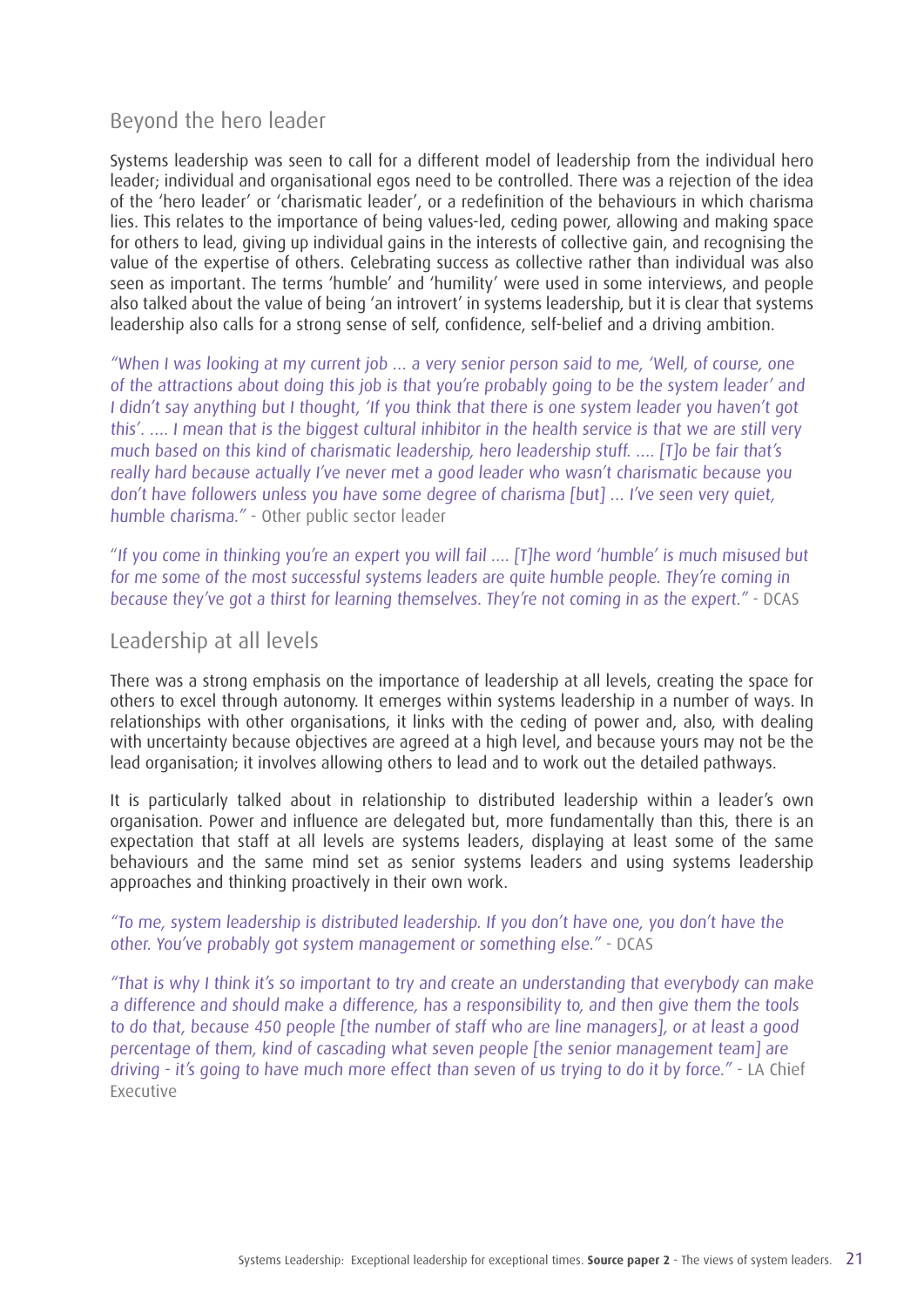Leadership at all levels means letting go of the detail, yielding control and authority, and giving permission for others to exercise judgement and develop something in their own way. The motivation is not that a systems leader cannot do everything and that delegating creates the time required for a leader to retain a strategic vision. It is a fundamental belief that someone else will do the job better and that systems leadership needs to be part of the operating style of all. In particular it recognises that people who are closer to the operational level will have insight, understanding and relationships that bring real added value and that are key to innovation. It also involves recognising that staff who are line managers are themselves influencers, and need to be encouraged and permitted to exercise that influence.

Although essential, creating a culture of leadership at all levels was seen as challenging and high risk. Not everyone rises to the challenge offered to them: distributing leadership sometimes meets with reluctance or resistance and staff need to be nurtured, encouraged and supported. It is a learning process for staff too, and they inevitably meet challenges and do not always get things right. Distributed leadership therefore involves holding one's nerve and managing the instinct to step in and re-take control, particularly if things are not going well. Fundamentally, though, it requires good people.

"It took time [for me] to let go and to have confidence in people …. I said this earlier and it's really key: I can only do this if I've got really good people, and they are exceptionally good." - LA second/third tier leader

Being clear about the vision, and the principles behind it, is important to allow staff to predict the response of their leaders so that staff can act without recourse to instruction or to referring decisions upwards. It also requires a supportive organisational culture and context and developing this might mean giving people the permission to work in a new way. It needs a culture that allows experimentation, that tolerates and learns from mistakes and failures, a reflective and learning culture rather than a culture of blame.

Part of the challenge here also lies in judging the scope for leadership by others. Interviewees described being very active and present in some areas of work and much more distributive in others. One DCAS described the three spheres in which she operates in ascending order of the scope for distributed working: national and local political relationships; partnerships and the outside world; and the internal world of her local authority – but alongside this was the view that distributive leadership involves asking others to operate in all three areas.

It needs good formal and informal systems for accountability, communication and data, and it needs the systems leader to be present, providing challenge, asking questions and maintaining a formal and informal dialogue. Supporting distributed leadership means constantly reflecting on how your colleague is responding, adjusting your own behaviour, gauging how much support and how much constraint to provide, assessing when to influence and when it is necessary to get actively involved. Some participants saw it as having been aided by taking out tiers of management which previously suppressed direct communication and talent. The behaviours involved in leadership at all levels, in distributing leadership and responding to it, need to be supported in reward and review systems. For example, in one organisation, managers are now asked to provide examples of good decisions made by their staff where previously the focus would have been on their own decisions and judgement.

Several participants talked about this as a very challenging area of work, and they also described the situation of ineffective cross-partnership work where a colleague in another agency had not been given clearly delegated authority and a mandate to act so that their participation, and collective progress, was severely hampered.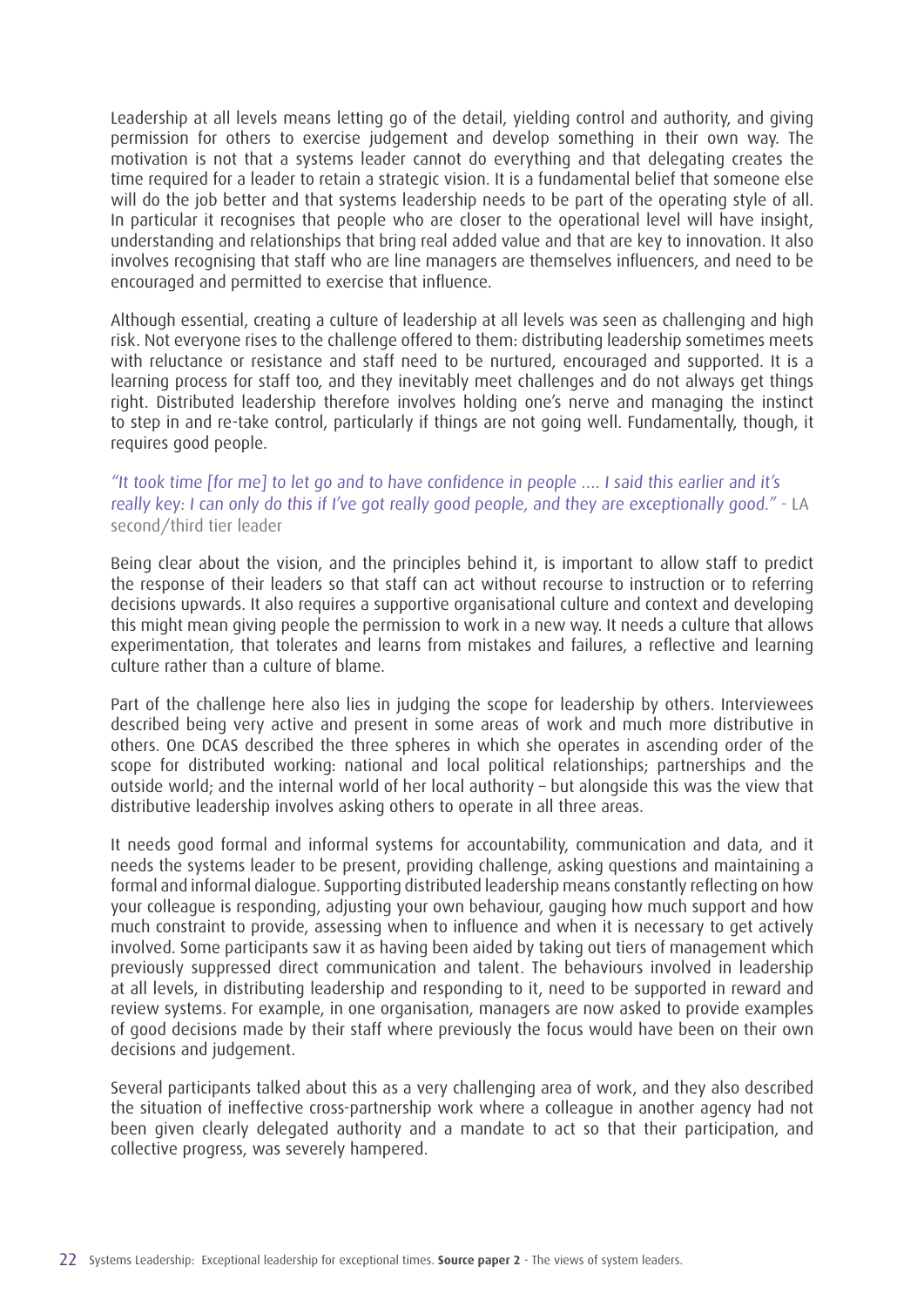"Creating an environment in which staff, through the system, see themselves as leading the change on behalf of the people that they're seeking to help rather than administering the rules that have been set down by their boss, that's another really big challenge and I suppose, again, an illustrator of a system that's really motoring, where the people closest to the action or context, if you like, feel they can take decisions to help move people along rather than refer them up for a ruling." - Third sector leader

#### Analytical skills and intellectual rigour

The intellectual rigour involved in systems leadership came across strongly in the interviews. It involves high-level analytical and diagnostic skills, the ability to analyse a situation, to understand the underlying determinants, drivers and blockers of change, the systems involved and their intersections and interdependencies, where power lies and its nature, who the key actors are and how their objectives and constraints can be aligned or utilised for systems change. It calls for strong tactical as well as strategic knowledge. Systems leadership involves a culture of professional judgement, rather than a reliance on procedures.

As well as a grasp of detail and technical knowledge it involves people who can see the big picture and who are good at horizon-scanning. There were several references to 'being on the balcony', the concept from adaptive leadership of gaining a distanced perspective that allows you to see what is really happening on 'the dance floor' and how to influence it. People who take to systems leadership are cerebral, thrive in making sense of uncertainty, like 'the fog' and do not need instant gratification or rapid reward.

#### The use of data and intelligence

Seeking out and using formal research evidence, local data, soft intelligence and the user voice, also came across strongly and was linked by some to the idea of systems being self-regulating and adaptive. Data is used by systems leaders to challenge and disturb, to force change, to challenge one's own prejudices and preferences. It is an important part of what helps to make distributed leadership secure, requiring a flow of meaningful information and data, a culture of trust with others to share and interpret information. It also involves skills in the subtle 'hearing' or reading of data to see the 'delicacy' within it. And it involves knowing what to respond to and what to 'tune out'.

#### Emotional intelligence and being reflective and reflexive

The ability to stand back, to listen and observe, to reflect, to review where a system is in the cycle of change and to be alert constantly to responding or adapting your own behaviour was emphasised. Also important here is being reflexive and self-aware, understanding yourself, your preferences and prejudices, how you are reacting to other people's behaviour and they to yours, and 'knowing yourself'. These issues are important parts of systems leadership involving compensating mechanisms. It involves being aware of your own working styles, your default operating mode, how to employ your own or other's styles in different situations, when to act and when to hold back or influence. Systems leadership calls for high levels of emotional intelligence – the ability to read a person or situation, to employ different strategies and tones, to listen and to communicate exceptionally well.

#### Flexibility and adaptability

Flexibility was described as 'the hallmark of a good leader'. Systems leadership involves going beyond your job description and encouraging and allowing others to do the same. It means adapting to working with, and in, different parts of the system beyond one's technical expertise or discipline. It involves flexing around other people's agendas, between non-aligned organisational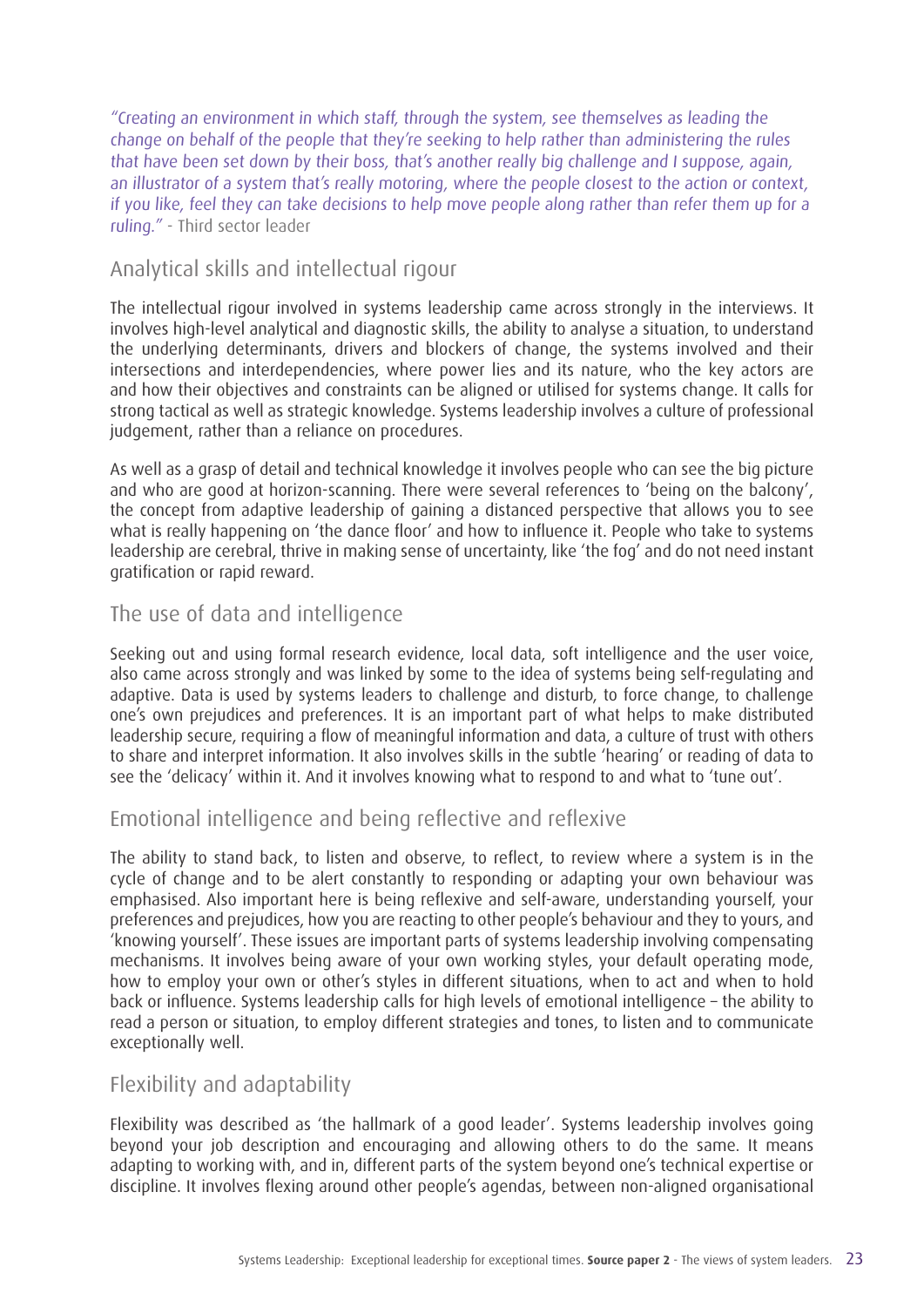objectives, between local and national priorities. It involves moving between the balcony and the dance floor.

"You're finding a new language, seeing new contexts …. I love the expression bricoleur …. Kind of getting cracking, finding where the change is going to happen, who's there, getting alongside it, pushing it, you know. So it isn't that I've got a fixed idea really of how, except that I've got a kind of idea that you learn by doing. And that the old models are even less likely to work than they used to be." - DCAS

"When I'm doing it at my best, I know that I'm weaving a story between … all of those drivers, national, local, individual, that lets people come out and create something that's useful and achievable." - LA second/third tier leader

#### Resilience

The need to be resilient came across strongly; to accept knock-backs, to be determined, to 'hold your nerve' or 'play the long game', to keep going in the face of entrenched positions or barriers. Systems leadership involves holding disparate groups together through conflict, encouraging and supporting people when their commitment falters or their courage fails. It involves being able to de-personalise conflict and challenge, and being able to accept criticism and challenge. As we noted earlier, it involves long time scales which call for courage and steadfastness. Systems leadership also involves being able to take a pragmatic approach – recognising which battles can be lost in the interests of winning the war, knowing when the conditions are not right for change or for a systems approach, judging when to stop pressing for something, accepting that individuals or organisations will sometimes be unable or unwilling to engage with systems leadership.

"It means if not being comfortable [then] finding ways to manage the absence of those straight lines and to be able to live with uncertainty, live with the hope of what you're trying to achieve. Not losing confidence in your colleagues or in yourself when things don't go the way you'd hoped or thought, or people have not delivered in the way that they did. Rather than going back in to the bunker and saying 'I've tried that and I'm not doing that again', going back around the loop again in terms of saying 'that hasn't worked, why hasn't it worked, what could we do differently?'." - DCS

#### Integrity, credibility and authenticity

Systems leadership was seen as calling for a high level of honesty – keeping your promises, being open about limitations and constraints, 'putting your cards on the table', being clear about the bottom line in negotiations. These are key to building the trust on which effective relationships are built. Focusing on, and remaining authentic to, the shared values, objective and moral purpose was seen as important – modelling the qualities and behaviours in your own actions in relation to your staff and your partners, being transparent and earning credibility.

#### Ruthlessness and relentlessness

Also, interviewees talked about being 'relentless' in the pursuit of shared objectives and about the need to be ruthless.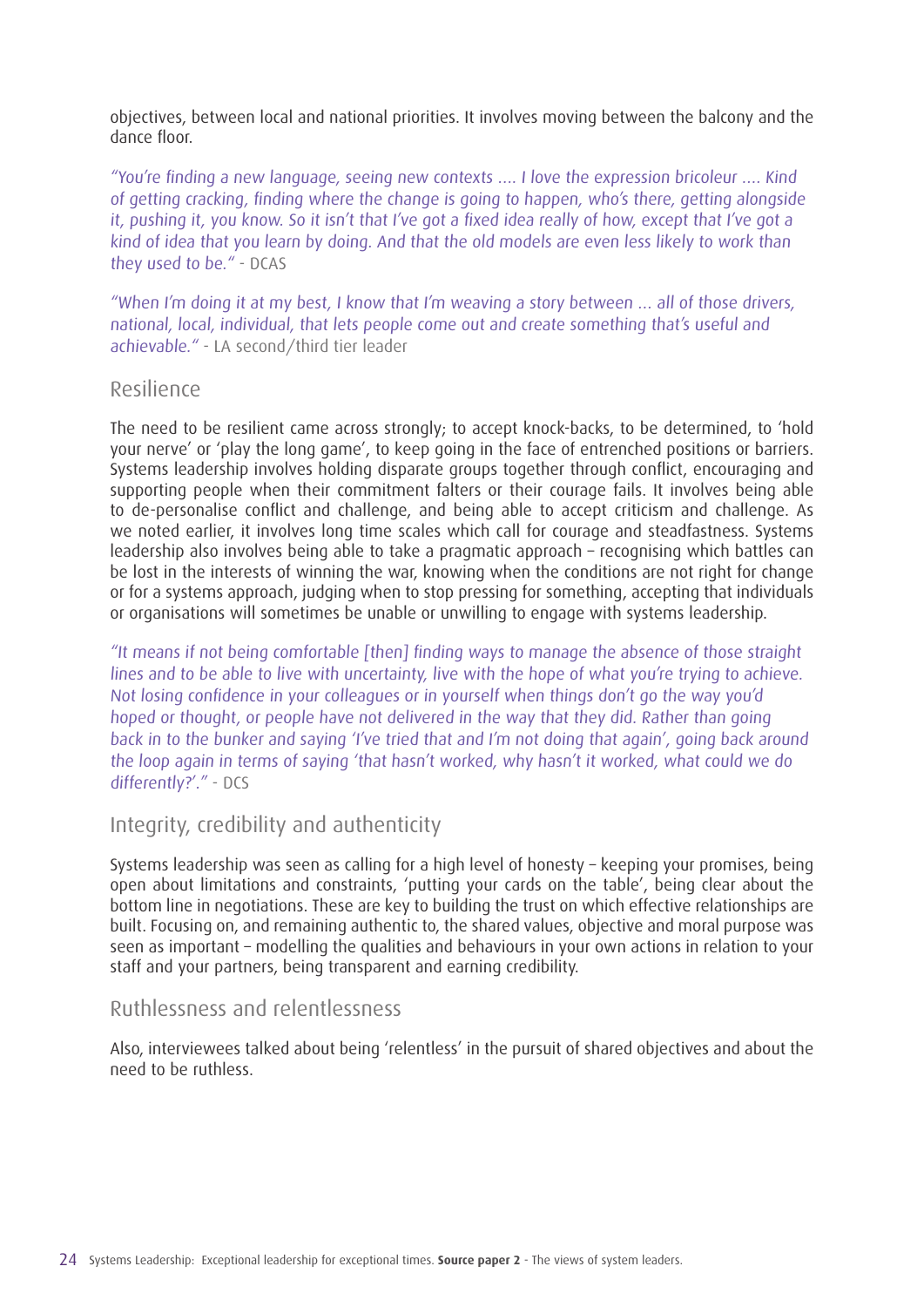"You're only here to work for children. You're not here to work for [the staff] …. There also needs in our best systems leaders an absolute ruthlessness because it is such a truism but children who come through the system, they only come through it once .... It's being absolutely driven, absolutely driven by the outcomes we want for children." - DCAS

#### Space for different leadership styles

Although there was much consistency in the views expressed about the qualities and skills involved in systems leadership, there is clearly also space for different styles – and indeed differences in the personal working styles of participants came across strongly in the interviews. People described diversity in the working styles of other systems leaders around them, and the importance of using different styles for different situations or looking for compensating mechanisms or ways of working. But it was also clear that not everyone understands systems leadership or is able to use it and create the conditions that support it. People talked about having flourished as a systems leader after a change of organisational or line manager, or seeing a sudden acceleration in local systems leadership or in its progress and achievements following a change of leadership in a partner organisation.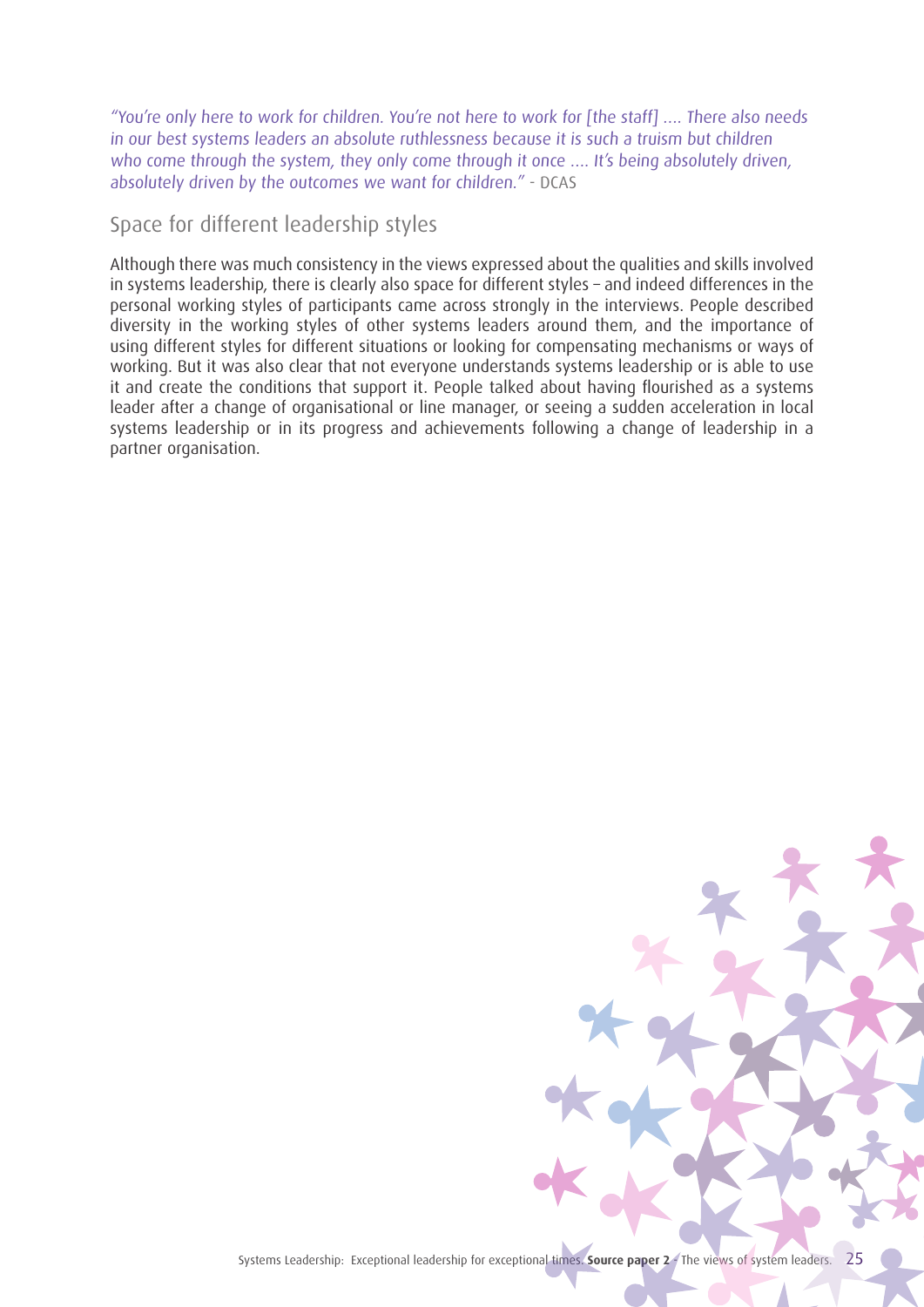## 4. What are the enabling and inhibiting conditions for systems leadership?

An important feature of systems leadership is that it is adaptive. It recognises and responds to, but is not hampered by, the surrounding conditions. Systems leadership was not seen as involving waiting for the perfect conditions for leadership practice, for the planets to fall into alignment: rather, systems leaders use the attitudes and approaches of systems leadership to lead through conditions that may be less than ideal. There seemed to be more emphasis on compensating for, rather than, on influencing the surrounding conditions.

"Money has a massive influence. National politics has a big influence and local politics has a big influence. But, that's what you're trying to navigate your way through, really." - DCS

"You might not like what's happened [in a policy area]. That's highly irrelevant to a leader." - LA Chief Executive

However, enabling and inhibiting conditions were described at the level of organisations, local politics, national government and other aspects of context.

### **4.1 The organisational conditions for systems leadership**

At the level of the **organisation**, a permissive environment for systems leaders is shaped by:

- **−** the quality of and approach to **organisational leadership**: particularly the style of the chief executive and whether they 'get' systems leadership. If not, systems leadership is likely to be found in pockets or to operate somewhat more cautiously and 'under the radar', seeking profile and formal approval only once some ground has been secured and there is evidence that the systems leadership approach has gained traction
- **−** an organisational culture that values learning, takes risks, embraces innovation, allows people to take ownership and to widen their vision beyond their specified remit, and is not processdriven. An over-reliance on bureaucracy, targets and monitoring curtails the space for radical thinking

"We're having to train and encourage and equip our managers to create an environment in which their staff can make judgements and to say we value you as a leader not because of your ability to make great judgements, but your ability to create an environment in which your staff can make great judgements." - Third sector leader

**− organisational structures** which allow **integration and joint work** within the organisation, wide portfolios and a structure that discourages siloed working, with fewer tiers of management leading to better connectivity between leadership levels and not fragmented leadership

"Our new structure … forces some of those behaviours and some of those drivers …. [The Chief Executive] has lined it up in a way that forces conversation, and no one is going to – even if you thought it was a good idea - is going to survive sitting in their silo. [He] talks about no straight lines and that it's deliberate there aren't any straight lines, it's deliberate that there are lots of broken ones, because that's the behaviours he's wanting to drive in terms of that system leadership" - LA second/third tier leader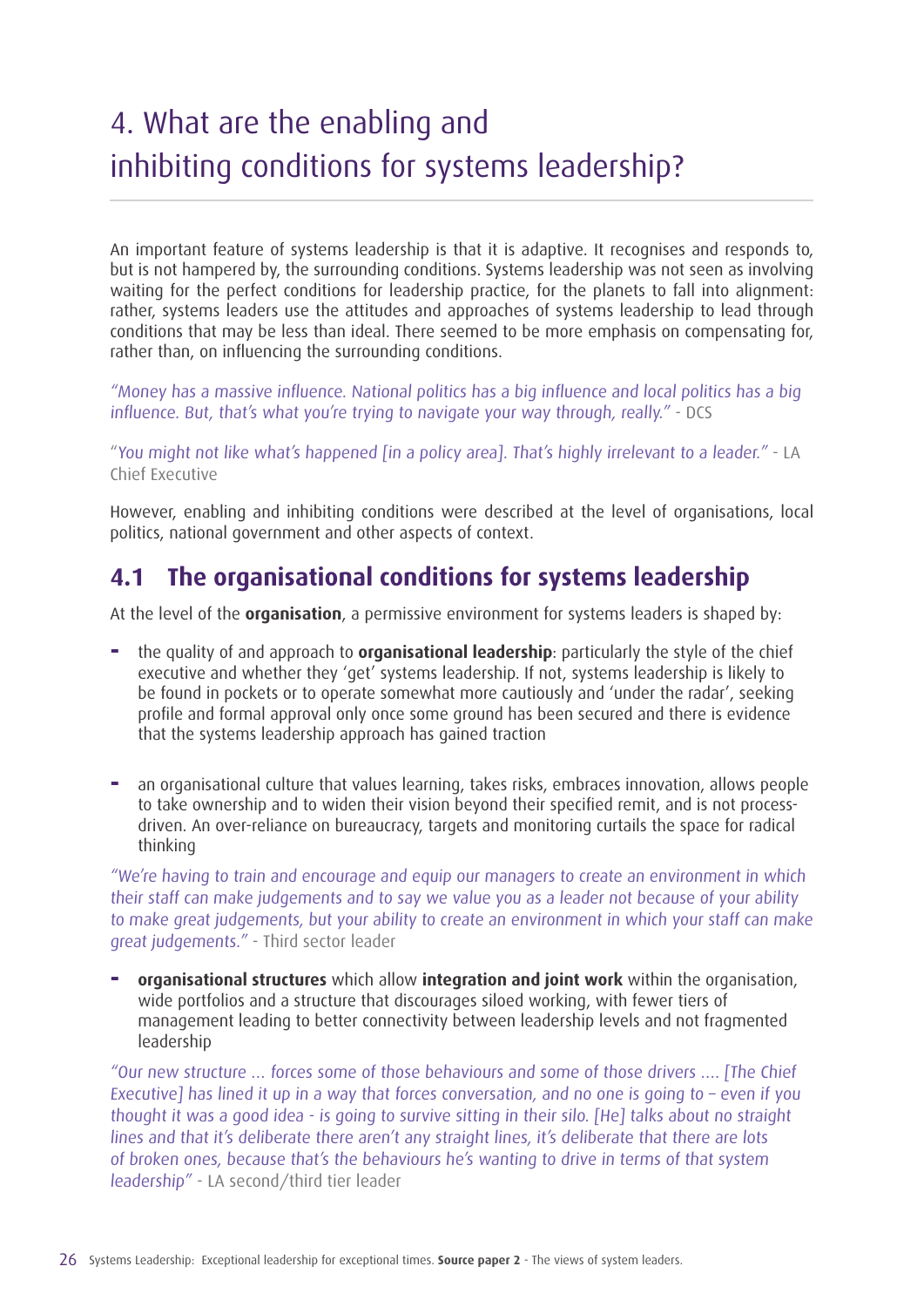**−** 'hardwiring' the skills, qualities and behaviours of systems leadership into **staff selection and performance review frameworks**. Several participating organisations had begun to recruit with much more focus on the values and skills consistent with systems leadership and had built the behaviours and characteristics of systems leadership, and collaborative working more generally, into performance review frameworks. They found this was changing which staff were now viewed as performing well, with the shortcomings of people who were strong on delivery and following procedures now exposed and people who challenge processes and take risks now viewed more positively. Being ruthless about moving on staff who did not have the qualities needed was also seen as important

"One of my big shocks when I moved into the public sector is that appraisals are based purely on delivering a task. In the private sector, all through my career … my appraisal was 50 per cent about my behaviours and 50 per cent about my delivery of task. And I just think we have to shift to that, because otherwise why would people change?" - Other public sector leader

"… you have to help people acquire a different set of behaviours to those that previously have made a manager very, very successful …. [When a service introduced a new service model focusing on outcomes rather than processes] the thing that most surprised them was … what they've seen is a complete turnaround of their high performers … and their low performers rising to the top …. Those people who have been on [their] radar as the highest performers were those people who could just engage with and deliver to a process. …. You've got this bunch of people who've been given a framework and they just did it, and they could just roll and boom, boom, boom. Take the framework away from them and they've found that there's some real skills deficits … in terms of that ability to … move outside of the box, and to just be able to be more reliant on their professional judgement …. Conversely, some of those people that managers used to see as a real pain in the arse - really constantly challenging the process because they couldn't see that the process added any value, and it got in the way, it stopped them having the appropriate relationships with their service users - actually are now rising to the fore because what they've always been good at, but the system didn't encourage it, is their ability to engage with and generate those appropriate relationships, know when to push and when to step back, when to give a bit of license and when not to, those sorts of things." - DCS

- **−** a culture of being **close to service users**: the replacement of Primary Care Trusts with Clinical Commissioning Groups and the greater autonomy of schools was seen as valuable here. More generally, organisations that work in a paradigm that recognises the complexity of human systems and social problems were seen to create more space for systems leadership. Having a rounded, holistic understanding of social worlds and understanding people within systems is an incentive for collaboration and to systems leadership, compared with a narrow or deficitbased view of people
- **−** finally, the move to a **commissioning model** in local authorities was viewed as supportive of systems leadership because of its focus on outcomes.

For most participants, there was a recognition that their organisation (and others around them) have some distance to travel before they could be said to be environments that really support systems leadership, despite progress being made.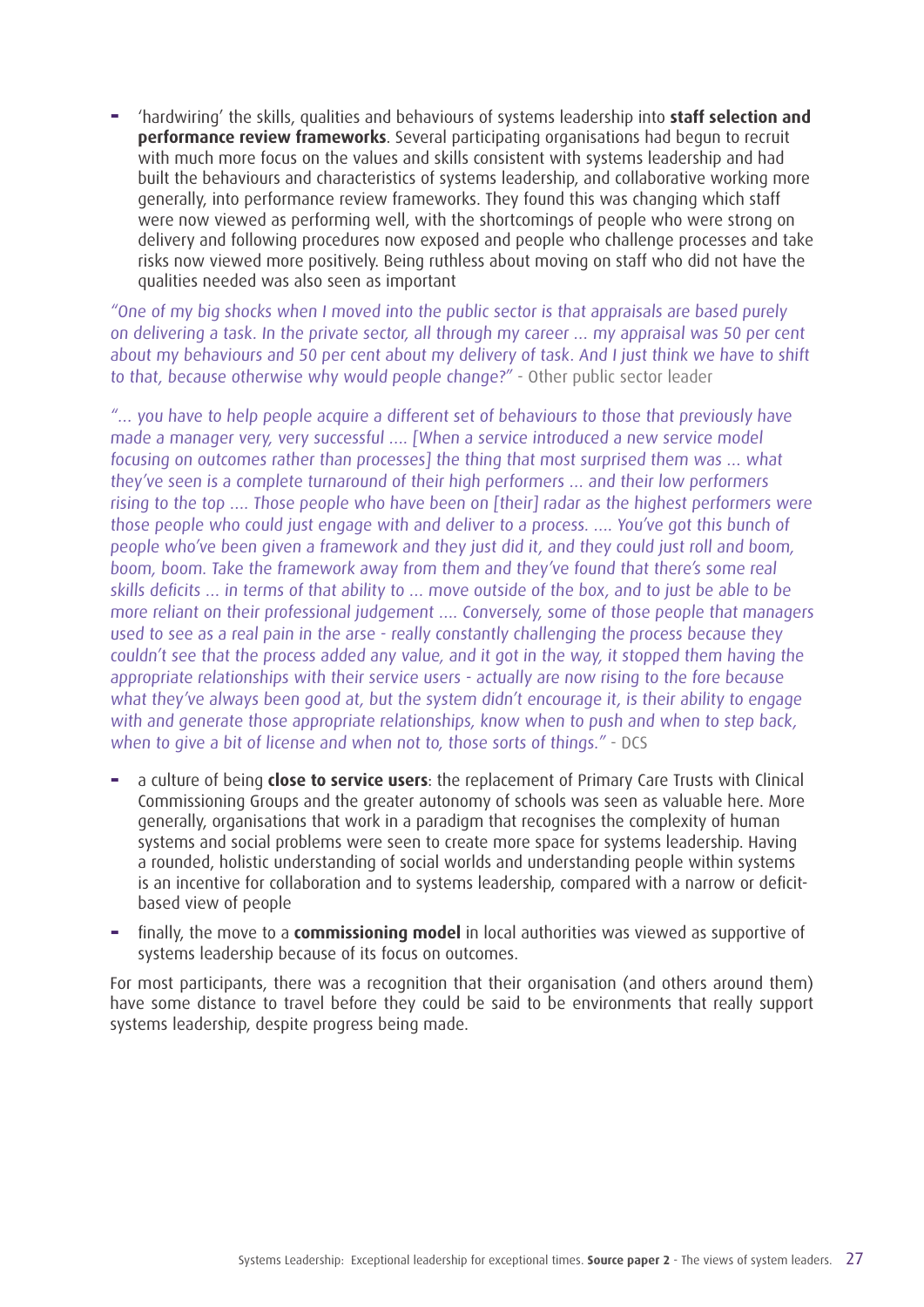### **4.2 The local political cond**i**tions for systems leadership**

**An authorising environment from local politicians** was a powerful enabler of systems leadership for interviewees in local authorities, and local politicians are themselves systems leaders. Having political support and knowing that leaders would stand by the strategy in the face of controversy and challenge was key to taking risks. It was also vital to know and be able to demonstrate to partners that you have the political support required to deliver on your promises. The political leadership needs to be willing to cede territory to other partners, to rise above the local political identity and 'ego' of the local authority. Political leaders need to be adept at knowing when they need to intervene or challenge at an operational level and when to allow space and autonomy to officials. Negotiating this balance in changing circumstances was seen as a required skill for political leaders and for the DCS and other senior officials.

Supportive local politicians also know where their own influence lies and how to use it. They have strong relationships which can be used powerfully to 'unblock' or to build consensus within the political body and more widely. They understand social problems and social change in systems terms, and they work well across policy areas and organisations.

"It's all too easy for officers or civil servants to say, 'Everything would be fine if we didn't have those pesky politicians' …. I fundamentally disagree with that because I think what you lose is the ability to galvanise different resources in favour of a cause when you lose the political angle …. That might be their relationship with the leader, the local strategic partnership or whatever it is, or it might be political resources outside, or it might be just their own passion and their ability to communicate with the media or other groups or on the national stage …. Those political connections that actually, when harnessed in the right way can be extremely powerful in raising an issue, getting something unblocked, raising an issue with profile." - Third sector leader

"I think you need political leaders who work across and who make links with others, with business, for instance, with other big systems like the health and wellbeing board … the criminal justice system. Where political leaders have made links with key people in other parts of the local area then that can create conditions to get some leverage or to get support for particular things." - LA second/third tier leader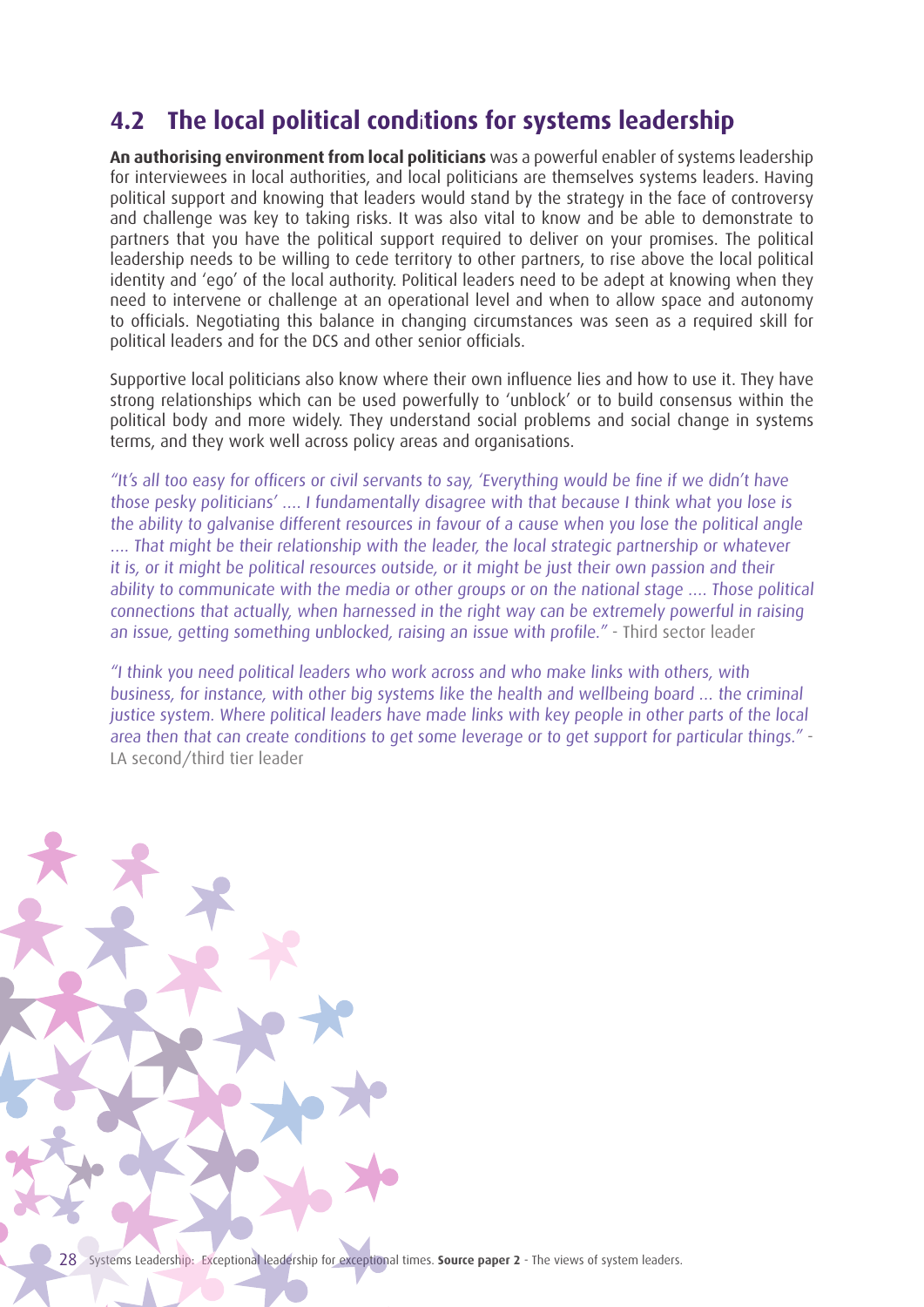### **4.3 The national government conditions for systems leadership**

**Central government** was often seen as less relevant to local systems leadership, because systems leadership is seen as being about local relationships rather than relationships with central government. The requirement of central government was seen largely to lie in **creating frameworks or incentives for systems leadership**. For example the statutory requirement to cooperate in children's safeguarding or the requirement for children's partnerships were seen as useful ways of creating a supportive platform for systems leadership – with the task for the locality being to make the most of it. Indeed, there were times when participants said they would welcome a stronger push or legislative force from central government in order to incentivise or remove blockages to systems leadership, such as around information sharing. But it was the brokering of relationships and goals within the locality which was seen as the essence of systems leadership.

As well as creating this framework for collaboration, people saw government as having a role in challenging and holding local organisations to account. But, thereafter, the key role for central government is seen as **leaving space for local systems leadership** – to focus on strategy not operational issues, not to over-legislate, to define outcomes not behaviours. The political rhetoric of localism was seen as apt here, although the general view was that it is not the reality of central government's relationship with local government which is actually much more of a centralising agenda.

For central government to have **a systems-based construction of social problems** and of policies was also seen as an important condition for systems leadership. For example the schools academy policy was seen by some as unhelpful, because it demotes the role of schools as part of systems. By contrast the Troubled Families policy was seen as being systems-based, providing a strong incentive for collaboration and systems leadership. The Munro Review agenda for transforming social work with its emphasis on professional judgement, shared responsibility and the child's journey rather than compliance, prescription, process and bureaucracy was seen as creating space for systems leadership. Similarly sector-led improvement rather than improvement through compliance and targets was seen as part of an enabling environment.

A constraining influence was the increasing **fragmentation** of strategic decision-making and operational delivery seen in the new roles of schools, Clinical Commissioning Groups (CCGs) and the private sector (although these changes were welcomed in other ways as we have noted). The multiple smaller organisations that result from fragmentation are focused on a narrow part of the system, harder to influence and concerned with their own processes and identities.

The **scale of structural change** created by new policy agendas was seen as both an opportunity for and a threat to systems leadership. On the one hand it disturbs the system and is an unparalleled opportunity to broker new relationships and ambitions. On the other it can overload systems leaders, creates an inward focus, and makes it harder to build and sustain relationships.

The **vertical rather than horizontal integration** of central government was seen as inhibiting the degree to which central government operates through systems leadership. Government departments and the roles of their leaders were seen as 'hard structures' lacking the fluidity of local government and hard for leaders to step beyond, for all that individual ministers were seen as having transformed the landscape through powerful systems-based approaches. This was seen as leading to a preference for neat solutions which do not engage sufficiently with the complexity of human systems and which create incentives for siloed working rather than for systems leadership.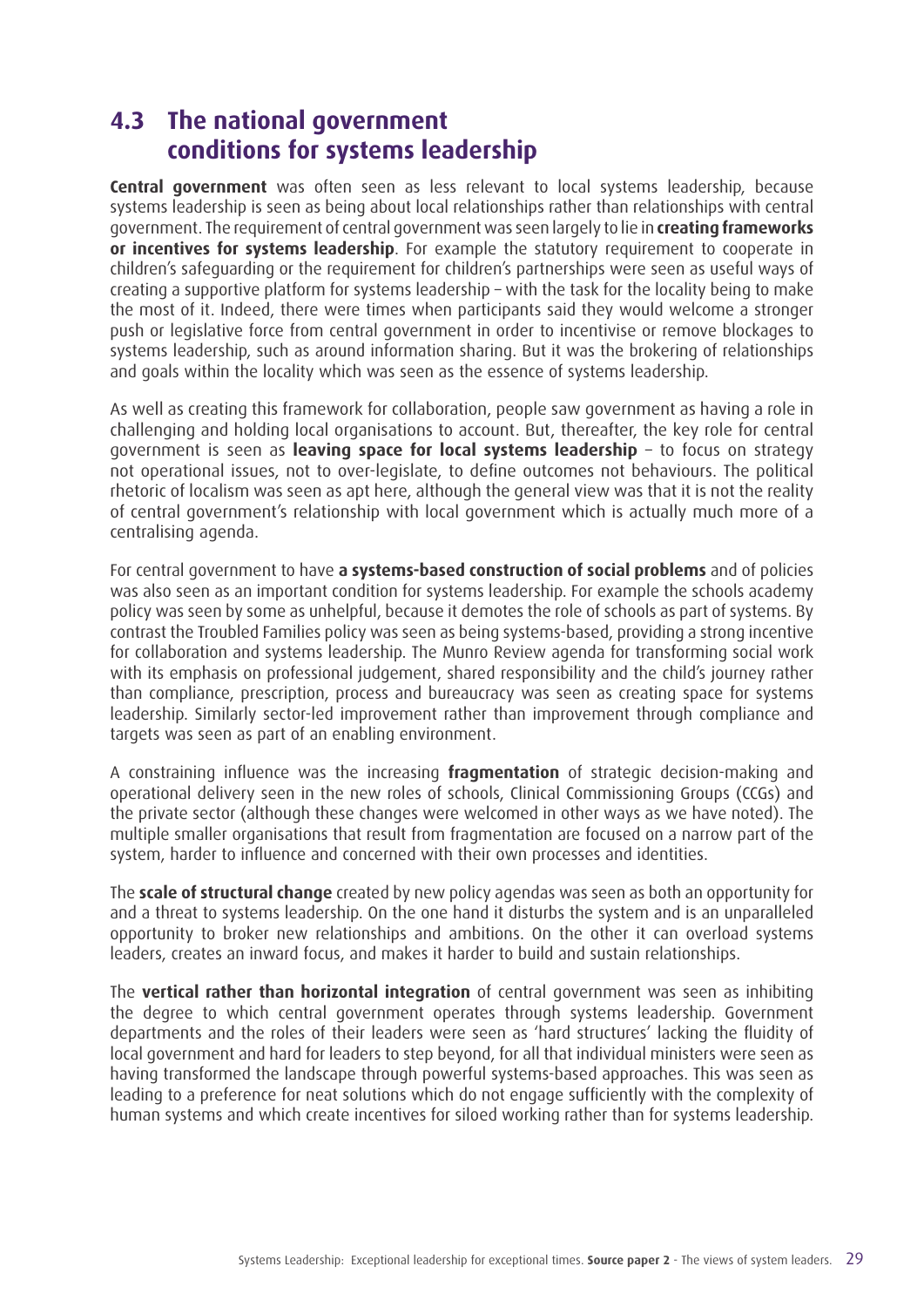"At a local level it's much more fluid all of the time, whereas at a national level because of the way government departments are … institutions in themselves, the relationships are much more clearly defined …. . Whether there's something about the fact that [at a local level] the institutions are smaller or the units are smaller, or … that individuals have more of a role than institutions …. Maybe that's what it is. That actually individuals make more of a difference in a local system [and relationships are more important] .... That's the thing. It's 'the Home Secretary' and 'the Secretary of State for Education' and it's structured to de-personalise, to de-individualise and de-relationshipise and that what's makes it feel different, sort of harder and less flexible and less malleable." - Third sector leader

There was also some discussion of the need for a systems-based approach to **regulation and inspection**. The concept of, and early work towards, multi-agency inspection had been welcomed and seen as an appropriate direction for inspection. Generally there was a view that inspection and regulatory bodies (the discussion focused on Ofsted and the Care Quality Commission) need to be more embracing of risk and innovation and to develop a paradigm which is less focused on compliance.

"I don't think [CQC] is consistent with systems leadership. I think it has its own rules and it sees itself as ploughing its own furrow. It is interesting that you can be registered as a registered manager with CQC or you can be registered as a nurse or dentist, but you can't be registered to provide integrated services in any way, so it is somewhat behind the curve in terms of integrated services." - Other public sector leader

"[One of the blocks to systems leadership] is regulators. I think Ofsted are particularly poor in being very traditional and reinforcing the old …insular ways. The current assessment of our safeguarding … was of local authority safeguarding. Now everyone's spent the last five years making theirs a partnership arrangement. So is Ofsted reinforcing that? And because they're making pretty much everyone 'inadequate', then actually it's causing retrenchment and people obviously become more insular and less about the system, more about what [the local authority] do and more obsessed in terms of the old way. So that's really, really unhelpful the way the regulatory frame works and I think a very poor example by Ofsted." - DCAS

Traditional **financial structures** were seen as potential inhibitors of systems leadership. The fact that almost all local funding is organisationally based, with resources flowing to organisations rather than to place, meant that the task of building an infrastructure for pooled budgets or joint resources was considerable. The reduced use of financial ring fencing was welcomed, although what remained was felt to constrain the space for creative use of resources in systems leadership. There was also concern about funding structures which conflict directly with collective intentions, such as the perverse incentives for hospitals to retain patients at a time when the local emphasis was on preventing admissions.

### **4.4 The local place conditions for systems leadership**

Finally, some particular aspects of **place** were seen as supportive conditions for systems leadership: the quality of existing relationships and history of partnership working; the extent to which the local community is receptive to or pressing for change; the co-terminosity of organisations' geographic boundaries, and size. Smaller and co-terminous local areas meant that leaders could focus on relationships and networks rather than on structure, and are not constrained by the need for consistency with other geographical areas where the conditions and pressures may be quite different.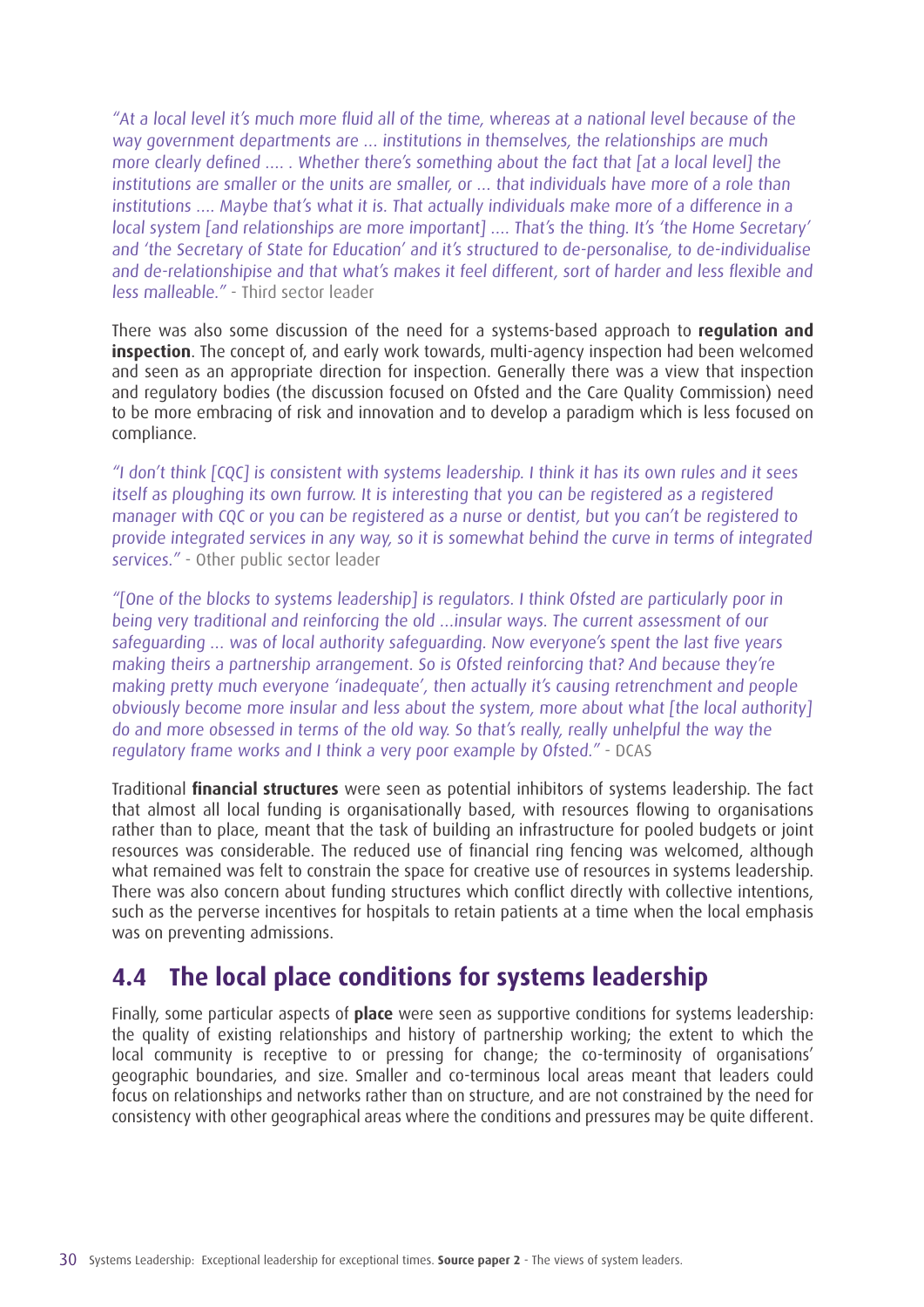## 5. How does systems leadership link with improved outcomes?

Many interviewees talked about outcomes throughout the interview – outcomes were absolutely embedded in their concept of systems leadership; thoughts about how systems leadership might actually contribute to better outcomes for all local people or for particular population groups were sometimes surprisingly undeveloped. Indeed the question seemed initially almost illogical to some interviewees. They saw the focus on outcomes as being the enabler of systems leadership: to be asked how systems leadership enables outcomes seemed puzzling. This perhaps suggests that the distinction between outcomes as intended and outcomes as achieved was not always clear. Or it may be that the value of focusing endeavour and resources on a shared set of outcomes is so obvious that it is almost not necessary to ask for an underlying logic. It also suggests that the underlying theory of change by which systems leadership might contribute to improved outcomes is a complex one.

Researcher: "What's the ….logic model by which improved systems leadership helps to create better outcomes for … the beneficiary group one has in mind?"

Participant: "See I would do it the other way round, I think you need to know what are the outcomes that you want to achieve for children or adults, or whoever, and then you need to organise your leadership and your interventions around that. So there's no point in leading systems for their own sake, or joining things up because joining up is inevitably better, it may not be." - Third sector leader

Researcher: "What is the … underlying logic by which systems leadership drives outcomes?"

Participant: "This comes back to one of my fundamental questions for you and your work and that is, what's the point of the system? Systems don't exist for no purpose, so the only point of having a system coming together is … to improve outcomes for the product as opposed to the process …. So I would say the fundamental question is what's the point of a system? I would say the fundamental point of a system is to improve the outcomes for those with whom that system works." - DCAS

The most clearly stated way in which systems leadership can contribute to improved outcomes is through its common purpose and a shared set of goals, or an ambition for improved outcomes that drives change. This sharpens the focus and the use of resources by each organisation, cuts through silos and elevates these goals above individual organisational goals or parts of the system.

"If you start with a consensus of what it is we're trying to do, then those conversations become a lot healthier. So you might still fall out about particular things but it's the means to the ends, rather than the ends themselves." - Other public sector leader

"The language of outcomes gives you permission to work in a particular way …. It's who's best placed to do what? If that's the outcome we want, who is best place to do that? How would we do that? What would it look like if we did do that? So, it's changing the nature of those conversations that has the biggest influence." - DCS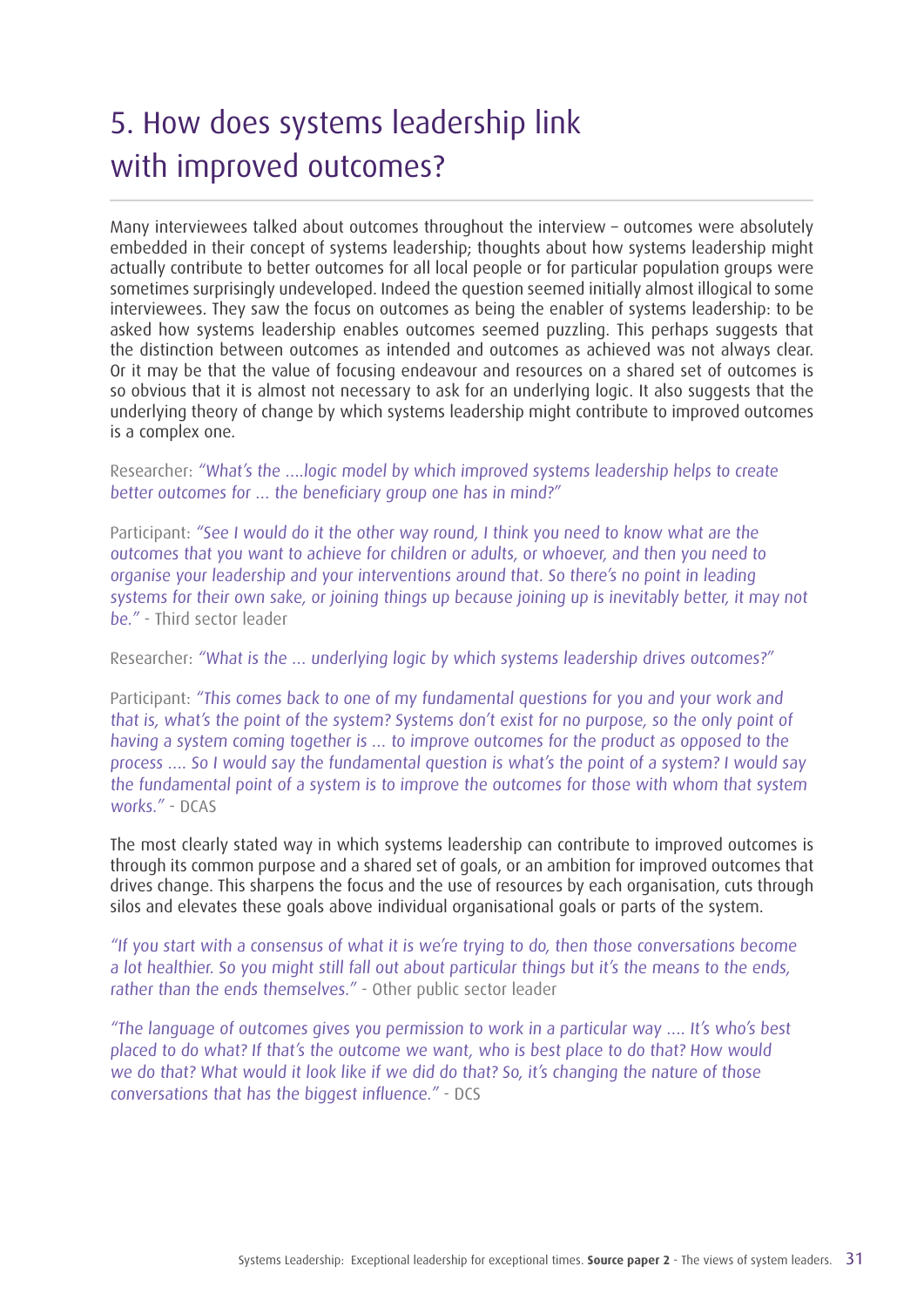Systems leadership is also seen as contributing to outcomes by:

**−** reframing social problems as being multi-dimensional and changing the nature of the discourse through requiring integrated approaches based around an understanding of service users' experiences, needs and perspectives

"Working out, what's the right question? What's the strategic question we're trying to answer? Then the next thing is how do we use customer insight? …. So actually you've then got this kind of insight that then gives you food for thought in terms of these are the themes that are emerging. And if that insight's sophisticated enough in the way it's presented, the way it's analysed, when the issues emerge you find that actually there are some really big themes … that touch people round the table." - DCAS

- **−** bringing people to the table; ensuring that all the players engage with systems leadership
- **−** achieving a more coherent alignment of services around the service user, a fundamental change

"… [S]ystems leadership is predicated on the idea that we use the skills and the abilities and talents of other people … and that all parts are relevant and part of the whole, and that the process is secondary to what it is we're trying to achieve. I think in terms of outcomes, unless we move to a stage where we absorb that, as part of the organisation, we will be stuck with an old-fashioned done to type model of organisational service delivery that actually doesn't meet anybody's needs properly …. [W]e're coming at it from a starting point of … if you come through the door if you're a service user, what does this feel like? .... And actually all the other stuff is peripheral …. It involves a completely different way of thinking about the services that we produce and the outcomes we're trying to achieve." - LA second/third tier leader

**−** making better use of finite or dwindling resources in the sense of both people and money, reducing duplication and gaps but more profoundly increasing the impact of resources – so that capacity increases even though resources diminish

"I think the most important resource we have in the social care system is individuals [rather than money] … . So what systems thinking does is brings into the arena a much wider range of expertise that you couldn't otherwise call on. So for me, in particularly the context of children's services, it's about giving me access to the widest possible range of resources to improve outcomes. There is no other reason for the system to come together.' - DCAS

'We've lost a huge amount of resource but by creating the common language and the common endeavour, our capacity is actually increasing because of the influence across different networks …. Our best guess is [there are] 180,000 children and young people in [the city], there's probably, on any one day, around 75,000 professionals who, day in day out, touch the lives of those 180,000 …. You mobilise that group, that's a hell of a capacity …. So whilst the resource has shrunk, the capacity has actually increased." - DCS

- **−** opening up a range of routes by which an outcome can be achieved rather than a single pathway or a 'one size fits all approach'
- **−** by bringing more expertise to bear on the problem and generating innovative, creative and unexpected solutions and empowering new people to find solutions.

"There is this constant need for different bits of the system to feed off other bits of the system and inter-relate, and in doing that what the different bits of the system do are unexpected things that lead to unexpected consequences that were probably better than you thought of in the first place." - Stakeholder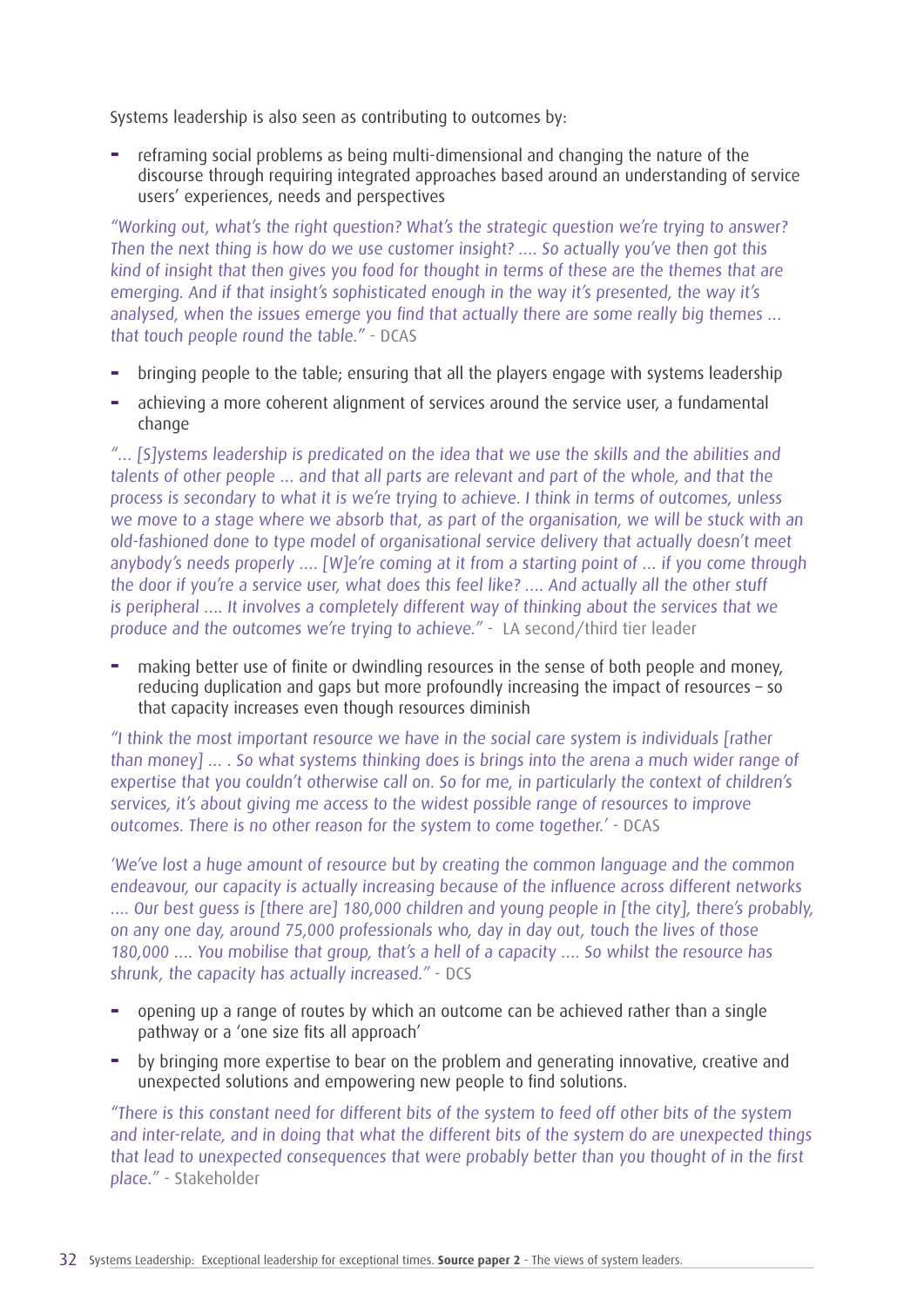## 6. How can capacity for systems leadership be developed?

The development of capacity for systems leadership was mostly discussed in the interviews in terms of how the capacity of individuals can be developed and how those interviewed felt their own capacity had been developed. It was more difficult to identify how capacity in organisations and systems themselves can be developed.

Because successful systems leadership was seen to lie to some degree in particular attributes, characteristics and personality types, there were seen to be **limits to what can be trained or learnt**. Development based around competency and technical skills was not seen as the way forward, and it was felt that there was not much scope for developing people who fundamentally fail to grasp systems leadership and for whom it is a way of working that runs entirely counter to basic preferences, styles, values and characteristics. However, it was widely felt that the mind-set or ways or thinking of systems leadership can be nurtured and developed.

"You have to nurture them as well … because we're all learning these skills …. I don't learn by somebody giving me a book …. I learn by being able to practise, somebody saying to me 'Have you thought about doing it this way?' And 'What if-?' So I think you have to mentor, coach people; you have to give them leadership development opportunities." - Other public sector leader

**Experiential learning** was seen as a vital aspect of capacity development. Secondments, shadowing, job swaps and other opportunities to work in different parts of the system were seen as valuable. Opportunities to work with and learn from people struggling with the same sorts of issues, and people who had successfully provided systems leadership, were valued as well as their formalising in mentoring, coaching and action learning sets.

"[I've] probably benefited from being professionally trained in a number of areas. I've seen all sorts of theoretical perspectives. But what I've learnt most by far is from working with talented people. Just the leaders that I've worked for, you've heard me talk a lot about [named colleagues] and I've learnt by watching their behaviours and seeing what works and what doesn't." - LA second/third tier leader

Opportunities for **personal development through experimentation and for reflection** were seen as very important and taking a very reflective approach to one's own experiences. People talked about learning from making themselves reflect on situations where there had not been the expected breakthrough or transformational change, where the group had failed to show collective courage or magnanimity. They also noted the importance of knowing and reflecting on your own style, deliberately working to develop skills in areas that are not a natural strength or to compensate for default behaviours.

The importance of developing **confidence**, particularly to work with uncertainty, was also noted – people talked about beginning to see a virtuous circle where successful systems leadership builds confidence in the approach which and a willingness to take risks and cede ground based on confidence in the potential benefits.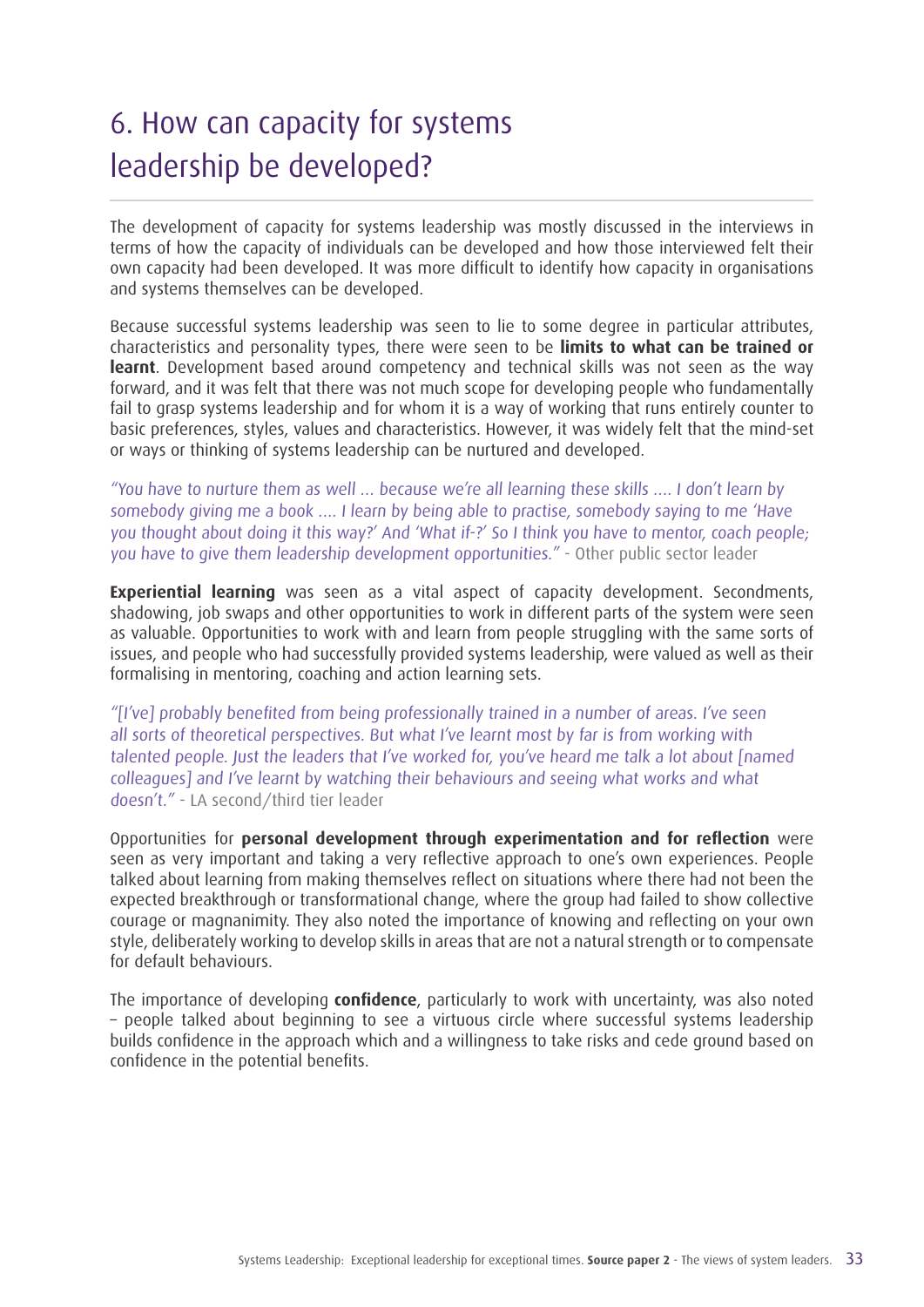**Theory** was also, to varying degrees, seen as important – with opportunities to interpret and apply it in your own setting and through interaction with others. People had valued their exposure to strong theoretical thinkers and international experts in formal learning setting and in their own academic learning or reading, or had sought out experts in different areas to develop their own thinking and practice. Part of the value of exposure to theory was that it enabled one to reframe, reflect on and better understand what had been learnt experientially.

Several interviewees talked very positively about **formal peer group development programmes**  provided for example by the Virtual Staff College, the National College for Teaching and Leadership, the Cabinet Office and the 'Leaders for London' programme, although this style of learning did not suit everyone. The value of training with peers from a wide range of professional groups, rather than reinforcing professional identity and silos, was emphasised. Formal learning also creates a cohort of people across organisations who had a common language in systems leadership. It was felt to help with the 'naming' of systems leadership, making it very explicit as a style of working. The importance of this given the emergence of new groups of local leaders – such as General Practitioners (GPs) and CCGs – was emphasised.

"It needs to be part of one's learning and be named as part of learning just like being a strategic manager or finance manager." - LA second/third tier leader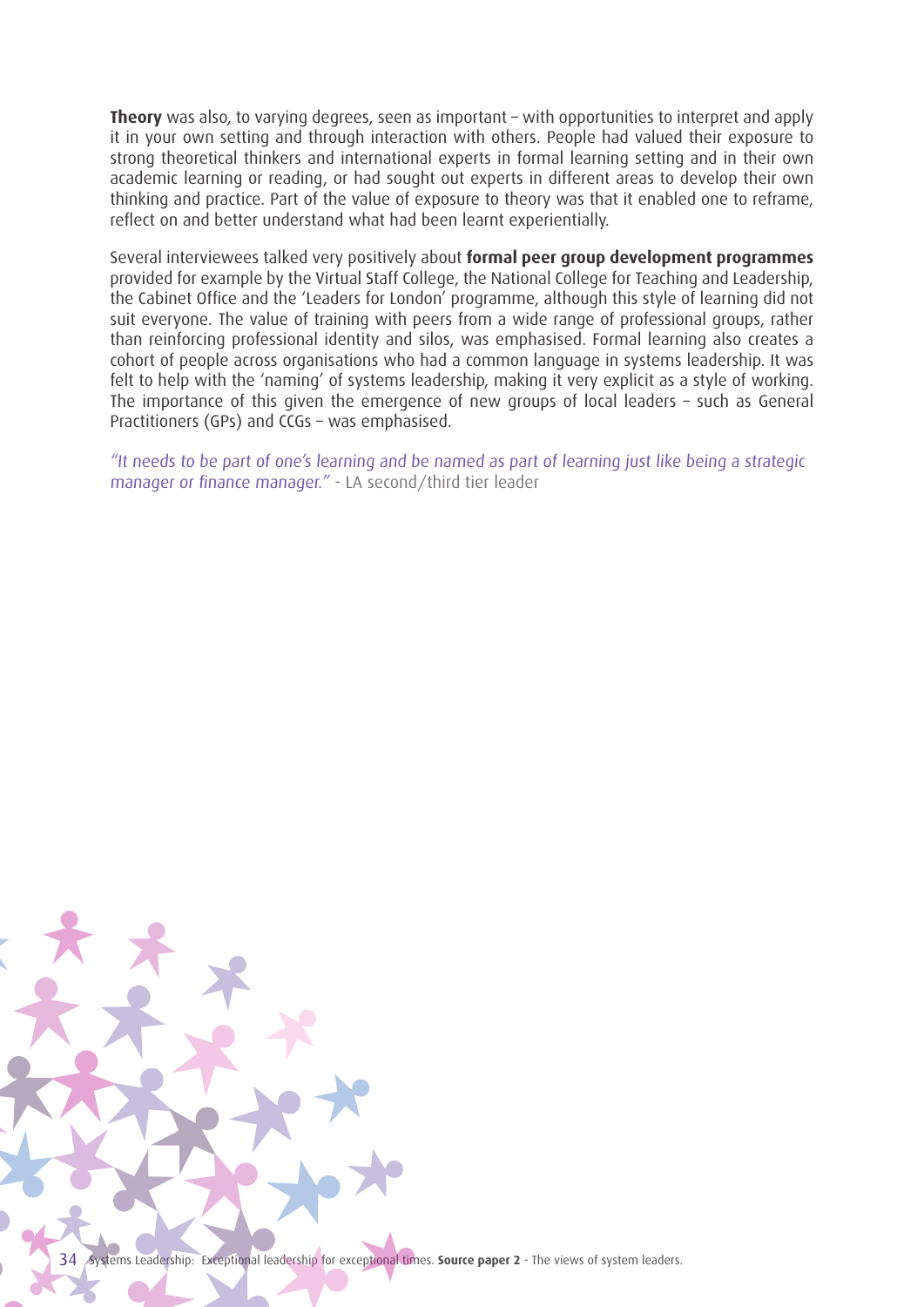## 7. Concluding comments

The interviews with systems leaders in child and family services and wider public sector roles highlight some clear and consistent themes about the nature and the practice of systems leadership. It starts with a high level objective or ambition which, because it is rooted in the interdependencies inherent in systems, can only be addressed through a systems-based approach. Leadership means responsibility for more than just your part of the system – it means responsibility for the whole system, and for the interfaces between systems. So it is about stepping outside individual organisational identities and objectives, placing a collective priority above organisational priorities, ceding power or territory, and a more 'magnanimous' approach to others. This is seen as one of its greatest challenges, and is perhaps an area where systems leadership comes most abruptly up against intra-organisational systems and cultures. Place-based accountability rather than national accountability is seen as a real enabler to the mind set involved.

Systems leadership is seen as emerging from but also a necessary response to complexity and financial constraint. It is seen as the only way of managing these conditions. It is also enabled by structural change because it disturbs the system and creates the opportunity for radical change. However, these conditions put pressure on systems leadership, and it would be wrong to see systems leadership as having infinite capacity to manage them. Systems leadership is not a silver bullet and not something to be elevated above other forms of leadership – it links with, builds on and must be supported by other leadership approaches, by partnership, and by technical management and operational capacity.

Systems leadership requires the right authorising environment to flourish. At an organisational level this means systems leadership at the highest level, a culture that values learning and risk taking, organisational structures that allow integration, and building systems leadership into staff selection and performance review. At a local political level it means commitment to collective ambition, acceptance of risk, and space for systems leaders to operate. At a national political level it means a systems-based construction of policy challenges, frameworks or incentives for systems leadership, and freeing local leaders from prescription; it would be supported by more horizontal integration of government and more flexibility in financial flow structures.

The interviews were exceptionally rich and reflective. There was a strong sense, in some, of participants' conceptualisation of systems leadership taking shape through the interview: the interview provided an opportunity to identify, 'name' and articulate ideas that had not always been brought together or identified as a particular form of leadership.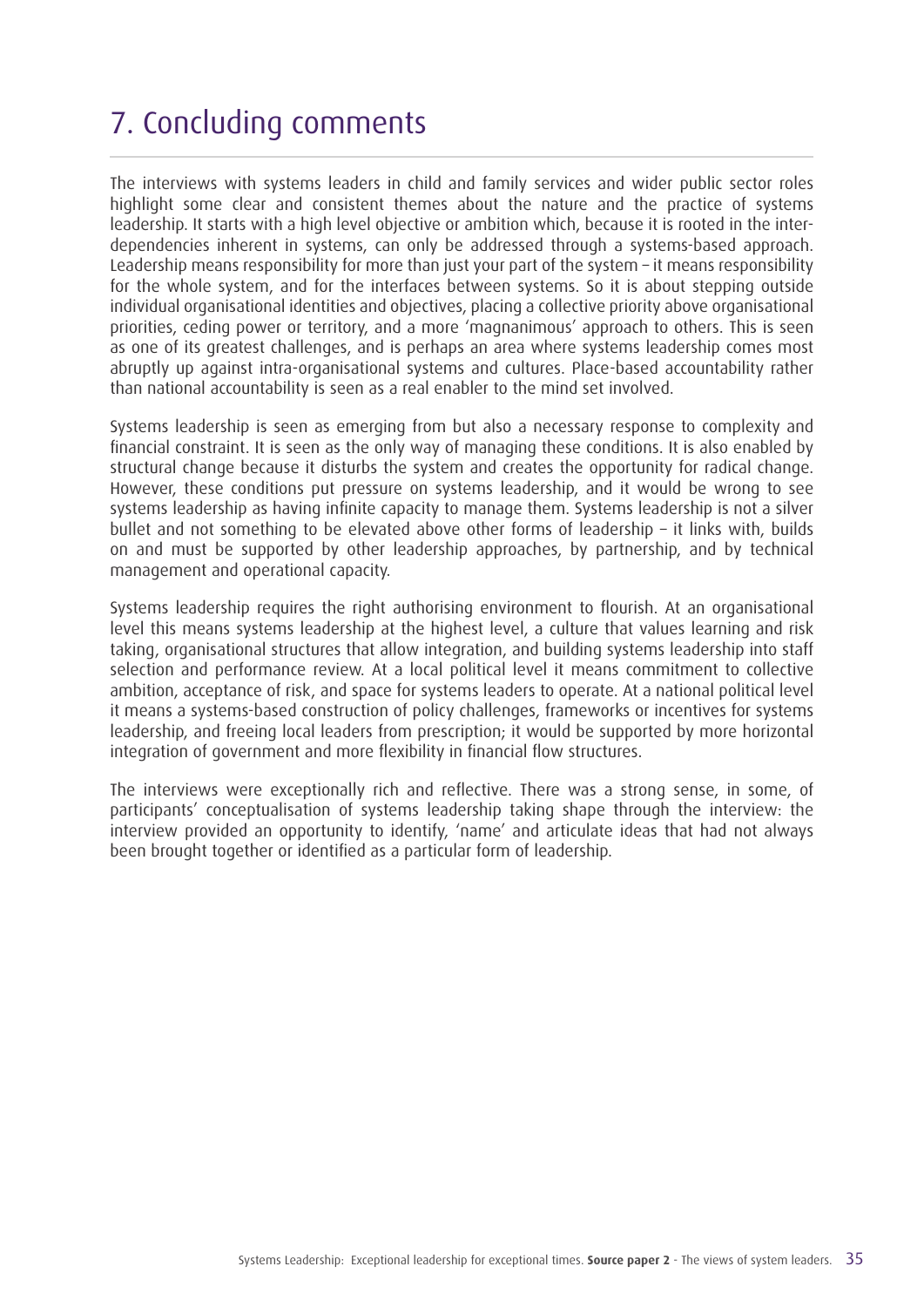## Appendix: Research methods

We used qualitative interviewing methods because we needed to understand each participant's own construction of systems leadership – whether they recognised the term, how they define it, what they see it as involving – rather than structuring data collection around our own framing of it. We did include a broad definition in our approach letter to participants in order to orient them to the study objectives, referring to systems leadership as 'leading across organisational and geopolitical boundaries, beyond individual professional disciplines, within a range of organisational and stakeholder cultures, often without direct managerial control'. Using open-ended and responsive questioning allowed us to surface participants' perspectives and framing of the topic and to clarify and explore in depth.

We wanted to interview people who were likely to recognise the concept of systems leadership as part of their own behaviours and mind set, whatever term they used for it, and to be among the more advanced in their understanding and use of it. This meant creating a sample frame of people who were viewed - by the Virtual Staff College, the Research Advisory Group, our Co-Production Group or by the research team – as systems leaders. We created a short specification and invited suggestions from these groups.

A selection was then made to ensure we had good coverage across the seven sample groups, and individuals were approached by joint letter from the Virtual Staff College and the research team. Fifteen of those approached declined to participate, cancelled and were not able to reschedule an arranged interview, or passed the invitation on to a colleague (which we did not pursue because our selection had been of specific individuals, see table below). They usually cited work pressures as the reason although there was sometimes an indication that they did not feel able to discuss systems leadership in detail.

| LA Chief Executives  |   |
|----------------------|---|
| <b>DCASS</b>         |   |
| nrss                 | 1 |
| Second/third tier LA | 1 |
| Third sector leaders | 3 |
| Other sectors        | 5 |
| Stakeholders         |   |

A total of 29 interviews were carried out, by two members of the research team, between November 2012 and February 2013. Interviews were conducted face-to-face (with one telephone interview), digitally recorded and transcribed verbatim, and generally lasted 60-90 minutes. They followed a topic guide which identified the key themes for coverage, but the order and actual questions were adapted flexibly to each interviewee. The key themes in the topic guide were:

- **−** definitions and key concepts
- **−** systems leadership in practice
- **−** changing context of systems leadership
- **−** permitting and inhibiting conditions
- **−** distributed leadership
- **−** linkages with outcomes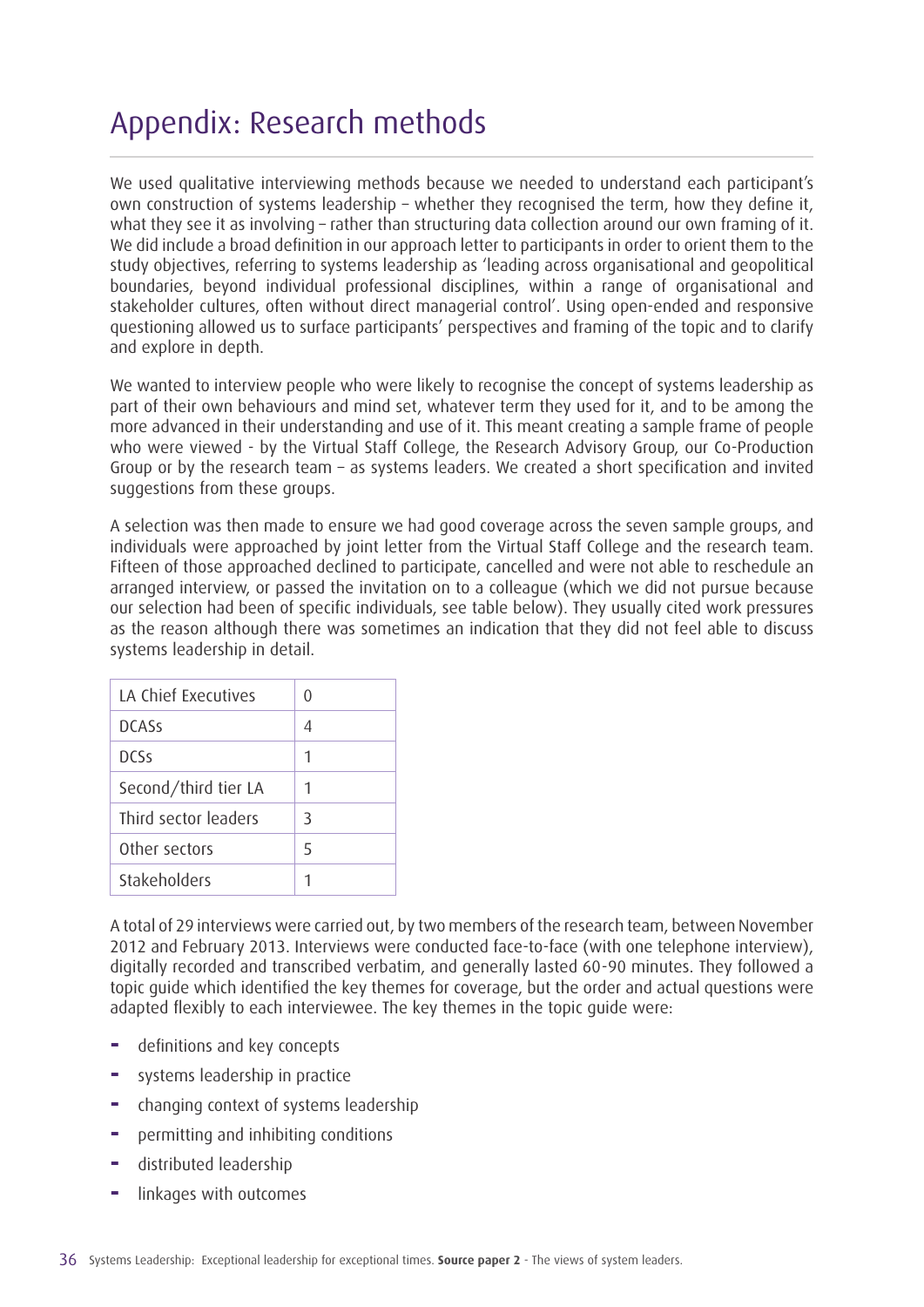Data from verbatim transcripts were analysed using Framework, which is a thematic analysis approach in which data are summarised in a series of thematic matrices or tables<sup>10</sup>. This study had five thematic matrices (see below). In each, columns represented sub-topics and rows represented individual interviews, ordered by sample group. The method facilitates both within-case analysis (exploring the linkages with an individual interview) and within-theme analysis (looking across the sample, or sample groups, at the range of views expressed).

Analysis began about mid-way through fieldwork. The framework reflected the objectives of the study, the issues addressed in the interviews so far and the research team's developing conceptualisation of systems leadership. The five themes (each covered by one matrix) and the sub-topics (each represented by a column on the matrix) were:

| Background                                                | Defining systems leadership                                                                         |  |
|-----------------------------------------------------------|-----------------------------------------------------------------------------------------------------|--|
| Participant background                                    | Familiarity and self-identification                                                                 |  |
| Local and organisational context                          | Meaning: key concepts                                                                               |  |
| Systems mentioned in interview                            | Behaviours of systems leadership                                                                    |  |
|                                                           | Characteristics, attributes, personalities,<br>attitudes                                            |  |
|                                                           | Other comments                                                                                      |  |
| Other aspects of systems                                  | Conditions for systems leadership                                                                   |  |
| leadership                                                | Enabling conditions                                                                                 |  |
| Distributed leadership                                    | Constraining conditions                                                                             |  |
| Relations to other leadership; management;<br>partnership | Political, social, economic change<br>Systems leadership in different systems<br>Wider stakeholders |  |
| Links with improved outcomes                              |                                                                                                     |  |
| Examples of successful systems leadership                 |                                                                                                     |  |
| Absence / poor systems leadership                         | Other comments                                                                                      |  |
| Other comments                                            |                                                                                                     |  |
| Developing systems leadership                             |                                                                                                     |  |
| Developing capacity                                       |                                                                                                     |  |
| Their own learning                                        |                                                                                                     |  |
| Other comments                                            |                                                                                                     |  |

The matrices were reviewed in detail to develop the analysis in this paper, returning to the transcripts for more detailed review and to extract verbatim quotations.

<sup>10</sup> Ritchie J, Spencer L, O'Connor W, Barnard M and Morrell G (forthcoming, 2013) 'Analysis in practice' in (eds) Ritchie J, Lewis J, McNaughton Nicolls C and Ormston R Qualitative Research Practice: a guide for social science students and researchers 2<sup>nd</sup> edition London: Sage;